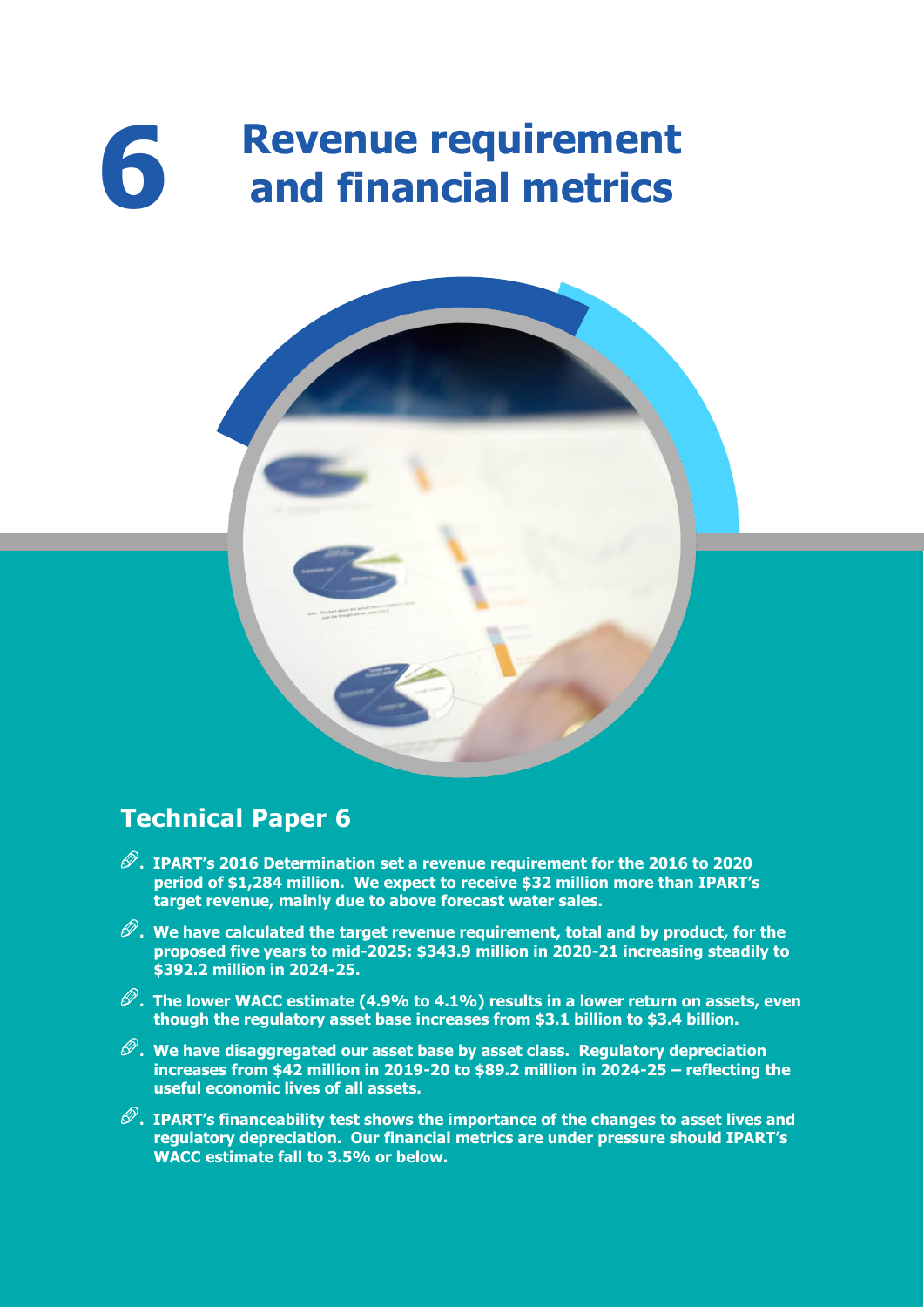# **Contents**

| 1.  |      |  |
|-----|------|--|
| 2.  |      |  |
| 2.1 |      |  |
| 2.2 |      |  |
| 2.3 |      |  |
| 3.  |      |  |
| 4.  |      |  |
| 4.1 |      |  |
| 4.2 |      |  |
| 5.  |      |  |
| 5.1 |      |  |
| 5.2 |      |  |
| 5.3 |      |  |
| 6.  |      |  |
| 7.  |      |  |
| 8.  |      |  |
| 9.  |      |  |
|     |      |  |
|     | 10.1 |  |
|     | 10.2 |  |
|     |      |  |
|     |      |  |

 $\overline{2}$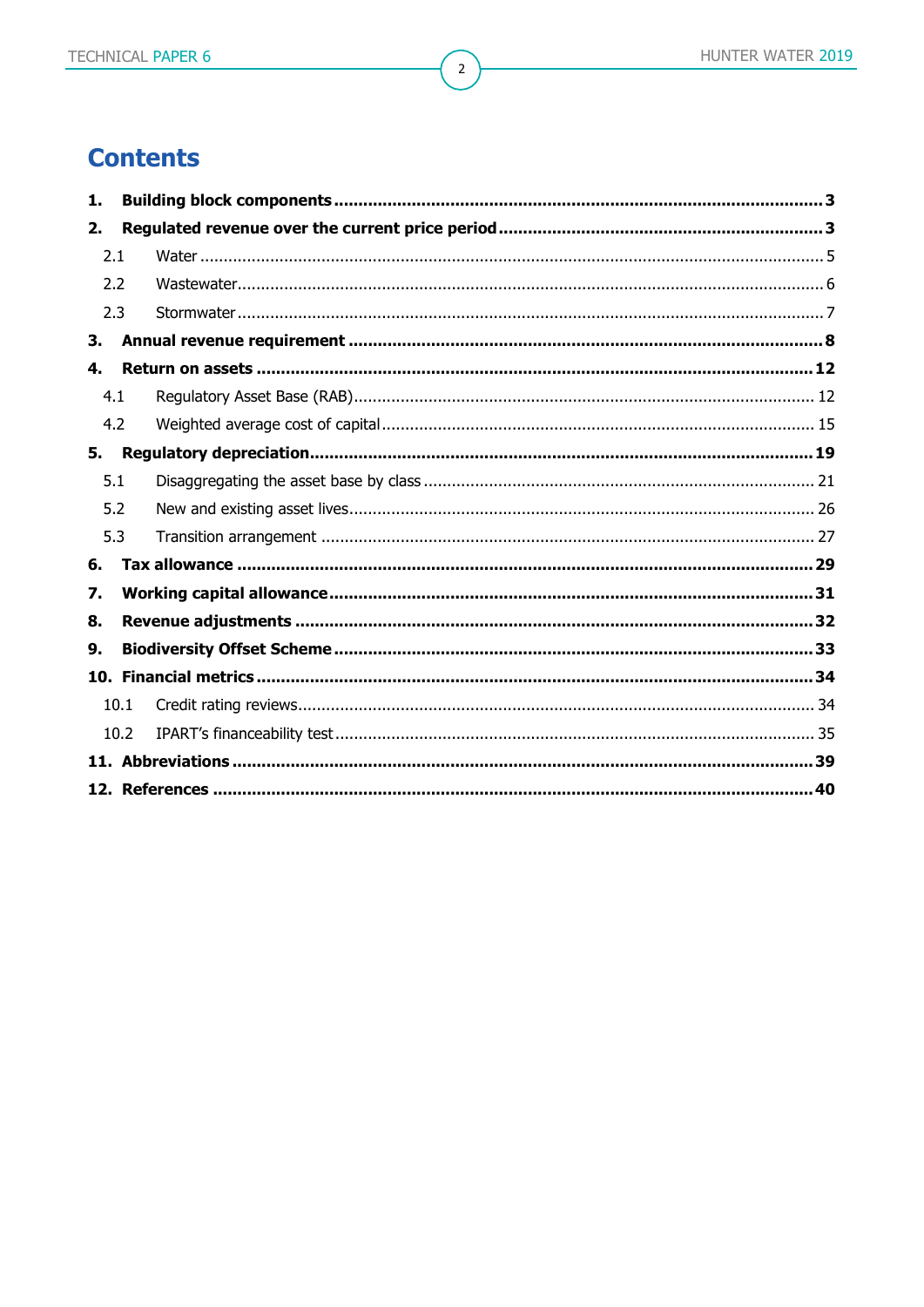# <span id="page-2-0"></span>**1. Building block components**

Hunter Water has calculated target revenues required over the five-year period to 30 June 2025 using IPART's building block approach. The building block approach allows a utility to charge prices that recover efficient costs through the calculation of an annual 'notional revenue requirement' that reflects these costs. The notional revenue requirement is the sum of the following cost allowances:

3

- operating, maintenance and administrative expenditure detailed in Technical Paper 5
- an allowance for a return on capital invested in the business Regulatory Asset Base (RAB) multiplied by the weighted average cost of capital (WACC)
- a depreciation allowance (an allowance for a return of capital)
- a working capital allowance
- a tax allowance.

IPART adopts a post-tax building block methodology. The rate of return applied to the RAB excludes tax, and the tax allowance are calculated separately.

When setting prices, IPART considers revenue that can be generated outside of that recovered through water, wastewater and stormwater service and usage charges. Accounting for around three per cent of overall revenues, this includes other regulated income (see Technical Paper 9) and other non-regulated income (the majority of which relates to rental income). Forecasts of this 'other' revenue have been deducted from the derived notional revenue requirement to derive the target revenue to be recovered through service and usage charges.

This Technical Paper sets out Hunter Water's proposed notional revenue requirement and target revenue by product for the five-year period to 30 June 2025. The paper explains the calculation of each of the building block allowances for the price period. Regulated revenues over the current regulatory period are also documented.

# <span id="page-2-1"></span>**2. Regulated revenue over the current price period**

In 2016, IPART calculated a target revenue for Hunter Water for each year in the 2016 to 2020 regulatory period [\(Table 2.1\)](#page-2-2). Key building block cost assumptions which underpin this target revenue include:<sup>1</sup>

- A post-tax WACC of 4.9 per cent based on IPART's 2013 review of the WACC methodology.
- Regulatory depreciation based on one weighted average life for all asset classes. The average life for new assets transitioned downwards over the price period from 96 years to 84 years. The average life for existing assets transitioned downwards over the price period from 69 years to 66 years.
- A Net Present Value (NPV) neutral smoothing technique applied to the revenue requirements as to smooth out bill impacts across the price period.

#### <span id="page-2-2"></span>**Table 2.1 Target revenue (\$millions, \$2015-16)**

|                | 2016-17 | $2017 - 18$ | $\vert$ 2018-19 $\vert$ | 2019-20 | 4-vear<br>total |
|----------------|---------|-------------|-------------------------|---------|-----------------|
| Target revenue | 281.9   | 290.1       | 299.0                   | 307.8   | 1,178.8         |

Source: IPART, 2016, p. 44.

<sup>&</sup>lt;sup>1</sup> IPART, 2016, Review of prices for Hunter Water - Final Report.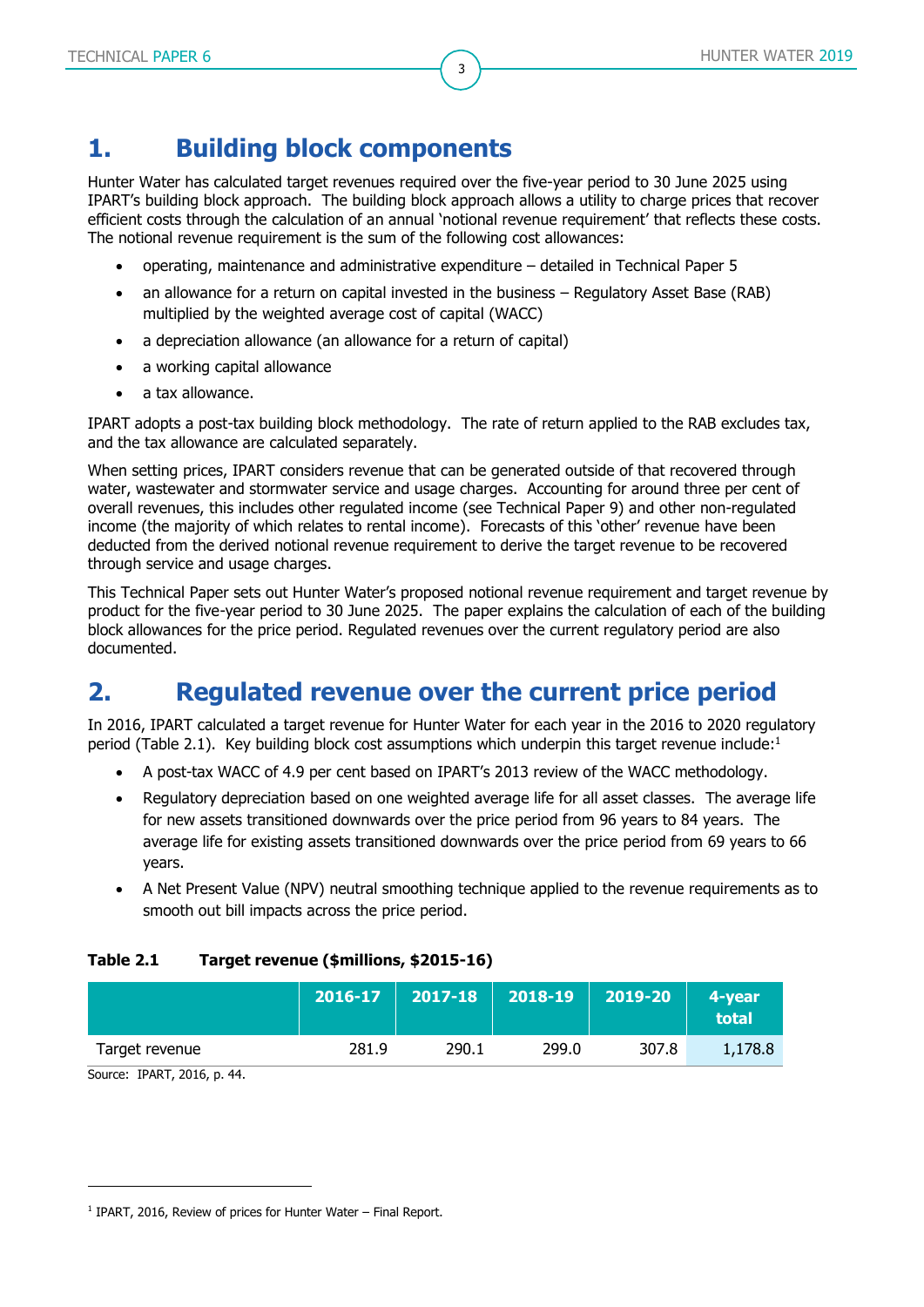Based on forecast connections and demand for services over the period, IPART set prices that would allow Hunter Water to recover the above target revenue allowance. Throughout the period, the Consumer Price Index (CPI) (as notified annually by IPART) is applied to these real prices and charged to customers based on actual connections and demand. Actual revenue expected to be received is shown in [Table 2.2.](#page-3-0)

4

|                                         | 2016-17                  | $2017 - 18$ | 2018-192 | 2019-202 | 4-year<br>total |
|-----------------------------------------|--------------------------|-------------|----------|----------|-----------------|
| Net revenue including non-regulated $1$ | 290.2                    | 322.4       | 326.7    | 342.0    | 1,281.4         |
| Cash contributions                      | $\overline{\phantom{0}}$ |             |          | (2.4)    | (2.4)           |
| Environmental credits                   | $\overline{\phantom{a}}$ | (3.3)       | ۰        | -        |                 |
| 50% non-regulated income                | (1.7)                    | (1.6)       | (1.7)    | (1.3)    | (6.3)           |
| Actual/projected revenue                | 288.5                    | 317.5       | 325.0    | 338.3    | 1,269.4         |

#### <span id="page-3-0"></span>**Table 2.2 Actual/projected revenue (\$millions, \$nominal)**

Notes:

1. Net revenue plus non-regulated income aligns with revenue reported in the Hunter Water 2019 AIR/SIR, Revenue, rows 121 (total net revenue) and 153 (non-regulated income).

2. 2018-19 contains six months forecast. 2019-20 is a forecast.

Source: Hunter Water analysis.

We have made some adjustments to the total net revenue (including non-regulated income) to improve comparability to IPART's 2016 target revenue. Adjustments include:

- Exclusion of \$2.4 million related to the NSW government's cash contribution for the connecting property owners' share of costs for the Wyee backlog sewer scheme. We deduct this amount from the RAB (see section [4.1\)](#page-11-1) as it is a cash contribution to capital expenditure rather than operating revenue.
- Exclusion of \$3.3 million related to the recognition of environmental credits (primarily in relation to the biodiversity offset scheme). This has been excluded in the above as it relates to the accounting recognition of assets, rather than cash received as revenue.
- Non-regulated income has been included at 50 per cent of its value consistent with IPART's regulatory treatment of non-regulated income. IPART considers that this provides a financial incentive for Hunter Water to pursue such revenue where appropriate.

For ease of comparison, actual/projected and target revenues have been converted to \$2019-20 real dollars (\$2019-20). We expect to receive \$28 million (or 2 per cent) more revenue over the price period than IPART's 2016 target [\(Table 2.3\)](#page-3-1).

#### <span id="page-3-1"></span>**Table 2.3 Revenue – actual/projected versus target (\$millions, \$2019-20)**

|                                       | 2016-17 | 2017-18 | $2018 - 19^2$ | $2019 - 20^2$ | 4-year<br>total |
|---------------------------------------|---------|---------|---------------|---------------|-----------------|
| Target revenue                        | 307.2   | 316.1   | 325.8         | 335.4         | 1,284.6         |
| Actual/projected revenue <sup>1</sup> | 308.7   | 332.7   | 333.2         | 338.3         | 1,312.9         |

Notes:

1. 50 per cent of non-regulated income is excluded. 2017-18 revenue excludes the additional \$3.3m in non-regulated income related to environmental credits. 2019-20 revenue excludes the additional \$2.4m related to a cash contribution for the Wyee backlog sewer scheme.

2. Actual/projected revenue for 2018-19 contains six months forecast. 2019-20 is a forecast.

Source: Hunter Water analysis.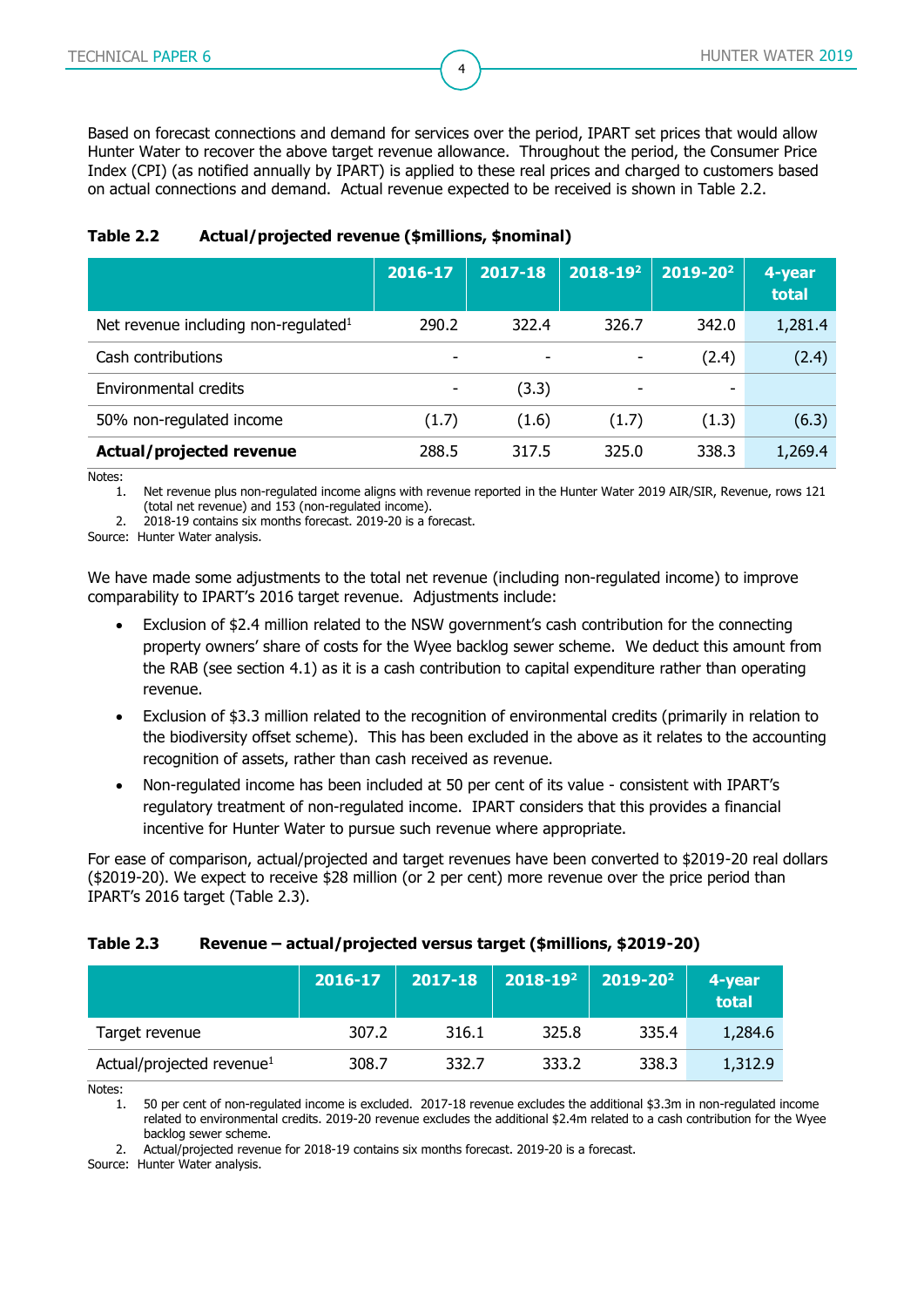The following section compares actual/projected revenues against the IPART target by product – water, wastewater and stormwater. For each product, revenue is compared between that which is recovered through service charges (the fixed component levied per connection), usage charges (the variable component levied on a per kL basis) and other revenue (other regulated and non-regulated income). Revenue for 2018-19 contains six months of actuals and a six month forecast. Revenue for 2019-20 is a forecast.

5

### <span id="page-4-0"></span>**2.1 Water**

Water revenue is recovered predominately through usage charges which account for nearly 90 per cent of the target revenue for the period 2016 to 2020. As such, revenue outcomes are highly variable and dependent on climatic conditions experienced throughout a regulatory period.

Over the four-year regulatory period, Hunter Water expects to receive \$32 million (or 5 per cent) more in water revenue than the IPART target (see [Figure 2.1](#page-4-1) and [Table 2.4\)](#page-5-1). Technical Paper 7 provides a comparison of actual and forecast water usage volumes. The technical paper indicates that over the price period, water sales are projected to be around seven per cent higher than the 2016 forecast. This is primarily due to lower than expected rainfall over the last three years.



#### <span id="page-4-1"></span>**Figure 2.1 Water revenue – actual/projected versus target (\$millions, \$2019-20)**

Note: Actual results in 2018-19 contains six months forecast. 2019-20 is a forecast. Source: Hunter Water analysis.

Variances between target and actual service revenue are marginal. This reflects that our latest connection figures were within 0.5 per cent of IPART's 2016 forecast.

Other revenue is slightly higher than target, in both other regulated revenues and non-regulated revenues.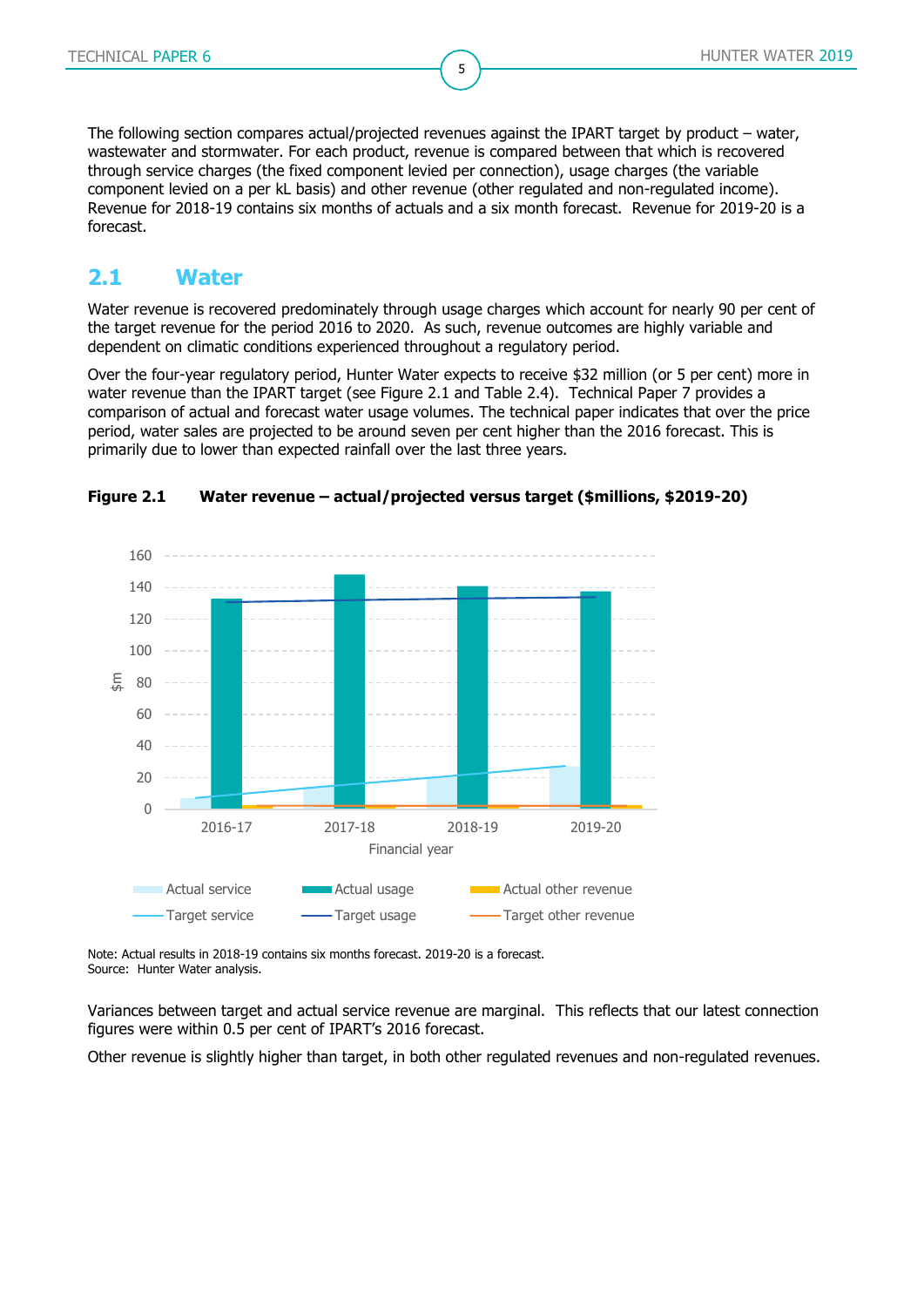|                                       | 2016-17 | $2017 - 18$ | $2018 - 192$ | $2019 - 20^{2}$ | 4-year<br>total |
|---------------------------------------|---------|-------------|--------------|-----------------|-----------------|
| Target revenue                        | 140.4   | 148.6       | 156.2        | 163.9           | 609.1           |
| Actual/projected revenue <sup>1</sup> | 142.9   | 165.3       | 164.6        | 167.9           | 640.7           |
| Variance                              | 2.5     | 16.7        | 8.4          | 4.0             | 31.6            |
| Variance due to:                      |         |             |              |                 |                 |
| Service charges                       | 0.0     | 0.0         | (0.1)        | (0.2)           | (0.2)           |
| Usage charges                         | 2.2     | 16.2        | 7.9          | 3.7             | 30.0            |
| Other revenue                         | 0.3     | 0.5         | 0.6          | 0.4             | 1.8             |

#### <span id="page-5-1"></span>**Table 2.4 Water revenue – actual/projected versus target (\$millions, \$2019-20)**

6

Notes:

1. 50 per cent of non-regulated income is excluded. 2017-18 revenue excludes the additional \$3.3m in non-regulated income related to environmental credits as detailed under [Table 2.2.](#page-3-0)

2. Actual/projected revenue for 2018-19 contains six months forecast. 2019-20 is a forecast.

<span id="page-5-0"></span>Source: Hunter Water analysis.

### **2.2 Wastewater**

Wastewater revenue is recovered predominately through service charges. These account for almost 95 per cent of the target revenues of the period.

<span id="page-5-2"></span>



Note: Actual results in 2018-19 contains six months forecast. 2019-20 is a forecast. Source: Hunter Water analysis.

Over the four-year regulatory period, Hunter Water expects to receive \$3 million (or 0.5 per cent) less in wastewater revenue than IPART's 2016 target (see [Figure 2.2](#page-5-2) and [Table 2.5\)](#page-6-1). Wastewater connections are close to forecast (within 1.5 per cent variance).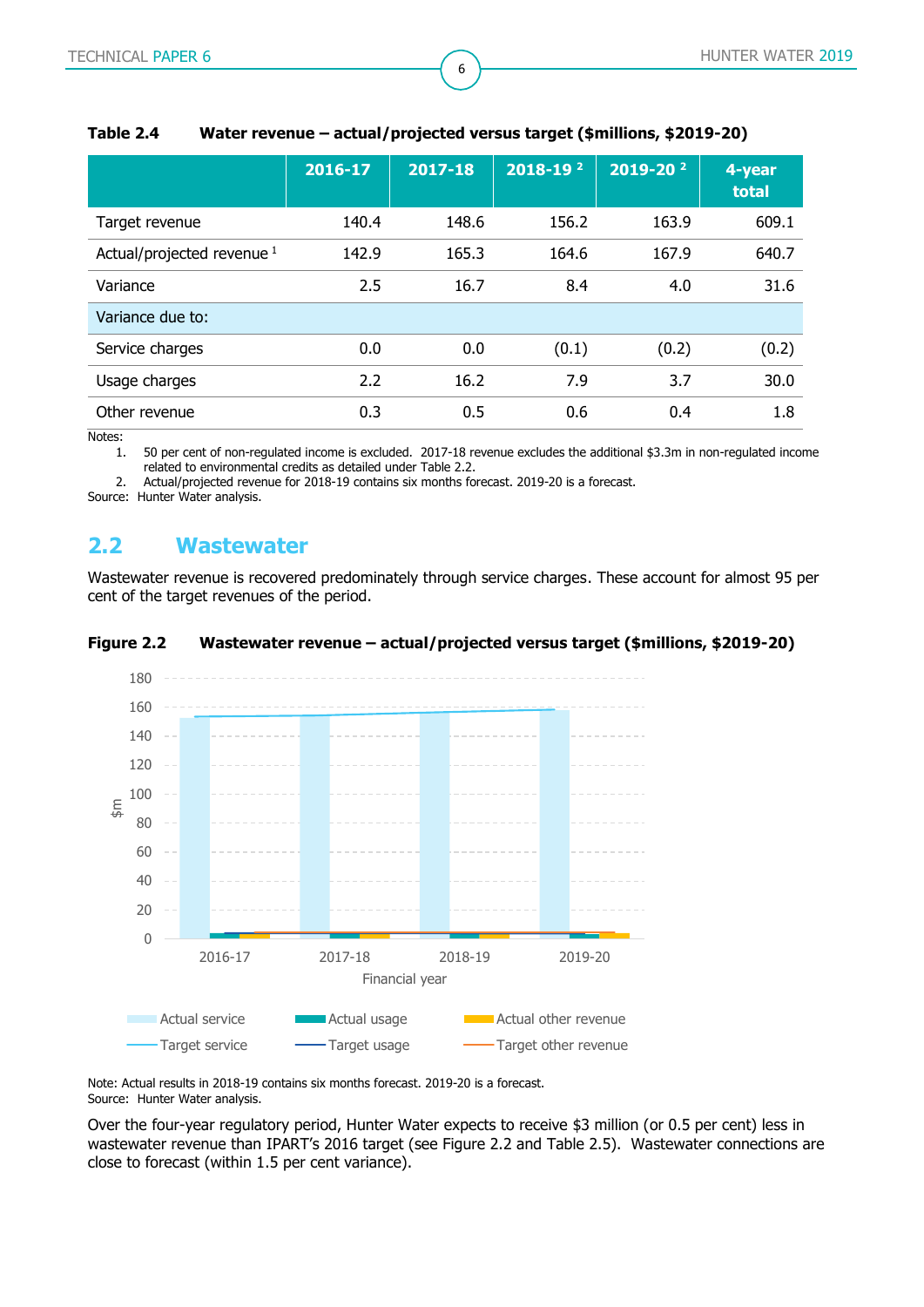|                            | 2016-17 | 2017-18 | $2018 - 192$ | $2019 - 20^{2}$ | 4-year<br>total |
|----------------------------|---------|---------|--------------|-----------------|-----------------|
| Target revenue             | 162.1   | 162.7   | 164.7        | 166.5           | 656.0           |
| Actual/projected revenue 1 | 161.1   | 162.6   | 163.7        | 165.5           | 652.8           |
| Variance                   | (1.1)   | (0.1)   | (0.9)        | (1.1)           | (3.2)           |
| Variance due to:           |         |         |              |                 |                 |
| Service charges            | (0.8)   | (0.2)   | (0.3)        | (0.5)           | (1.9)           |
| Usage charges              | 0.1     | 0.3     | (0.2)        | (0.3)           | (0.1)           |
| Other revenue              | (0.4)   | (0.2)   | (0.4)        | (0.2)           | (1.2)           |

#### <span id="page-6-1"></span>**Table 2.5 Wastewater revenue – actual/projected versus target (\$millions, \$2019-20)**

7

Notes:

1. 50 per cent of non-regulated income is excluded. 2019-20 revenue excludes the additional \$2.4m related to a cash contribution for the Wyee backlog sewer scheme as detailed under [Table 2.2.](#page-3-0)

2. Actual/projected revenue for 2018-19 contains six months forecast. 2019-20 is a forecast.

<span id="page-6-0"></span>Source: Hunter Water analysis.

### **2.3 Stormwater**

Stormwater revenue is recovered through fixed service charges, differences to target are minimal [\(Figure](#page-6-2)  [2.3\)](#page-6-2).

#### <span id="page-6-2"></span>**Figure 2.3 Stormwater revenue – actual/projected versus target (\$millions, \$2019-20)**



Note: 2018-19 contains six months forecast, 2019-20 is a forecast. Source: Hunter Water analysis.

Technical Paper 7 details a review of the stormwater customer base from 2019-20 onwards. Stormwater revenue in 2019-20 is marginally higher than target [\(Table 2.6\)](#page-7-1) as a result.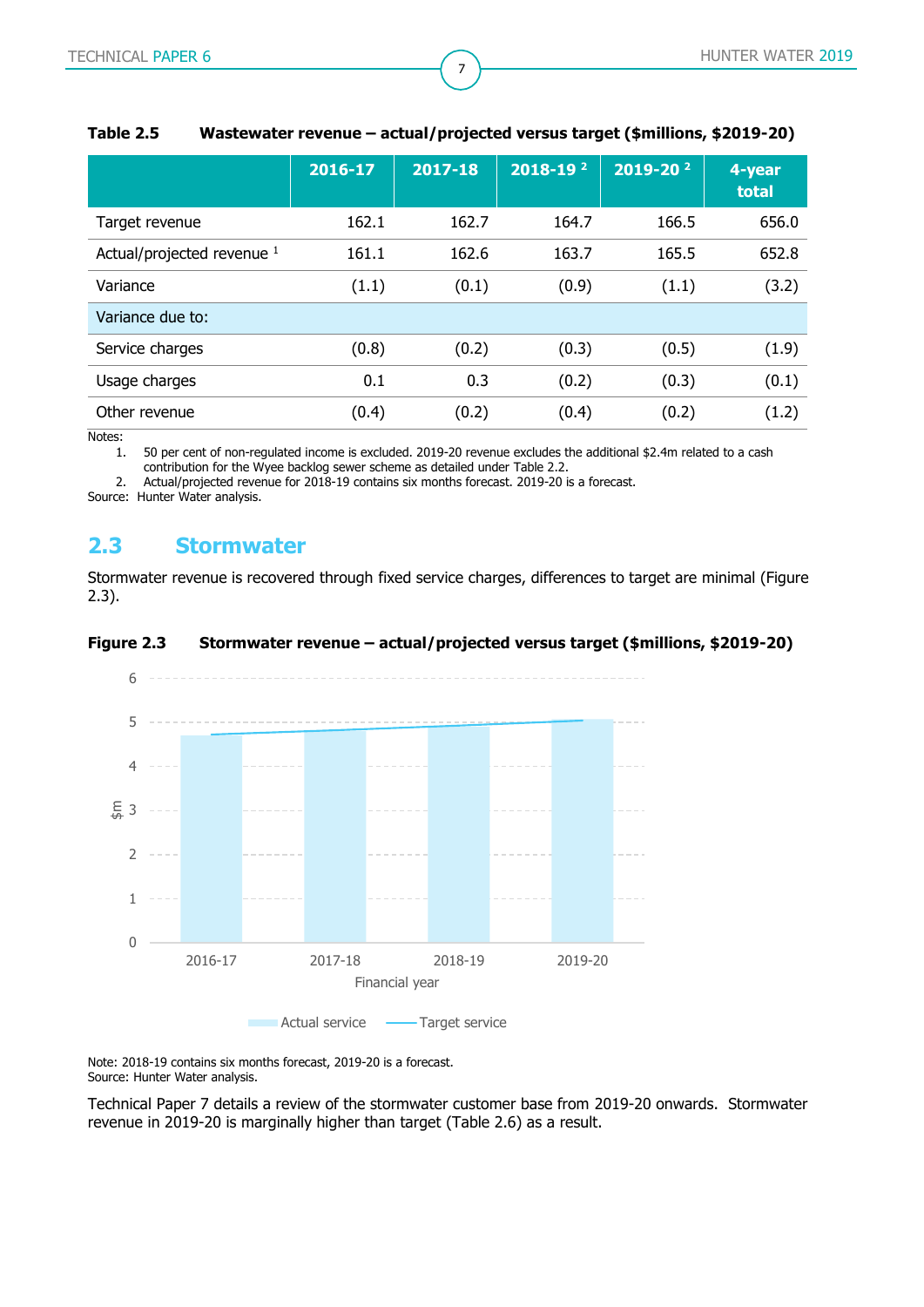|                          | 2016-17                  | 2017-18 | $2018 - 19$ <sup>1</sup> | $2019 - 20^{1}$ | 4-year<br>total |
|--------------------------|--------------------------|---------|--------------------------|-----------------|-----------------|
| Target revenue           | 4.7                      | 4.8     | 4.9                      | 5.0             | 19.5            |
| Actual/projected revenue | 4.7                      | 4.8     | 4.9                      | 5.1             | 19.5            |
| Variance                 | (0.0)                    | (0.0)   | (0.0)                    | 0.0             | (0.0)           |
| Variance due to:         |                          |         |                          |                 |                 |
| Service charges          | (0.0)                    | (0.0)   | (0.0)                    | 0.0             | (0.0)           |
| Usage charges            | $\overline{\phantom{a}}$ | -       | -                        | $\qquad \qquad$ | -               |
| Other revenue            | -                        | -       | -                        | -               |                 |

#### <span id="page-7-1"></span>**Table 2.6 Stormwater revenue – actual/projected versus target (\$millions, \$2019-20)**

8

Notes: 1. Actual/projected revenue for 2018-19 contains six months forecast, 2019-20 is a forecast. Source: Hunter Water analysis.

# <span id="page-7-0"></span>**3. Annual revenue requirement**

Hunter Water's proposed notional revenue requirements for each year of the regulatory period are shown in [Table 3.1.](#page-7-2) The 2016 IPART determined revenue requirement for 2019-20 is included for comparison.

Hunter Water has applied a 'net-present-value (NPV) smoothing' technique to smooth the annual price movement over the five-year period to derive the annual target revenue requirement. Applied across all products, the approach smooths the bill increase in each year, while allowing Hunter Water to achieve full cost recovery over the regulatory period in NPV terms. IPART's 2016 Determination applied the same smoothing approach to derive the target annual revenue requirement.

|                                                                         | $2019 - 201$ | 2020-21 | 2021-22 | 2022-23 | 2023-24 | 2024-25 |
|-------------------------------------------------------------------------|--------------|---------|---------|---------|---------|---------|
| Operating costs                                                         | 144.9        | 157.3   | 156.2   | 157.4   | 155.8   | 155.7   |
| Return on assets                                                        | 133.4        | 119.6   | 124.9   | 129.3   | 133.0   | 135.9   |
| Regulatory depreciation                                                 | 42.0         | 60.5    | 68.9    | 76.2    | 82.9    | 89.2    |
| Tax allowance                                                           | 7.4          | 11.9    | 12.4    | 13.3    | 15.1    | 17.2    |
| Return on working capital                                               | 1.7          | 1.0     | 1.2     | 1.3     | $1.5\,$ | 1.6     |
| Notional revenue requirement                                            | 329.3        | 350.4   | 363.5   | 377.6   | 388.3   | 399.5   |
| Less revenue adjustments <sup>2</sup>                                   | 6.5          | 6.5     | 6.6     | 6.6     | 7.0     | 7.3     |
| <b>Target revenue from usage</b><br>and service charges<br>(unsmoothed) | 322.8        | 343.9   | 357.0   | 371.0   | 381.3   | 392.2   |
| <b>Target revenue from usage</b><br>and service charges<br>(smoothed)   | 328.9        | 343.6   | 355.9   | 368.5   | 381.9   | 396.0   |

#### <span id="page-7-2"></span>**Table 3.1 Annual revenue requirement – total, (\$millions, \$2019-20)**

Notes:

1. 2019-20 is as per IPART 2016 Final Report inflated to \$2019-20. 2019-20 target revenue from usage and service charges (2016 Final Report page.44) has bulk water sales, revenue from potable top-up and unfiltered water sales added back.

2. Revenue adjustments include other regulated, non-regulated, miscellaneous and trade waste revenue.

Source: Hunter Water analysis.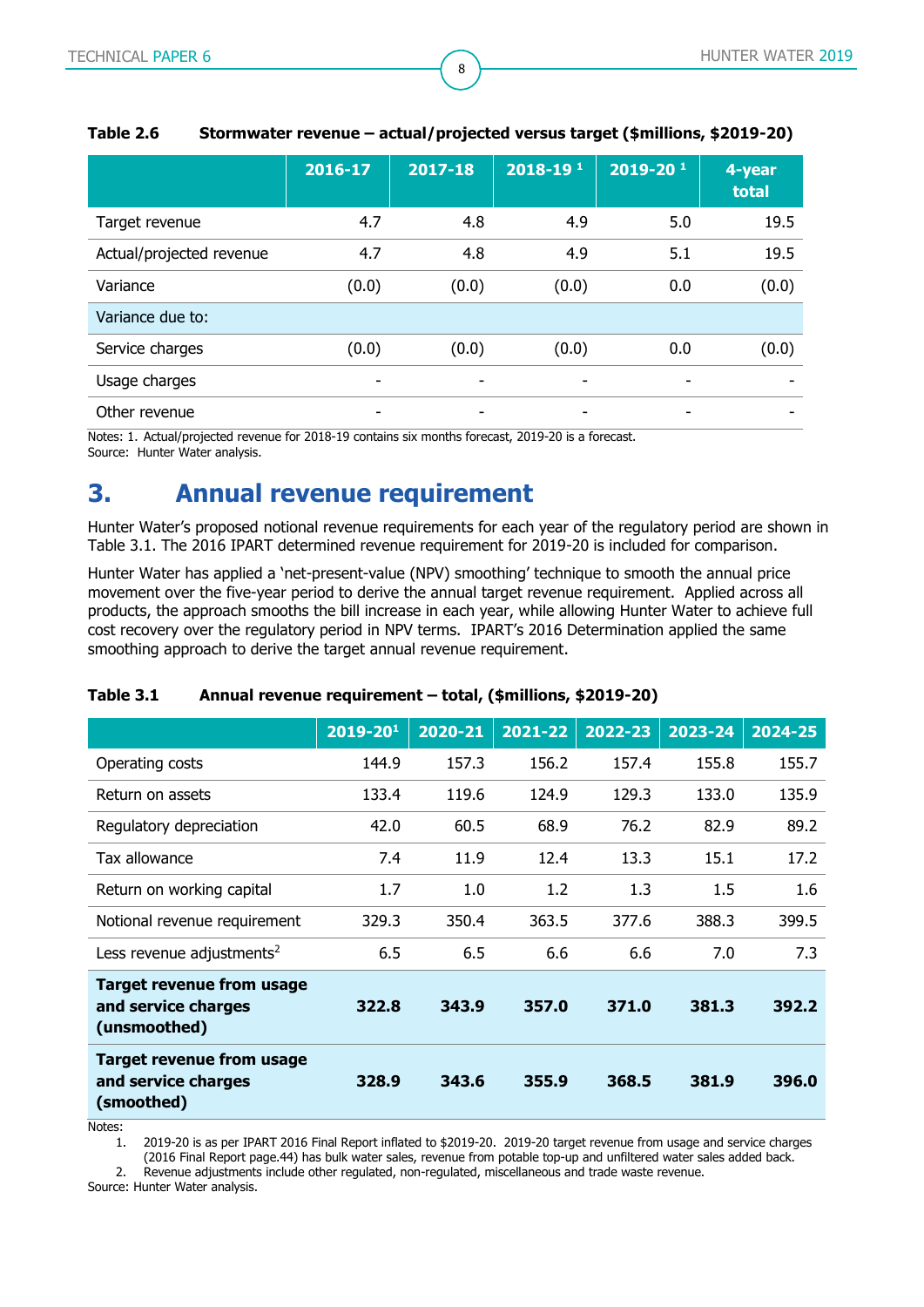There are some large movements in the building block components between the current determination period (with 2019-20 being the final year) and the next regulatory period (the five-year period commencing in 2020-21). Movements include:

9

- An increase in operating costs between 2019-20 (IPART 2016 Determination) and 2020-21 proposed. Operating costs then remain stable over the 2020 – 2025 regulatory period. Technical Paper 5 outlines proposed operating costs relative to those in the current price period. Costs in 2020 to 2025 reflect Hunter Water's 2018-19 forecast operating costs of \$152 million.
- A decrease in the return on assets. The rate of return (WACC) of 4.9 per cent applied in IPART's 2016 Determination decreases to 4.1 per cent in our proposed prices. Section [4.2](#page-14-0) of this Technical Paper outlines the movement in WACC.
- An increase in regulatory depreciation between regulatory periods. Regulatory depreciation continues to increase over the 2020 – 2025 period. Section [5](#page-18-0) of the Technical Paper details our proposed changes to the asset lives used in this calculation.

There is a shift in the composition of the building block cost allowances between regulatory periods towards regulatory depreciation (from 12 per cent to 19 per cent of the total) and away from the return on assets (from 40 per cent to 35 per cent of the total) and operating costs (from 45 per cent to 42 per cent of the total). This is shown in [Figure 3.1.](#page-8-0)



<span id="page-8-0"></span>**Figure 3.1 Building block cost components – comparison between regulatory periods**

Source: Hunter Water analysis.

[Table 3.2,](#page-9-0) [Table 3.3](#page-9-1) and [Table 3.4](#page-10-0) provide the annual revenue requirements by product: water, wastewater and stormwater.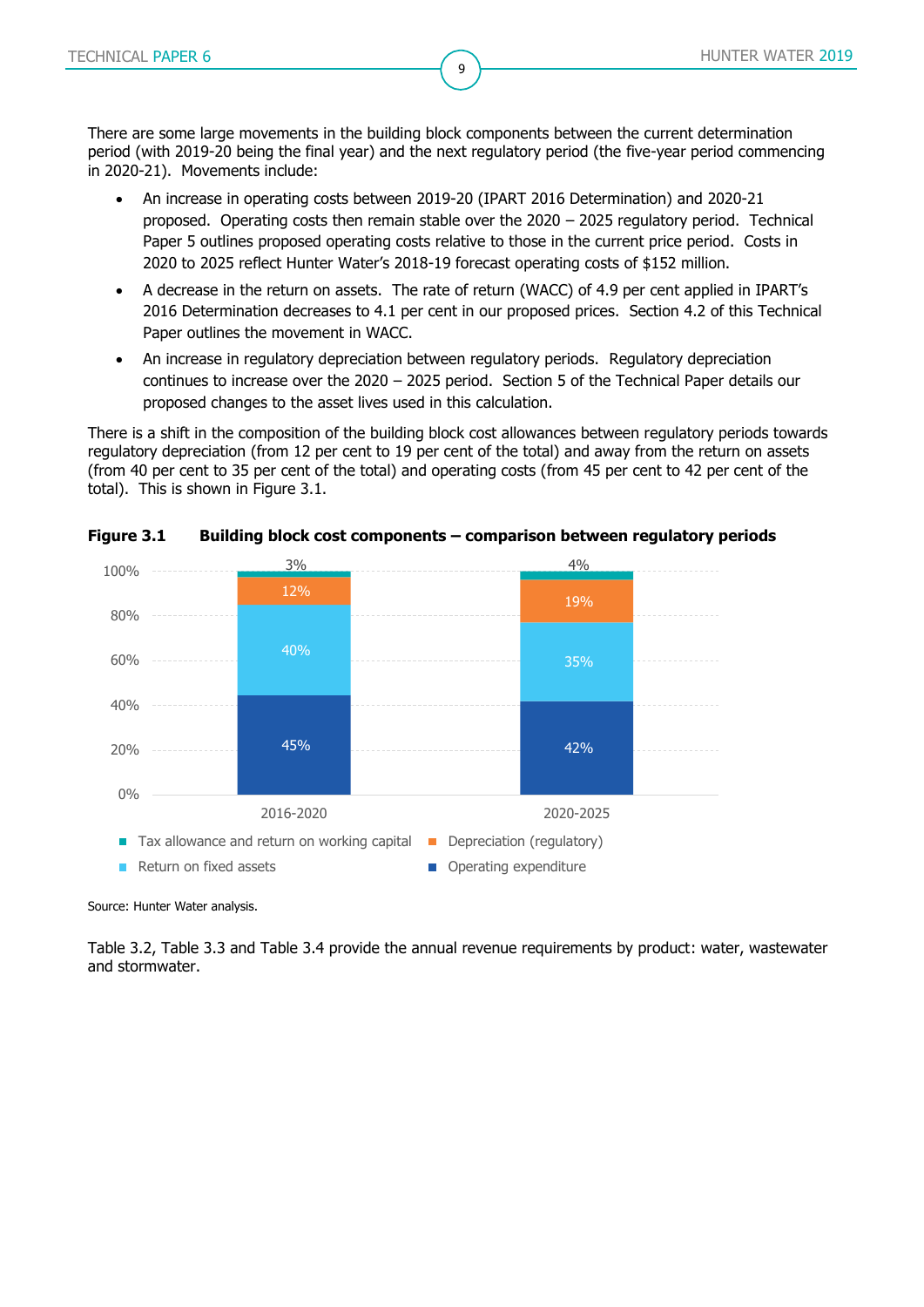|                                                                         | $2019 - 201$ | 2020-21 | 2021-22 | 2022-23 | 2023-24 | 2024-25 |
|-------------------------------------------------------------------------|--------------|---------|---------|---------|---------|---------|
| Operating costs                                                         | 71.3         | 73.2    | 70.7    | 70.2    | 69.4    | 69.8    |
| Return on assets                                                        | 60.3         | 53.6    | 54.9    | 56.3    | 57.5    | 58.5    |
| Regulatory depreciation                                                 | 19.0         | 33.3    | 36.6    | 39.7    | 42.6    | 45.4    |
| Tax allowance                                                           | 5.0          | 8.5     | 8.6     | 9.1     | 9.8     | 10.6    |
| Return on working capital                                               | 0.8          | 0.7     | 0.6     | 0.7     | 0.7     | 0.8     |
| Notional revenue requirement                                            | 156.4        | 169.3   | 171.5   | 176.0   | 180.0   | 185.2   |
| Less revenue adjustments <sup>2</sup>                                   | 2.1          | 2.3     | 2.3     | 2.3     | 2.3     | 2.3     |
| <b>Target revenue from usage</b><br>and service charges<br>(unsmoothed) | 154.2        | 167.0   | 169.2   | 173.7   | 177.7   | 182.8   |
| <b>Target revenue from usage</b><br>and service charges<br>(smoothed)   | 161.7        | 168.1   | 171.1   | 173.8   | 176.9   | 180.1   |

10

#### <span id="page-9-0"></span>**Table 3.2 Annual revenue requirement – water (\$millions, \$2019-20)**

Notes:

1. 2019-20 is as per IPART 2016 Final Report inflated to \$2019-20. 2019-20 target revenue from usage and service charges is as reported by IPART with bulk water sales, revenue from potable top-up and unfiltered water sales added back.

2. Revenue adjustments include other regulated, non-regulated and miscellaneous revenue.

<span id="page-9-1"></span>Source: Hunter Water analysis.

|                                                                         | 2019-201 | 2020-21 | 2021-22 | 2022-23 | 2023-24 | 2024-25 |
|-------------------------------------------------------------------------|----------|---------|---------|---------|---------|---------|
| Operating costs                                                         | 71.5     | 82.3    | 83.7    | 85.4    | 84.6    | 84.0    |
| Return on assets                                                        | 71.0     | 63.7    | 67.6    | 70.5    | 72.8    | 74.4    |
| Regulatory depreciation                                                 | 22.4     | 26.0    | 30.9    | 34.9    | 38.6    | 41.9    |
| Tax allowance                                                           | 2.2      | 3.2     | 3.4     | 3.9     | 5.0     | 6.2     |
| Return on working capital                                               | 0.9      | 0.3     | 0.5     | 0.6     | 0.7     | 0.8     |
| Notional revenue requirement                                            | 168.0    | 175.4   | 186.1   | 195.3   | 201.7   | 207.3   |
| Less revenue adjustments <sup>2</sup>                                   | 4.4      | 4.1     | 4.3     | 4.3     | 4.7     | 5.0     |
| <b>Target revenue from</b><br>usage and service charges<br>(unsmoothed) | 163.6    | 171.3   | 181.8   | 191.0   | 197.0   | 202.4   |
| <b>Target revenue from</b><br>usage and service charges<br>(smoothed)   | 162.1    | 169.9   | 178.9   | 188.4   | 198.4   | 208.8   |

#### **Table 3.3 Annual revenue requirement – wastewater, (\$millions, \$2019-20)**

Notes:

1. 2019-20 is as per IPART 2016 Final Report inflated to \$2019-20.<br>2. Revenue adjustments include other regulated, non-regulated, mi

2. Revenue adjustments include other regulated, non-regulated, miscellaneous and trade waste revenue.

Source: Hunter Water analysis.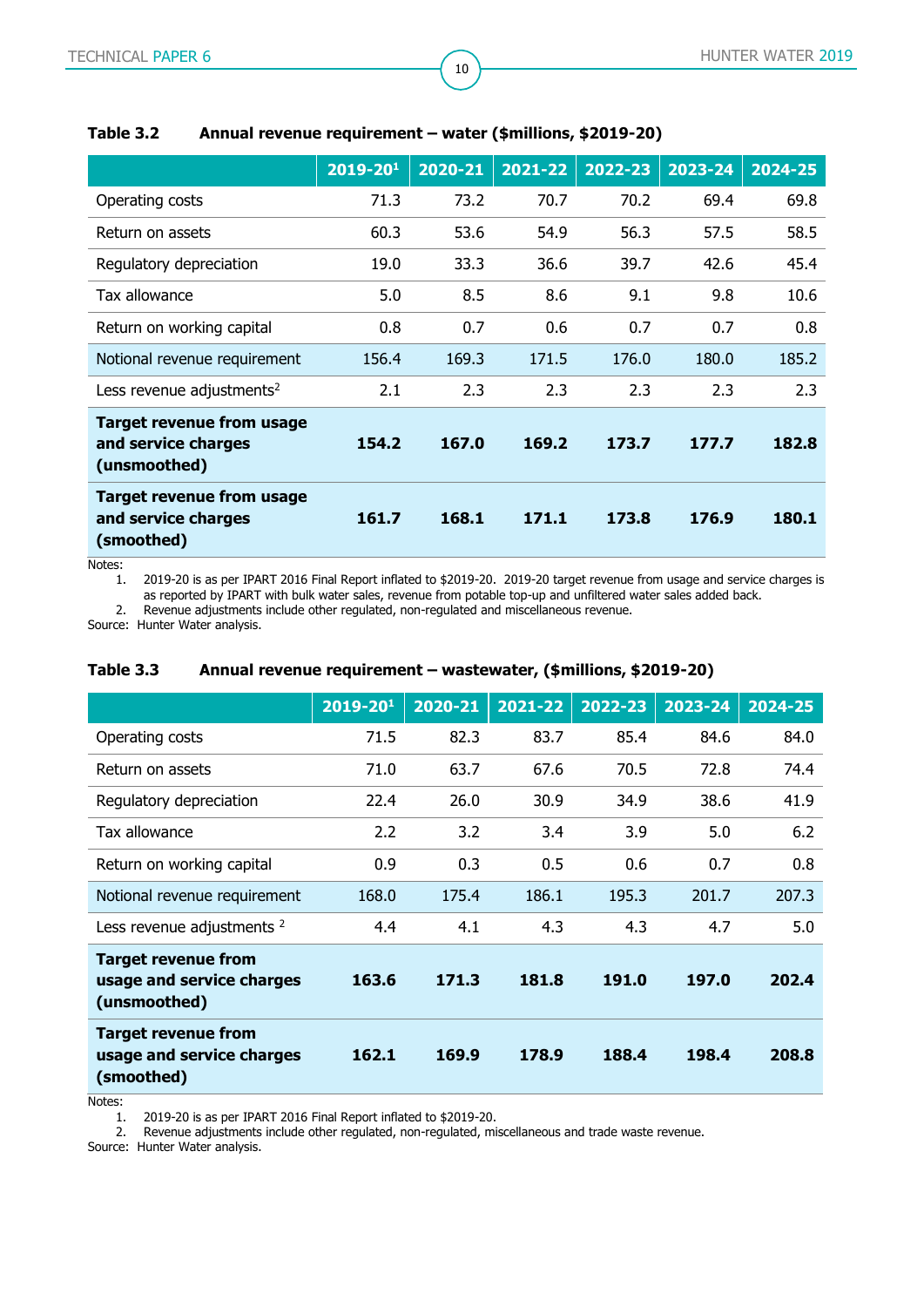|                                                                       | $2019 - 20^{1}$ | 2020-21 | 2021-22 | 2022-23 | 2023-24 | 2024-25 |
|-----------------------------------------------------------------------|-----------------|---------|---------|---------|---------|---------|
| Operating costs                                                       | 2.0             | 1.8     | 1.8     | 1.8     | 1.8     | 1.8     |
| Return on assets                                                      | 2.1             | 2.3     | 2.4     | 2.5     | 2.7     | 2.9     |
| Regulatory depreciation                                               | 0.7             | 1.2     | 1.4     | 1.6     | 1.7     | 1.9     |
| Tax allowance                                                         | 0.1             | 0.2     | 0.3     | 0.3     | 0.3     | 0.3     |
| Return on working capital                                             | 0.0             | 0.0     | 0.0     | 0.0     | 0.0     | 0.0     |
| Notional revenue requirement                                          | 5.0             | 5.6     | 6.0     | 6.3     | 6.6     | 7.0     |
| <b>Target revenue from</b><br>usage and service charges<br>(smoothed) | 5.0             | 5.6     | 5.9     | 6.3     | 6.6     | 7.1     |

### <span id="page-10-0"></span>**Table 3.4 Annual revenue requirement – stormwater, (\$millions, \$2019-20)**

Note 1: 2019-20 is as per IPART 2016 Final Report inflated to \$2019-20.

Source: Hunter Water analysis.

11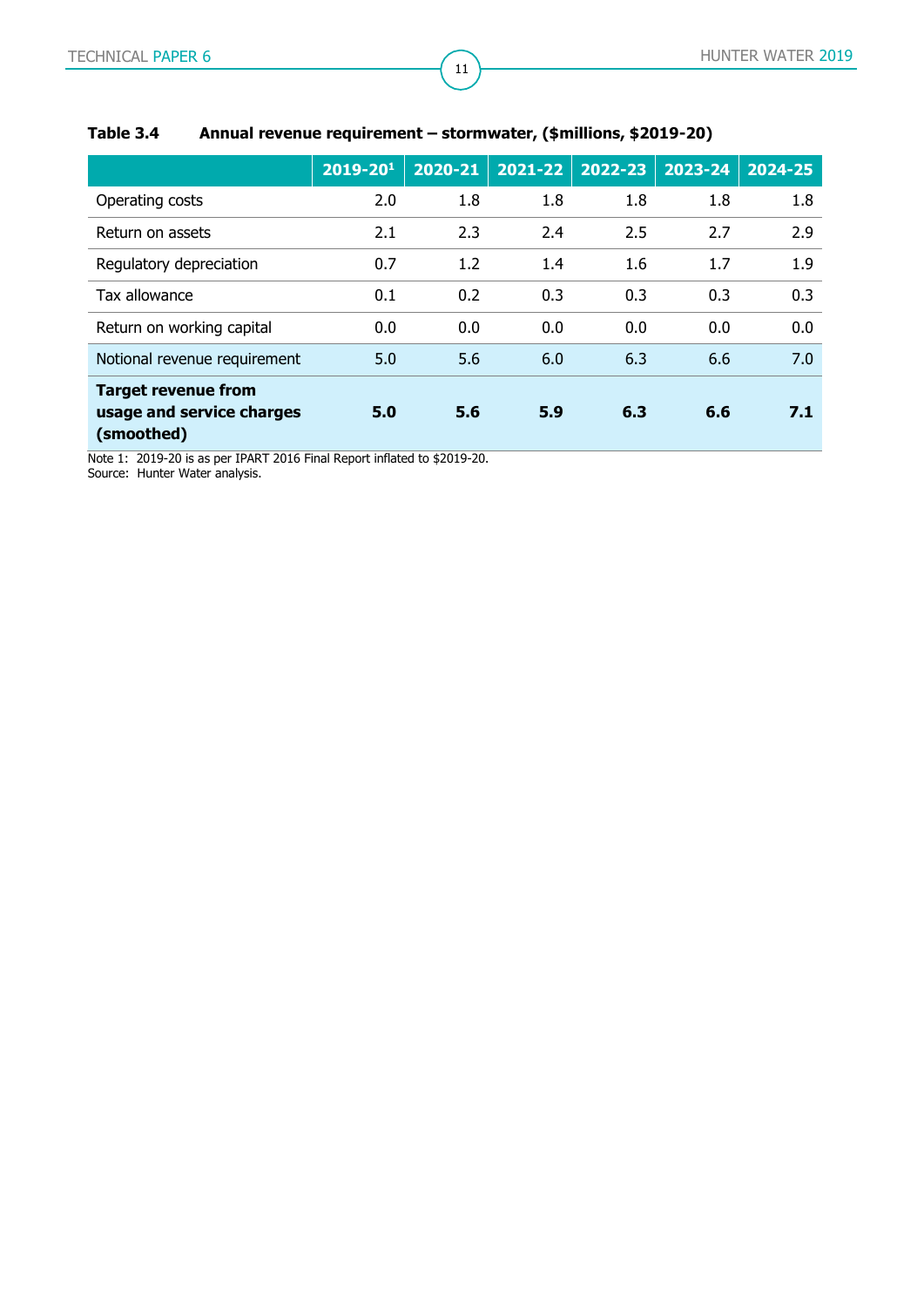# <span id="page-11-0"></span>**4. Return on assets**

IPART calculates the return on assets by multiplying the rate of return (WACC) to an approximate mid-year Regulatory Asset Base (RAB) value (the opening value of the RAB plus half of the capital expenditure and disposals) in each year of the regulatory period.

12

# <span id="page-11-1"></span>**4.1 Regulatory Asset Base (RAB)**

Hunter Water established the opening value of the RAB in 2020-21 by rolling forward the 1 July 2015 RAB to 30 June 2020. The 1 July 2015 RAB is the most recent that has been calculated by IPART based on actual data (IPART's 2016 Determination included forecast figures for 2015-16). We have included actual capital expenditure to 31 December 2018 and forecast capital expenditure for the remaining 18 months (see Technical Paper 4).

We made a number of other adjustments across the current regulatory period (see [Table 4.1\)](#page-11-2):

- Deducting actual and forecast cash capital contributions (discussed below)
- Deducting actual and forecast asset disposals (discussed below)
- Deducting IPART's 2016 allowance for regulatory depreciation, and
- Adding indexation using actual and forecast inflation consistent with rates prescribed in IPART's 2018 Submission Information Package.<sup>2</sup>

<span id="page-11-2"></span>

| Table 4.1 | Annual value of the RAB, 2015-16 to 2019-20 (\$millions, \$nominal) |  |  |  |  |
|-----------|---------------------------------------------------------------------|--|--|--|--|
|-----------|---------------------------------------------------------------------|--|--|--|--|

|                            | 2015-16 | 2016-17 | $2017 - 18$ | $2018 - 191$             | $2019 - 201$ |
|----------------------------|---------|---------|-------------|--------------------------|--------------|
| Opening RAB                | 2,260.6 | 2,339.7 | 2,430.2     | 2,544.2                  | 2,676.7      |
| Capital expenditure        | 99.7    | 86.8    | 104.1       | 120.7                    | 181.4        |
| Cash capital contributions | (8.9)   | (5.0)   | (4.2)       | (5.1)                    | (6.9)        |
| Asset disposals            | (0.4)   | (1.1)   | (0.3)       | $\overline{\phantom{a}}$ | ٠            |
| Regulatory depreciation    | (34.3)  | (35.4)  | (37.7)      | (40.2)                   | (43.0)       |
| Indexation                 | 23.1    | 45.2    | 52.1        | 57.2                     | 69.1         |
| <b>Closing RAB</b>         | 2,339.7 | 2,430.2 | 2,544.2     | 2,676.7                  | 2,877.3      |

Note 1: 2018-19 contains six months forecast data. 2019-20 is forecast. Source: Hunter Water analysis.

The calculation of the opening and closing RAB values for the next regulatory period are shown in [Table 4.2.](#page-12-0)

<sup>2</sup> IPART, 2018, Submission Information Package, Appendix C.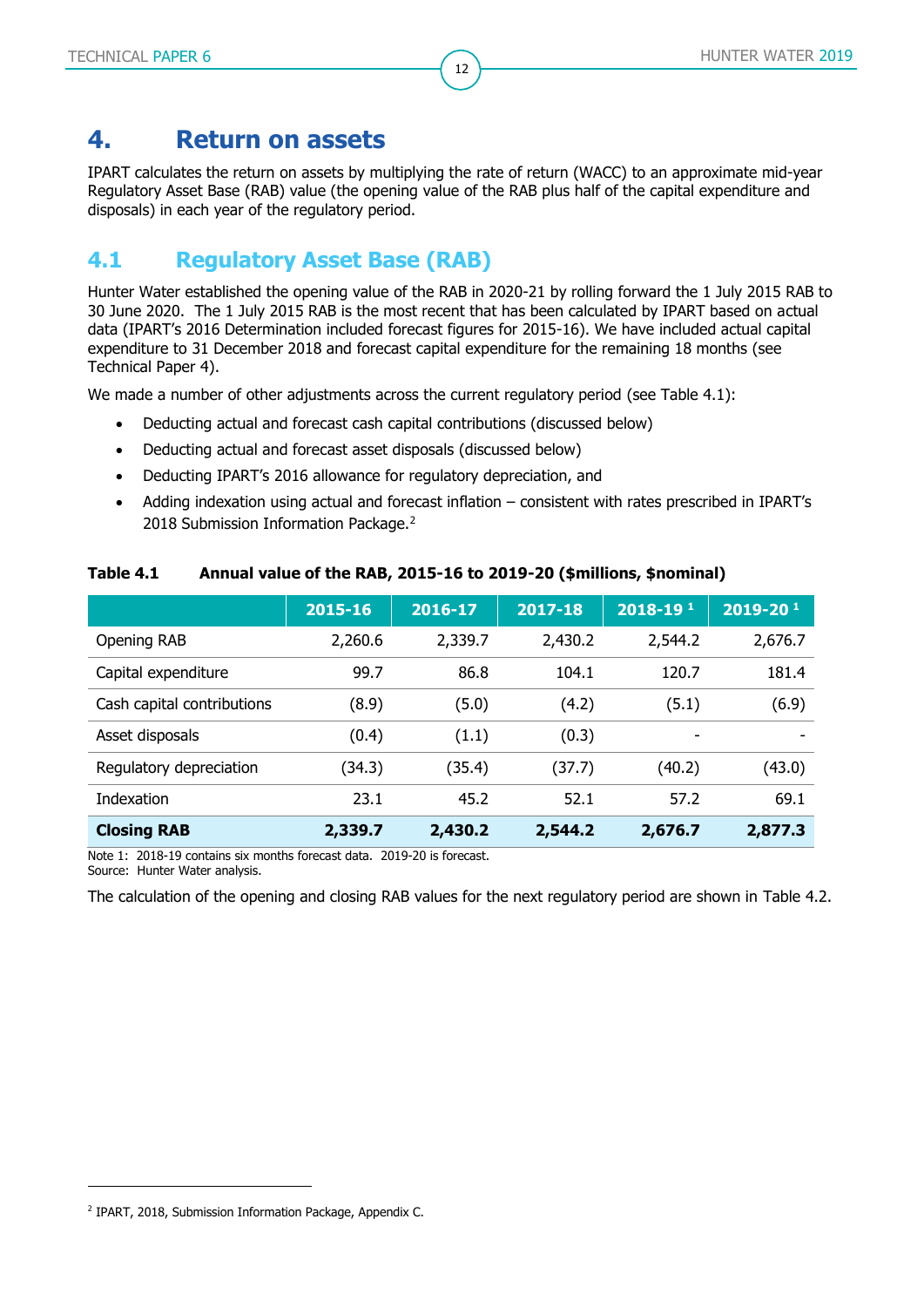|                            | 2020-21 | 2021-22                  | 2022-23                  | 2023-24                  | 2024-25 |
|----------------------------|---------|--------------------------|--------------------------|--------------------------|---------|
| Opening RAB                | 2,877.3 | 3,015.9                  | 3,130.8                  | 3,228.2                  | 3,307.2 |
| Capital expenditure        | 200.4   | 185.2                    | 175.1                    | 163.7                    | 147.0   |
| Cash capital contributions | -       | $\overline{\phantom{0}}$ | $\overline{\phantom{a}}$ | ٠                        |         |
| Asset disposals            | -       |                          |                          | $\overline{\phantom{0}}$ |         |
| Regulatory depreciation    | (61.8)  | (70.3)                   | (77.7)                   | (84.6)                   | (91.0)  |
| <b>Closing RAB</b>         | 3,015.9 | 3,130.8                  | 3,228.2                  | 3,307.3                  | 3,363.3 |

#### <span id="page-12-0"></span>**Table 4.2 Annual value of the RAB, 2020-21 to 2024-25 (\$millions, \$2019-20)**

13

Source: Hunter Water analysis.

The opening and closing RAB values by product for each year of the next regulatory period are shown in [Table 4.3.](#page-12-1)

| <b>Product</b>   | 2020-21<br><b>Opening</b> | 2020-21<br><b>Closing</b> | 2021-22<br><b>Closing</b> | 2022-23<br><b>Closing</b> | 2023-24<br><b>Closing</b> | 2024-25<br><b>Closing</b> |
|------------------|---------------------------|---------------------------|---------------------------|---------------------------|---------------------------|---------------------------|
| Water            | 1,241.1                   | 1,248.9                   | 1,271.6                   | 1,298.9                   | 1,320.9                   | 1,343.2                   |
| Wastewater       | 1,435.7                   | 1,531.2                   | 1,589.4                   | 1,647.4                   | 1,691.7                   | 1,721.5                   |
| Stormwater       | 50.0                      | 52.5                      | 54.2                      | 57.7                      | 62.3                      | 67.1                      |
| Corporate        | 150.5                     | 183.2                     | 215.6                     | 224.3                     | 232.4                     | 231.5                     |
| <b>Total RAB</b> | 2,877.3                   | 3,015.9                   | 3,130.8                   | 3,228.2                   | 3,307.3                   | 3,363.3                   |

#### <span id="page-12-1"></span>**Table 4.3 Annual RAB values for water, wastewater and stormwater (\$millions, \$2019-20)**

Source: Hunter Water analysis.

-

### **4.1.1 Cash capital contributions**

Hunter Water has subtracted cash capital contributions from the RAB. Contributions external to our regulated revenues are deducted from our RAB to ensure we do not earn a return on or of capital expenditure related to these contributions.

Hunter Water's cash capital contributions during the current price period include the Environmental Improvement Charge (EIC) and third-party cash contributions (see [Table 4.4\)](#page-13-0). The NSW government's \$2.4 million contribution for the connecting property owners' share of costs for the Wyee backlog sewer scheme is included in 2019-20. <sup>3</sup>

From 2016-17 onwards, we have deducted a 30 per cent tax from the contribution value, consistent with IPART's revised approach (see [Table 4.4\)](#page-13-0). Prior to 2016-17, cash capital contributions were deducted from the RAB at their full value and a separate allowance for tax was included in the tax allowance building block.

Hunter Water proposes to discontinue the EIC in the next regulatory period. We are not aware of any further cash capital contributions beyond 2019-20.

<sup>3</sup> In November 2014, the Minister for Natural Resources, Land and Water Management announced that the NSW Government will contribute \$2.4m to the project to connect 400 lots in Wyee to the Hunter Water sewer system under the Priority Sewerage Program.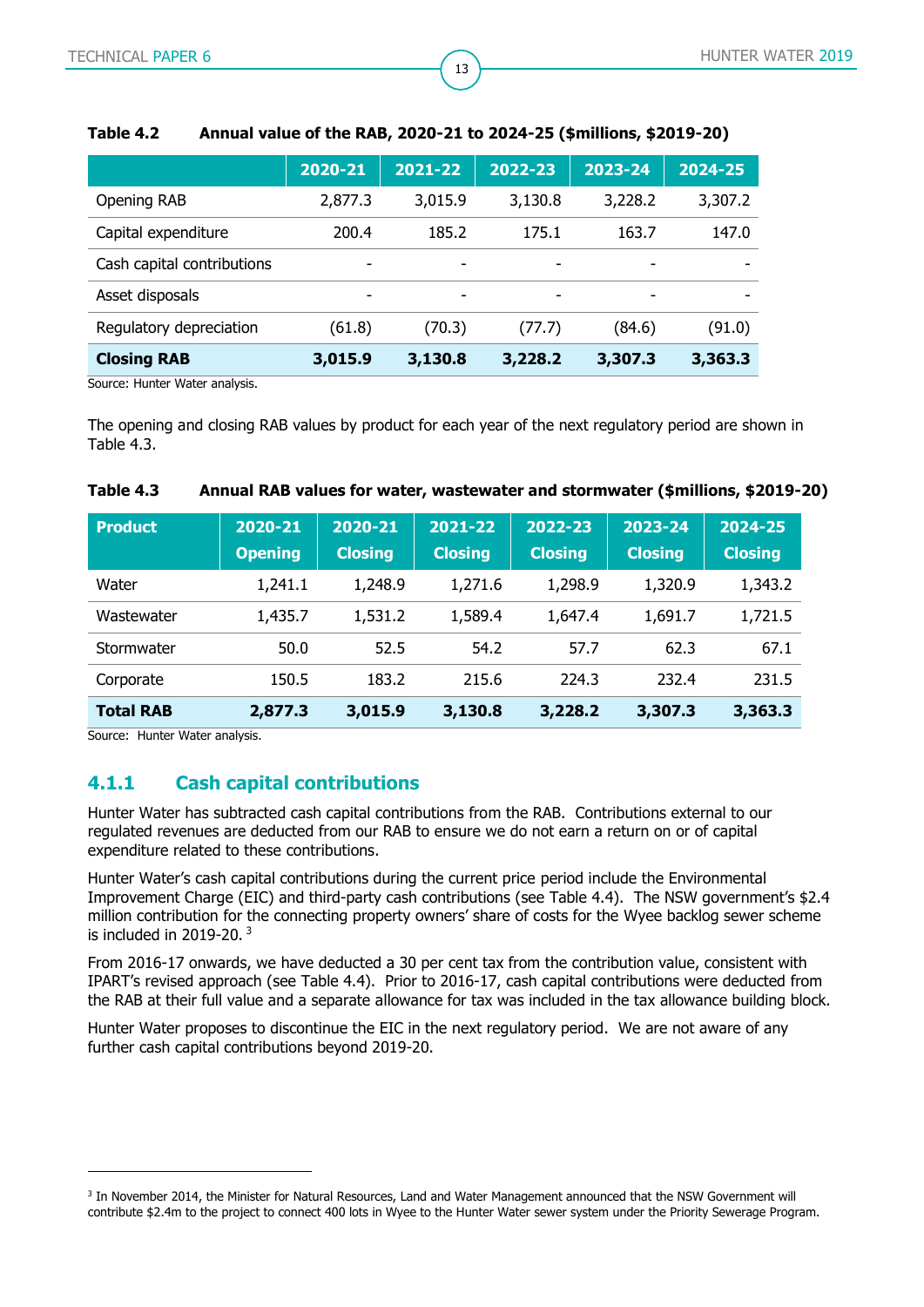| <b>Cash capital</b><br><b>contributions</b> | 2015-16 | 2016-17 | $2017 - 18$ | 2018-19<br>(1) | 2019-20 |
|---------------------------------------------|---------|---------|-------------|----------------|---------|
| Water                                       | 0.2     | 0.0     | ٠           | -              |         |
| Wastewater                                  | 8.7     | 7.1     | 6.0         | 7.3            | 9.8     |
| <b>Total</b>                                | 8.9     | 7.1     | 6.0         | 7.3            | 9.8     |
| Tax allowance                               | n/a     | 2.1     | 1.8         | 2.2            | 2.9     |
| <b>Total deducted from RAB</b>              | 8.9     | 5.0     | 4.2         | 5.1            | 6.9     |

14

#### <span id="page-13-0"></span>**Table 4.4 Cash capital contributions (\$millions, \$nominal)**

Note 1: 2018-19 cash capital contributions have been revised since the Building Block Model and associated pricing was finalised. The revised 2018-19 value of \$7.4m (\$5.2m deducted from the RAB) is reflected in the AIR. Source: Hunter Water AIR/SIR, Capex by RAB, Table 5.1.3.

#### **4.1.2 Asset disposals**

IPART's 2016 Final Report outlined its policy on the regulatory treatment of asset disposals.<sup>4</sup> IPART's policy explains:

- How and when to remove an asset from the RAB, given it is no longer used to provide regulated services to customers.
- Whether the notional revenue requirement should include an allowance to pay any capital gains tax related to the sale of the assets.

The value to be deducted from the RAB for an asset disposal depends on the regulatory value of the asset or estimates of this value, if unknown. The regulatory value is generally known if the asset is post 'line-in-the sand' (post 2000). IPART's asset disposal policy outlines how to estimate the regulatory value of pre-'line-in the sand' assets based on the RAB to Depreciated Replacement Cost (DRC) ratio at 1 July 2000. For Hunter Water this RAB to DRC ratio is 0.42.

The value to be deducted from the RAB also depends on whether the asset is considered significant or nonsignificant based on whether or not the asset is subject to capital gains tax (CGT) or exceeds 0.5 per cent of the total RAB value.

Hunter Water's treatment of asset disposals over the regulatory period is as follows:

2015-16

- Land sale at Bennetts Green significant post line-in-the-sand asset deducted at RAB value, and
- Land sale at Mirrabooka significant pre line-in-the-sand asset deducted at 0.42 of the sales value less sales and remediation costs.

2016-17

- Land sale at Bendolba significant post line-in-the-sand asset deducted at RAB value
- Land sale at East Maitland significant pre line-in-the-sand asset deducted at 0.42 of the sales value less sales and remediation costs
- Maryville adjustment to property boundaries significant post line-in-the-sand asset deducted at RAB value, and
- Sale of general support assets non-significant asset deducted at 0.42 of the sales value less sales and remediation costs.

<sup>4</sup> IPART, 2016, Review of prices for Hunter Water - Final Report, p.186.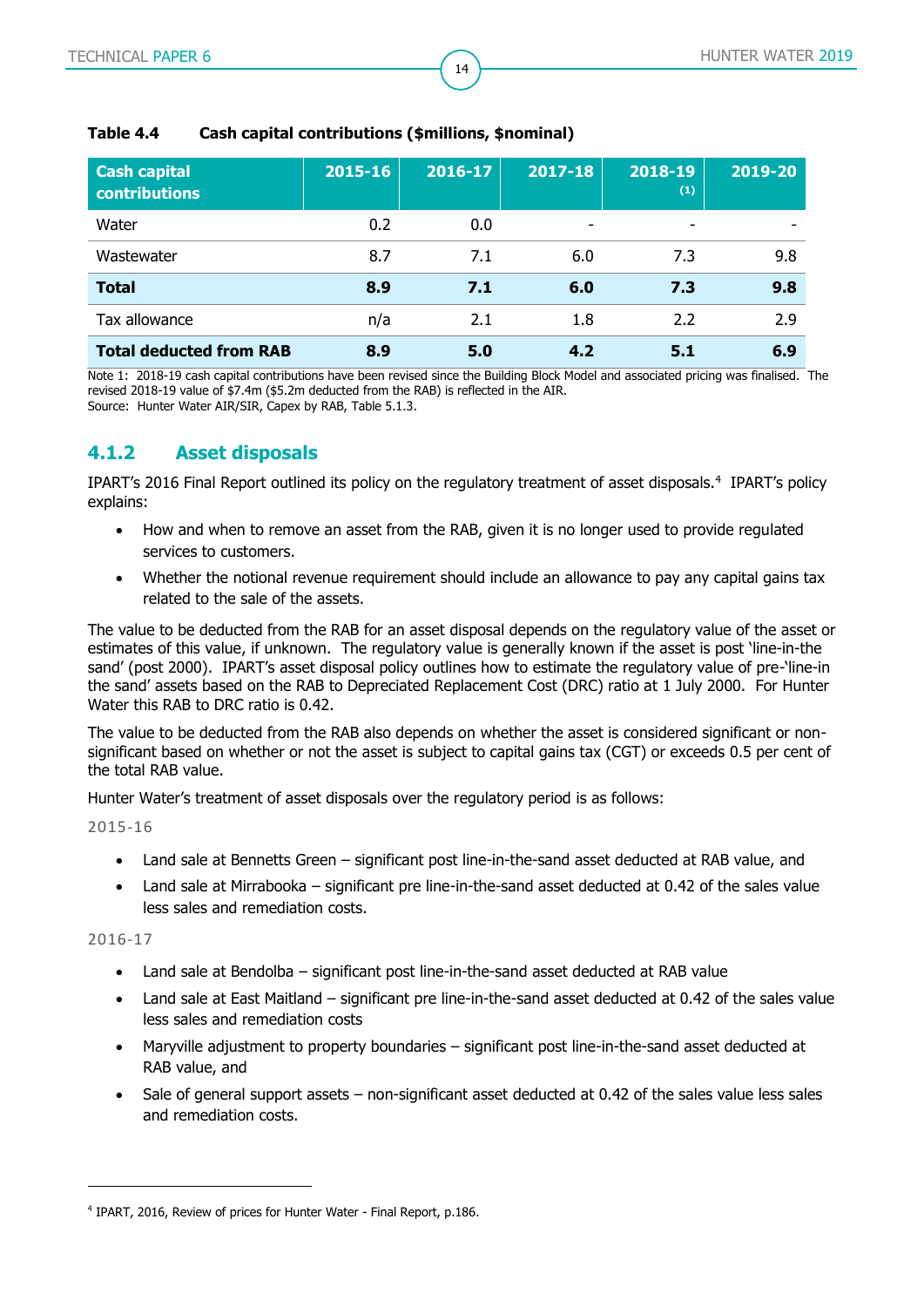2017-18

 Land and buildings sale in Hunter Street – significant pre line-in-the-sand asset deducted at 0.42 of the sales value less sales and remediation costs, and

15

 Sale of general support assets – non-significant asset deducted at 0.42 of the sales value less sales and remediation costs.

2018-19, 2019-20 and next regulatory period

 At the time of writing, there were no asset disposals in 2018-19 and we do not forecast asset disposals in 2019-20.

Hunter Water does not anticipate any asset disposals in the next regulatory period.

Our asset disposals shown in [Table 4.5](#page-14-1) are at the value that has been taken out of the RAB.

| <b>Product</b> | $2015 - 16$ | 2016-17 | $ 2017-18 $ | 2018-19                  | 2019-20 |
|----------------|-------------|---------|-------------|--------------------------|---------|
| Water          | 0.4         | 1.0     | ۰           |                          |         |
| Wastewater     |             | 0.1     | 0.1         | -                        |         |
| Stormwater     | -           | 0.0     | 0.2         | $\overline{\phantom{0}}$ |         |
| <b>Total</b>   | 0.4         | 1.1     | 0.3         | $\blacksquare$           | -       |

#### <span id="page-14-1"></span>**Table 4.5 Asset disposals (\$millions, \$nominal)**

Source: Hunter Water AIR/SIR, Disposals by RAB, rows 61, 123, 142, 195 and 219. The AIR includes two low-value sales in 2018-19 (\$14,000 to be deducted from the RAB), which were not included at the time the Building Block Model was prepared.

# <span id="page-14-0"></span>**4.2 Weighted average cost of capital**

The WACC estimate is used to calculate the return on Hunter Water's regulatory asset base. It is IPART's measure of the cost of financing Hunter Water's regulated business activities. The WACC methodology takes into account the efficient cost of debt and equity through time for a benchmark firm. IPART applies a real, post-tax WACC method.

The WACC estimate is a crucial input to IPART's building block model – even small movements in the WACC estimate result in material movements in the revenue requirement and customer bills.

IPART carried out an extensive review of the WACC methodology during 2017-18. IPART's 2018 Final Report made a number of improvement and refinements to IPART's 2013 WACC method, including changes to the way IPART calculates and updates the efficient cost of debt.<sup>5</sup> IPART introduced a trailing-average approach for measuring the historic and current estimates of the cost of debt, risk-free rate and debt risk premium, over the regulatory period.

IPART's 2018 WACC method documents two methods for updating the cost of debt: an annual adjustment to regulated prices or a regulatory true-up in the notional revenue requirement in the next regulatory period. Hunter Water discusses the advantages and disadvantage of these options in Technical Paper 3.

Hunter Water appreciates the time and effort that IPART has dedicated to improving the WACC method and associated processes over the past five years. We are able to closely reproduce IPART's WACC estimates at any point in time, given the WACC formula is hardwired and almost all of the input data is publicly available from various external sources. The introduction of bi-annual market updates in which IPART publish the WACC estimate and calculation each February and August has also improved the transparency of WACC estimates over time.

<sup>5</sup> IPART, 2018, Review of our WACC method - Final Report.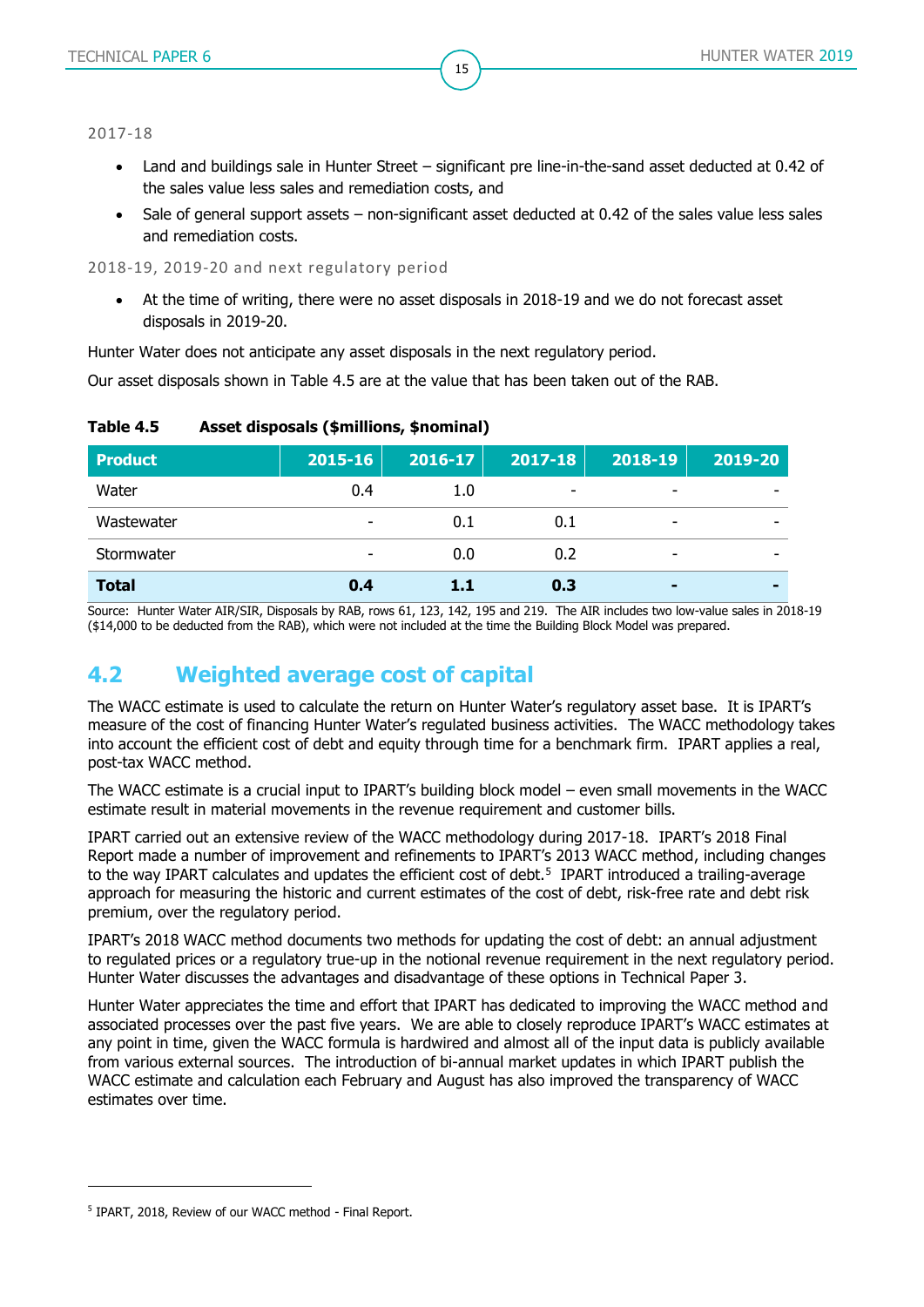#### **4.2.1 IPART's February 2019 WACC estimate**

Hunter Water used IPART's February 2019 WACC bi-annual update for calculating the return on assets – a WACC estimate of 4.1 per cent for a water utility at the first regulatory reset under the 2018 WACC method.

16

IPART's 2018 WACC method takes the mid-point of the current market data and long-term averages, a 50:50 weighting. Hunter Water has reproduced IPART's February 2019 input parameters and data in [Table](#page-15-0)  [4.6.](#page-15-0) 6

<span id="page-15-0"></span>

| Table 4.6 |  |  | IPART's water industry WACC, first regulatory reset, as at 28 February 2019 |  |
|-----------|--|--|-----------------------------------------------------------------------------|--|
|-----------|--|--|-----------------------------------------------------------------------------|--|

| <b>Parameter</b>       | <b>Current market data</b> | <b>Mid-point</b> | <b>Long term averages</b> |
|------------------------|----------------------------|------------------|---------------------------|
| Nominal risk free rate | 2.4%                       |                  | 3.6%                      |
| Inflation              | 2.4%                       |                  | 2.4%                      |
| Implied debt margin    | 2.5%                       |                  | 2.7%                      |
| Market risk premium    | 8.6%                       |                  | 6.0%                      |
| Debt funding           | 60%                        |                  | 60%                       |
| Equity funding         | 40%                        |                  | 40%                       |
| Gamma                  | 0.25                       |                  | 0.25                      |
| Corporate tax rate     | 30%                        |                  | 30%                       |
| Equity beta            | 0.7                        |                  | 0.7                       |
| Post tax real WACC     | 3.8%                       | 4.1%             | 4.4%                      |

Source: IPART February 2019 WACC update – addendum.

#### **Equity beta**

IPART published a Fact Sheet: Estimating Equity Beta, on 1 April 2019. The fact sheet outlines a new method of using market data to estimate the equity beta. IPART has previously indicated that it would only change the equity beta estimate if there was sufficient evidence that it would improve the accuracy of the WACC estimate.

IPART's fact sheet shows a median equity beta estimate of about 0.7 and a final re-levered equity beta estimate of 0.74 using a 60 per cent gearing. <sup>7</sup>

IPART applied a 0.7 equity beta in its final decision for Central Coast Council in May 2019.<sup>8</sup>

Hunter Water will respond separately to IPART's fact sheet by the due date of 30 June 2019.

#### **4.2.2 Movements in WACC since 2016 Final Report**

IPART's 2016 Final Report included a rate of return of 4.9 per cent. This was based on IPART's 2013 WACC methodology and market data until 2 May 2016. Since this time there has been consistent downward movement in the risk-free rate and implied debt margin market parameters [\(Figure 4.1\)](#page-16-0).

<sup>6</sup> IPART, 2019, Bi-annual update - addendum.

<sup>7</sup> IPART, 2019, Estimating Equity Beta (1 April).

<sup>8</sup> IPART, 2019, Review of Central Coast pricing – Final Report.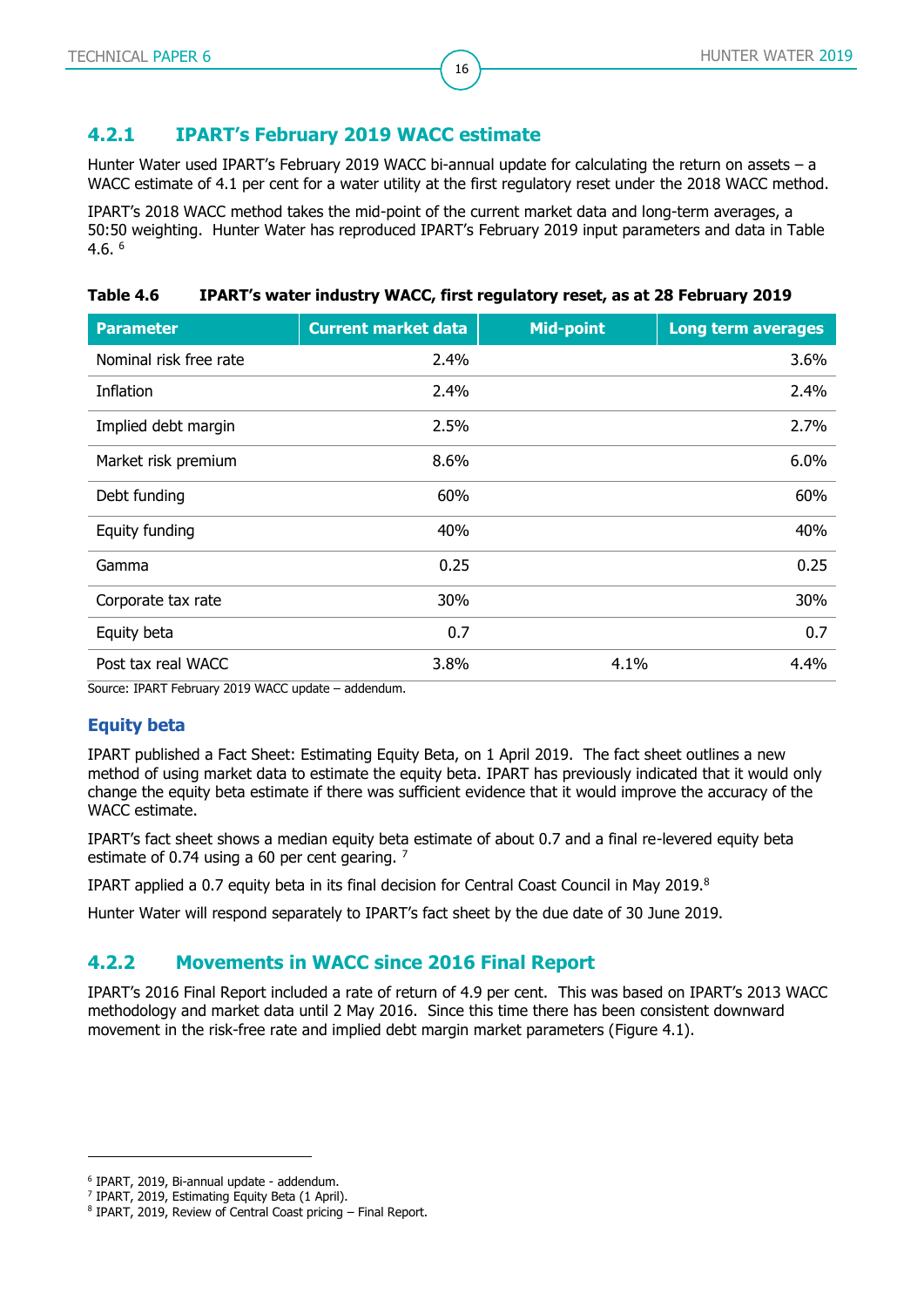

17

#### <span id="page-16-0"></span>**Figure 4.1 Daily yields on Australian government bonds – ten years to maturity**

Source: RBA Statistical tables – Capital Market Yields – Government Bonds- Daily – F2.

The movement in WACC parameters between the 2016 IPART Final Report and the February 2019 WACC update are shown in [Table 4.7.](#page-16-1)

#### <span id="page-16-1"></span>**Table 4.7 WACC movement – 2016 Final Report to February 2019 WACC update**

| <b>Parameter</b>       | <b>2016 Final Report</b> | <b>2019 February</b><br>update | <b>Movements</b> |
|------------------------|--------------------------|--------------------------------|------------------|
| Nominal risk-free rate | 3.6%                     | $3.0\%$                        | $(0.6\%)$        |
| Inflation              | 2.5%                     | 2.4%                           | $(0.1\%)$        |
| Implied debt margin    | 3.2%                     | 2.6%                           | $(0.6\%)$        |
| Market risk premium    | 7.3%                     | 7.3%                           |                  |
| Debt funding           | 60%                      | 60%                            |                  |
| Equity funding         | 40%                      | 40%                            |                  |
| Gamma                  | 0.25                     | 0.25                           |                  |
| Corporate tax rate     | 30%                      | 30%                            |                  |
| Equity beta            | 0.7                      | 0.7                            |                  |
| Post tax real WACC     | 4.9%                     | 4.1%                           | $(0.8\%)$        |

Source: IPART 2016 Final Report, February 2019 WACC bi-annual update and Hunter Water analysis. For the 2016 Final Report, the WACC lower and upper bounds have been averaged to present the point estimate WACC by parameter. For the 2019 February biannual update, current market data and long-term data have been averaged to present the point estimate WACC by parameter.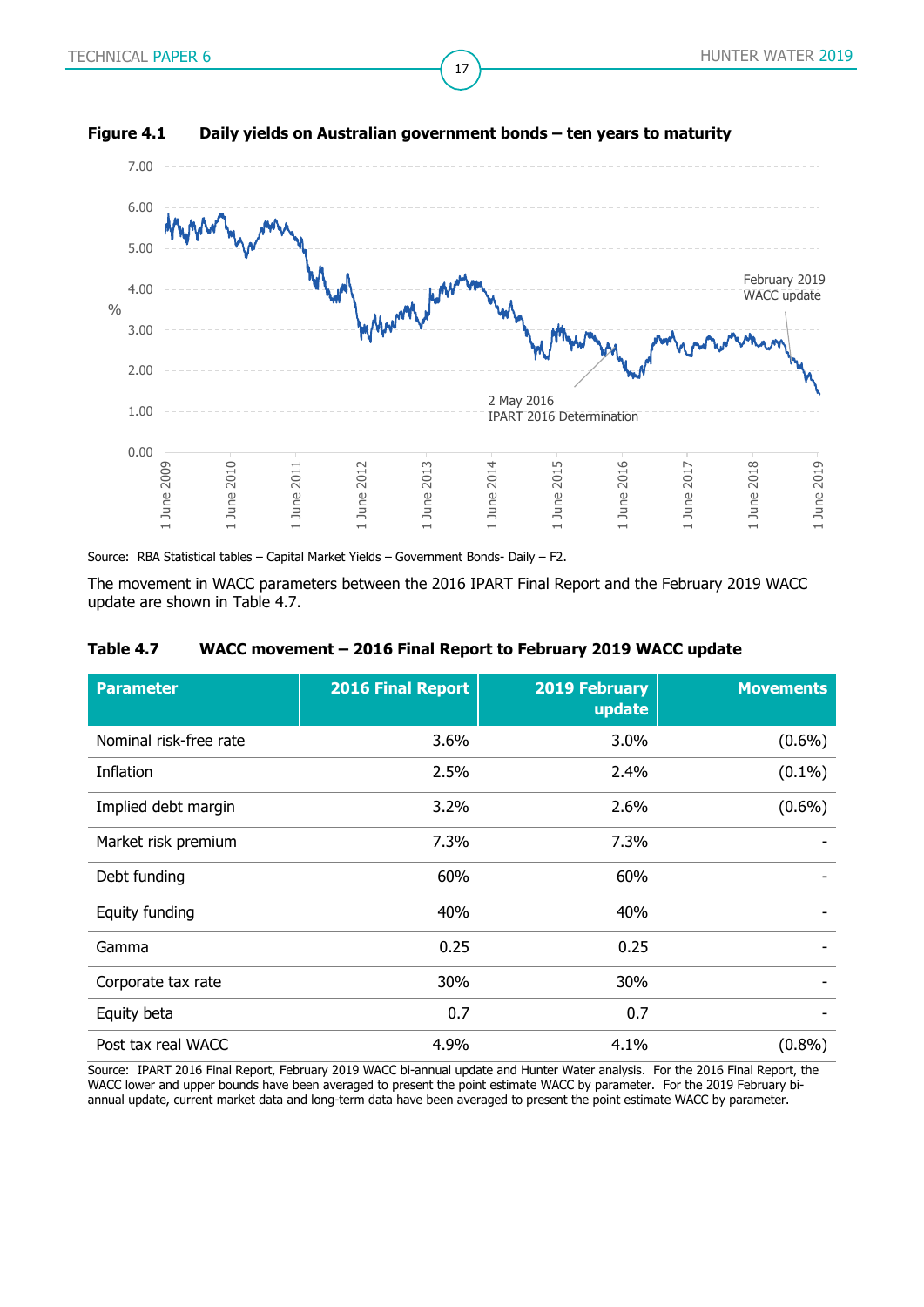### **4.2.3 IPART's 2020 WACC estimate**

IPART will set the WACC estimate for calculating Hunter Water's return on assets at the start of the next regulatory period – in April or May 2020. IPART will use current market data at that time, calculating a 40 day trailing average. IPART will also update the long-term averages for debt and equity using 10-years of data at the same date.

18

Hunter Water is of the understanding that IPART's 2020 WACC estimate is likely to be below IPART's February 2019 WACC estimate of 4.1 per cent. There are two factors driving the WACC estimate lower:

- The Commonwealth government 10-year bond yield has fallen considerably in recent months this impacts the debt and equity risk-free rates for current market data.
- IPART's 2020 WACC calculation will look at a 10-year period dating back to 2010 the long-term averages will exclude the higher, post-GFC risk-free rates in 2008 and 2009, as well as the higher debt margins in those years.

Hunter Water has calculated a most-likely WACC estimate for April 2020 (see [Table 4.8\)](#page-17-0). This has been based on market data in May 2019 using the following assumptions:

- The Commonwealth government 10-year bond yield and corporate bond spreads are held constant at the 30 April 2019 figure until 30 April 2020.
- The inflation rate, market risk premium, equity beta, gamma, corporate tax rate and gearing are held constant at IPART's February 2019 WACC estimate until 30 April 2020.
- IPART's uncertainty index is not triggered.

| <b>Parameter</b>       | <b>Current market data</b> | <b>Mid-point</b> | <b>Long term averages</b> |
|------------------------|----------------------------|------------------|---------------------------|
| Nominal risk free rate | 1.8%                       |                  | 3.1%                      |
| Inflation              | 2.4%                       |                  | 2.4%                      |
| Implied debt margin    | 2.3%                       |                  | 2.6%                      |
| Market risk premium    | 8.6%                       |                  | 6.0%                      |
| Debt funding           | 60%                        |                  | 60%                       |
| Equity funding         | 40%                        |                  | 40%                       |
| Gamma                  | 0.25                       |                  | 0.25                      |
| Corporate tax rate     | 30%                        |                  | 30%                       |
| Equity beta            | 0.7                        |                  | 0.7                       |
| Post tax real WACC     | 3.1%                       | 3.5%             | 3.8%                      |

#### <span id="page-17-0"></span>**Table 4.8 IPART's water industry WACC, first regulatory reset, April 2020 forecast**

Source: Hunter Water.

A 3.5 per cent WACC results in a significant decrease in the notional revenue requirement and resulting indicative price increases [\(Table 4.9\)](#page-18-1).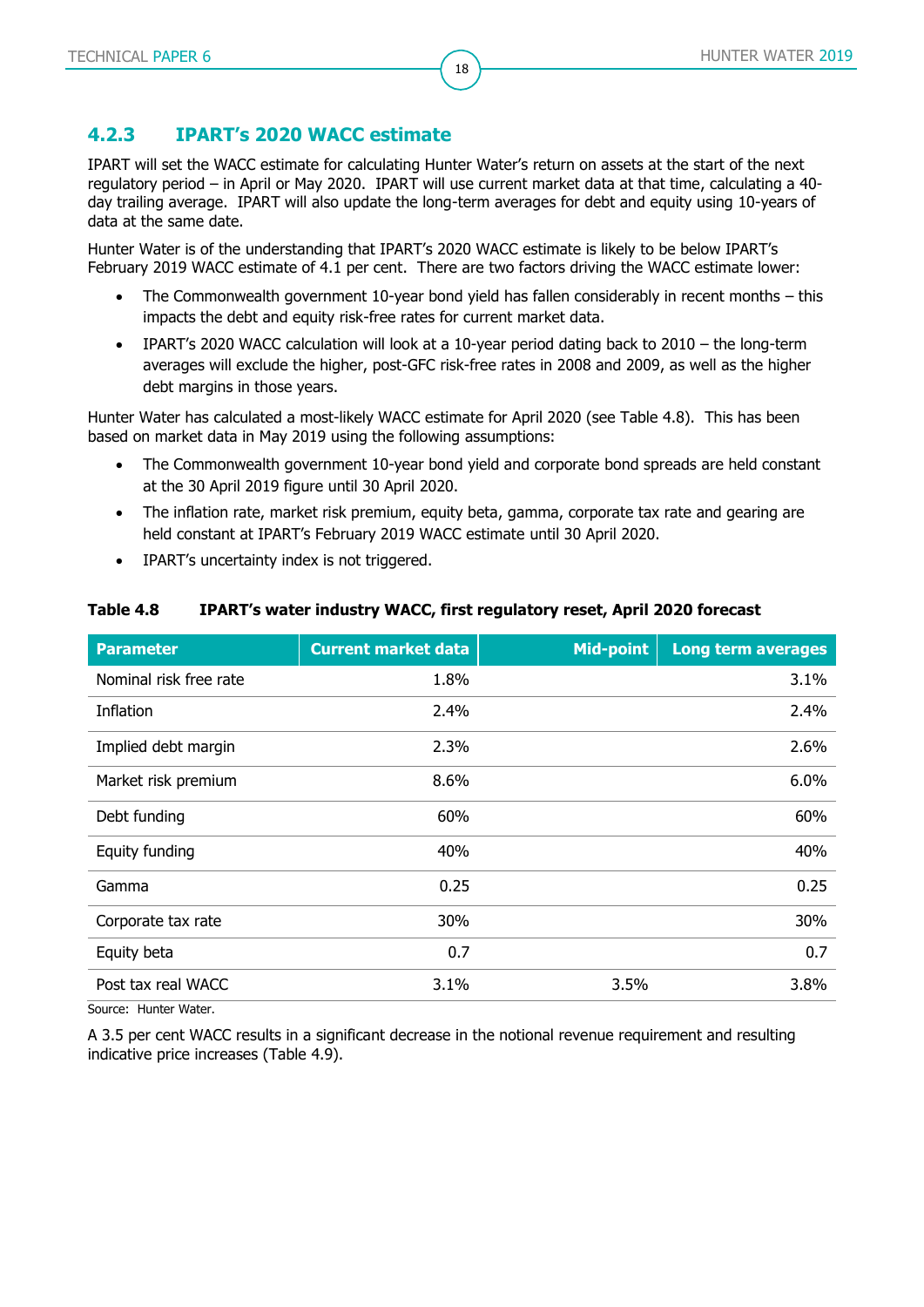| <b>WACC scenario</b>                   | 2020-21 | 2021-22 | $2022 - 23$ | 2023-24 | 2024-25 | <b>Total</b> |  |  |
|----------------------------------------|---------|---------|-------------|---------|---------|--------------|--|--|
| Target Revenue (\$millions, \$2019-20) |         |         |             |         |         |              |  |  |
| 4.1 per cent WACC                      | 343.5   | 355.9   | 368.5       | 381.9   | 395.9   | 1,845.8      |  |  |
| 3.5 per cent WACC                      | 337.2   | 342.9   | 348.4       | 354.2   | 360.1   | 1,742.8      |  |  |
| Indicative price increases (%)         |         |         |             |         |         |              |  |  |
| 4.1 per cent WACC                      | 2.6     | 2.6     | 2.6         | 2.6     | 2.6     | 13.4         |  |  |
| 3.5 per cent WACC                      | 0.6     | 0.6     | 0.6         | 0.6     | 0.6     | 3.3          |  |  |

19

#### <span id="page-18-1"></span>**Table 4.9 Target revenue and indicative price increases with a 3.5 per cent WACC**

Source: Hunter Water analysis.

Hunter Water considers the revenue requirements and resulting prices contained in this price submission to reflect an upper limit. We chose the 4.1 per cent WACC as it reflected the most recent published bi-annual update by IPART when we completed our revenue modelling. If the WACC does decrease to 3.5 per cent, real price increases may be in the order of 0.6 per cent per year [\(Table 4.9\)](#page-18-1).

# <span id="page-18-0"></span>**5. Regulatory depreciation**

The regulatory depreciation building block allows the initial investment in a regulated asset to be recovered from customers over the asset's useful life. A key consideration in the calculation of this allowance is the determination of appropriate useful lives at which to depreciate the assets in the RAB. Regulatory depreciation should be based on the economic lives of assets. We consider this promotes efficient planning and investment in assets over time. Getting the asset lives right should also ensure intergenerational equity, such that today's customers only pay for those assets used in the provision of services – not for past investments in assets that are no longer in productive use (assets that are replaced, decommissioned, renewed or scraped).

Hunter Water's 2015 Price Submission proposed straight-line depreciation with 100-year lives for new assets and 70-year lives for existing assets – the same approach as applied in price reviews dating back to the early 2000s. <sup>9</sup> IPART's 2016 Final Report accepted adjustments to shorten Hunter Water's asset lives, as recommended by IPART's expenditure consultant. IPART decided to phase-in the shorter asset lives, noting that: <sup>10</sup>

Hunter Water also submitted, in response to our Draft Report, that it intends to outline more specific assets lives at its next price review (consistent with that in place for Sydney Water) as opposed to an overall weighted average.

IPART's 2019 Draft Report on the Review of Central Coast Council's water, wastewater and stormwater prices commented on the Council's current used of a weighted average useful life:<sup>11</sup>

> Our analysis suggests the Council's RAB could be better disaggregated into asset classes that more closely reflect the underlying economic lives of its actual water, sewerage and stormwater assets. A more accurate disaggregation would promote more cost-reflective prices and support the Council's financial sustainability over time.

Hunter Water has recognised that by consistently applying the asset lives of 100 years for new assets and 70 years for existing assets (prior to the 2016 Final Report):

- We have under-recovered revenues related to regulatory depreciation.
- This under-recovery of regulatory depreciation has placed pressure on financial credit metrics.

<sup>&</sup>lt;sup>9</sup> Hunter Water, 2015, Submission to IPART on prices.

<sup>&</sup>lt;sup>10</sup> IPART, 2016, Review of prices for Hunter Water, p.78.

<sup>&</sup>lt;sup>11</sup> IPART, 2019, Review of Central Coast pricing, p.12.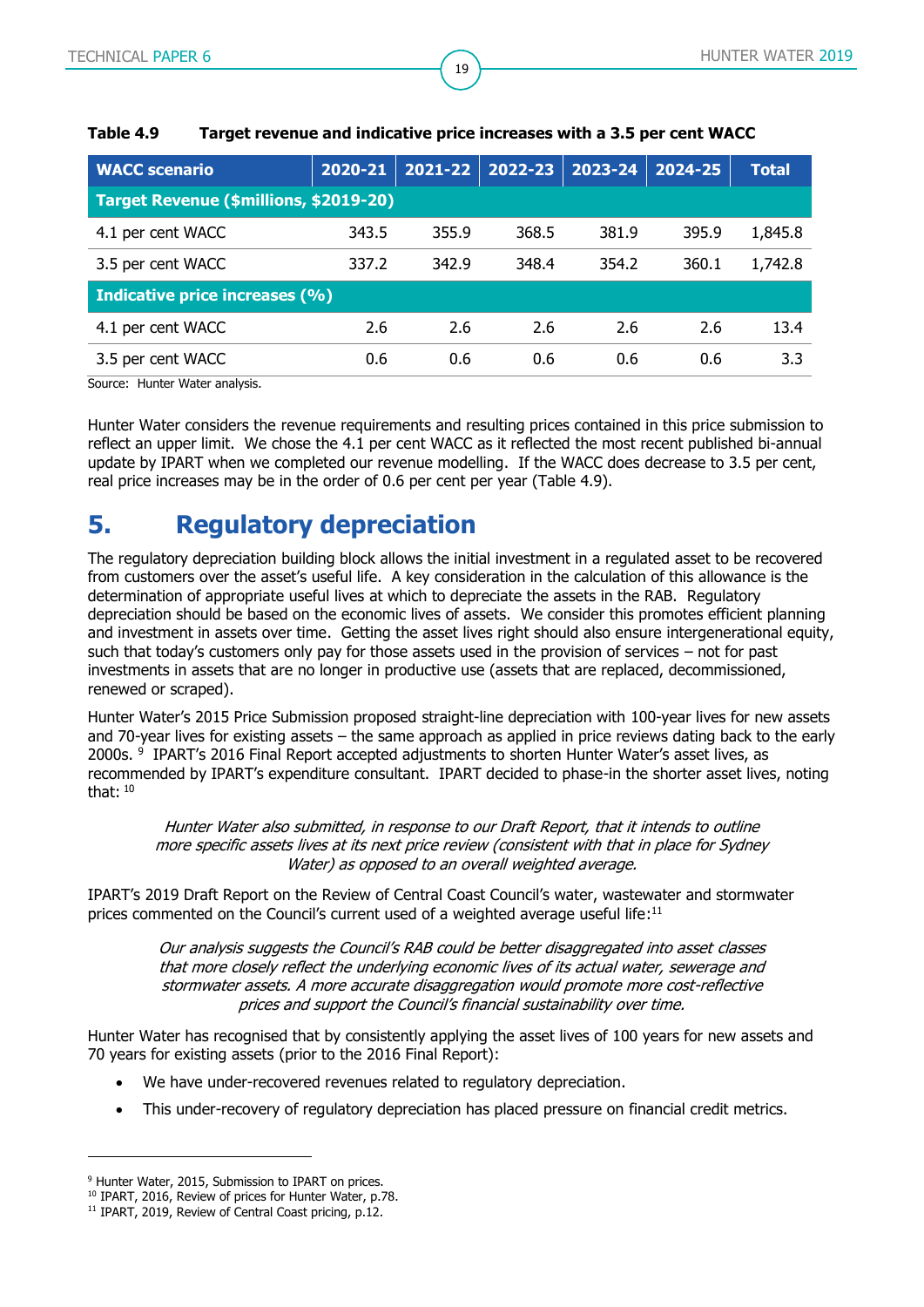A high-level comparison of regulatory depreciation to accounting depreciation is shown in [Figure 5.1.](#page-19-0) Although not exactly comparable, we expect that these two amounts should be similar. Our policy on accounting for fixed assets states that accounting depreciation is calculated on a straight-line basis on the remaining useful life of the fixed asset. The useful life of an asset is the period of time over which the fixed asset is expected to provide service or economic benefit to Hunter Water. Similarly, regulatory depreciation is calculated on a straight-line basis over an asset's useful life. The difference between our accounting and regulatory depreciation of \$74 million between 2016 to 2020 provides a good indication of the shortfall in this cost building block over the current regulatory period.

20



#### <span id="page-19-0"></span>**Figure 5.1 Accounting depreciation versus regulatory depreciation (\$millions, \$nominal)**

Source: Hunter Water analysis.

Hunter Water considers that the straight-line approach to regulatory depreciation is the best approach to take in terms of simplicity, consistency and transparency. We propose to change the asset lives, however, so that they better reflect the expected time that assets in the RAB will provide economic benefit. We consider the decision to shorten asset lives in IPART's 2016 Final Report a step in the right direction.

In line with our response to IPART's 2016 Draft Report, we have now calculated and used asset lives by class in our proposed regulatory depreciation cost allowance. This not only allows us to recover our investment in assets in a more timely way, it will allow us to make more efficient investment decisions in relation to individual assets.

The impact of the proposed changes to our asset lives is reflected in the narrowing gap between depreciation methods from 2020-21 onwards [\(Figure 5.1\)](#page-19-0).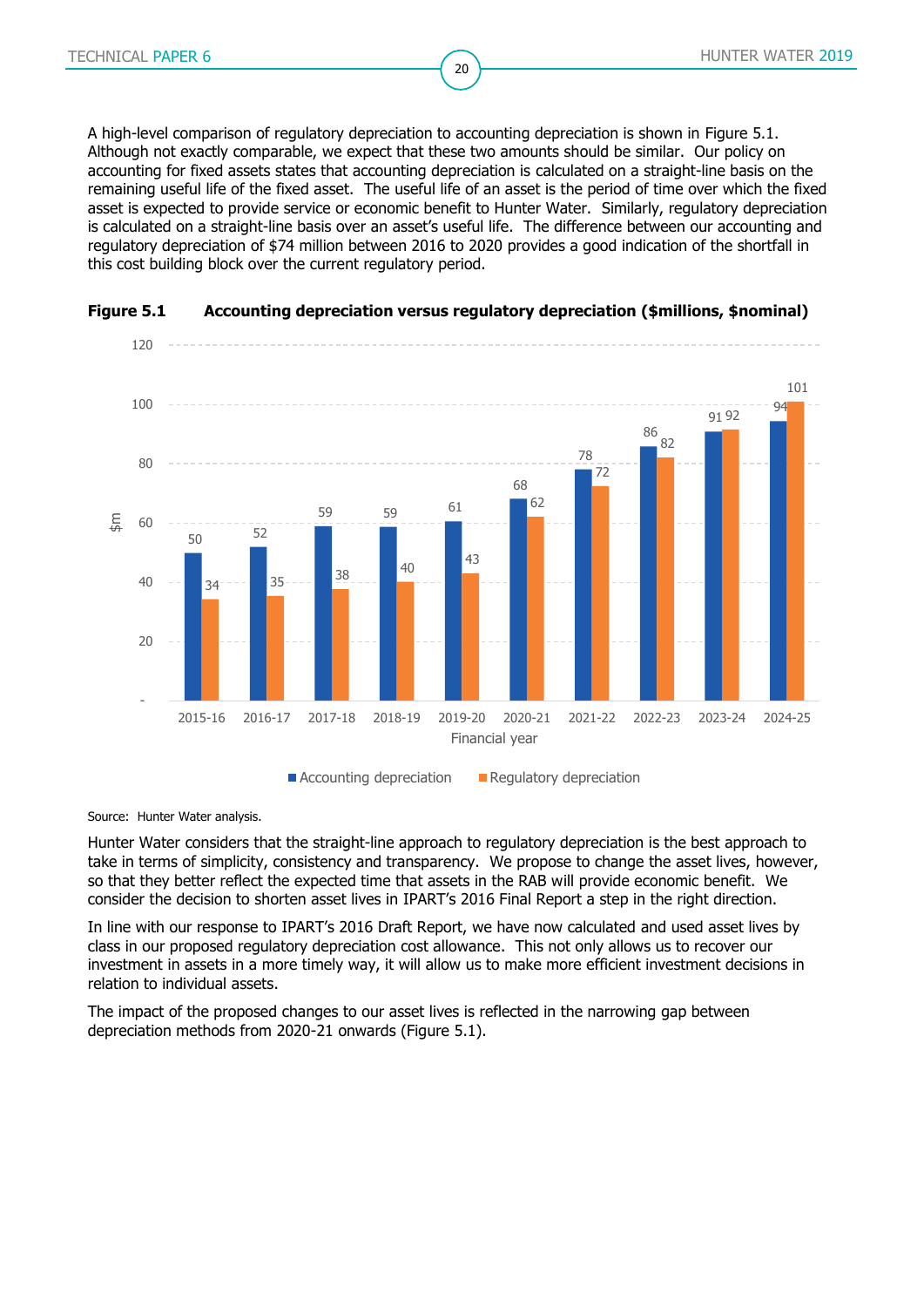### <span id="page-20-0"></span>**5.1 Disaggregating the asset base by class**

In the lead up to this price submission, Hunter Water undertook a thorough review of asset valuations and asset lives by class. Our policy on accounting for fixed assets requires us to revalue all classes of property, plant and equipment at least every five years. Valuations of land and buildings are completed at least every three years. We engage qualified and independent external asset consultants to undertake these valuations and each asset class is revalued separately in a systematic manner. These valuations are carried out in accordance with the latest MEERA (Modern Engineering Equivalent Replacement Asset) Guidelines, the NSW Treasury Accounting Policy TPP14-01 Valuation of Physical Non-current Assets at Fair Value, The Australian Accounting Standards AASB13 – Fair Value Measurement and the Australian Accounting Standards AASB116 - Property Plant and Equipment.

21

We have relied on these asset valuations to disaggregate our RAB and provide the appropriate useful lives of our assets. We have largely followed a similar methodology as used by Sydney Water when completing this exercise.

Hunter Water has prepared a separate internal report detailing each of the steps involved in calculating new and existing asset lives by product and class. This can be made available to IPART and IPART's expenditure consultants on request.

#### **Asset classes**

We selected five asset classes that group assets of a similar type: civil, electrical/mechanical, equipment, intangibles and non-depreciating (see [Table 5.1\)](#page-21-0). We grouped assets by:

- Combining the electrical and mechanical classes because they have similar weighted asset lives
- Separately identifying equipment and intangibles to better reflect different asset lives and impacts on regulatory depreciation, and
- Calculating the non-depreciating assets sewer cavities, land and easements. The sewer cavity (the 'hole' component of gravity sewers) is calculated as the total cost of the pipe (digging a trench and installing the pipe), less the cost of relining the pipe.

We excluded all assets that are not relevant to the RAB including contributed assets, certain recycled water assets, environmental credits and assets coded as 'disposed' or 'fully transferred out'.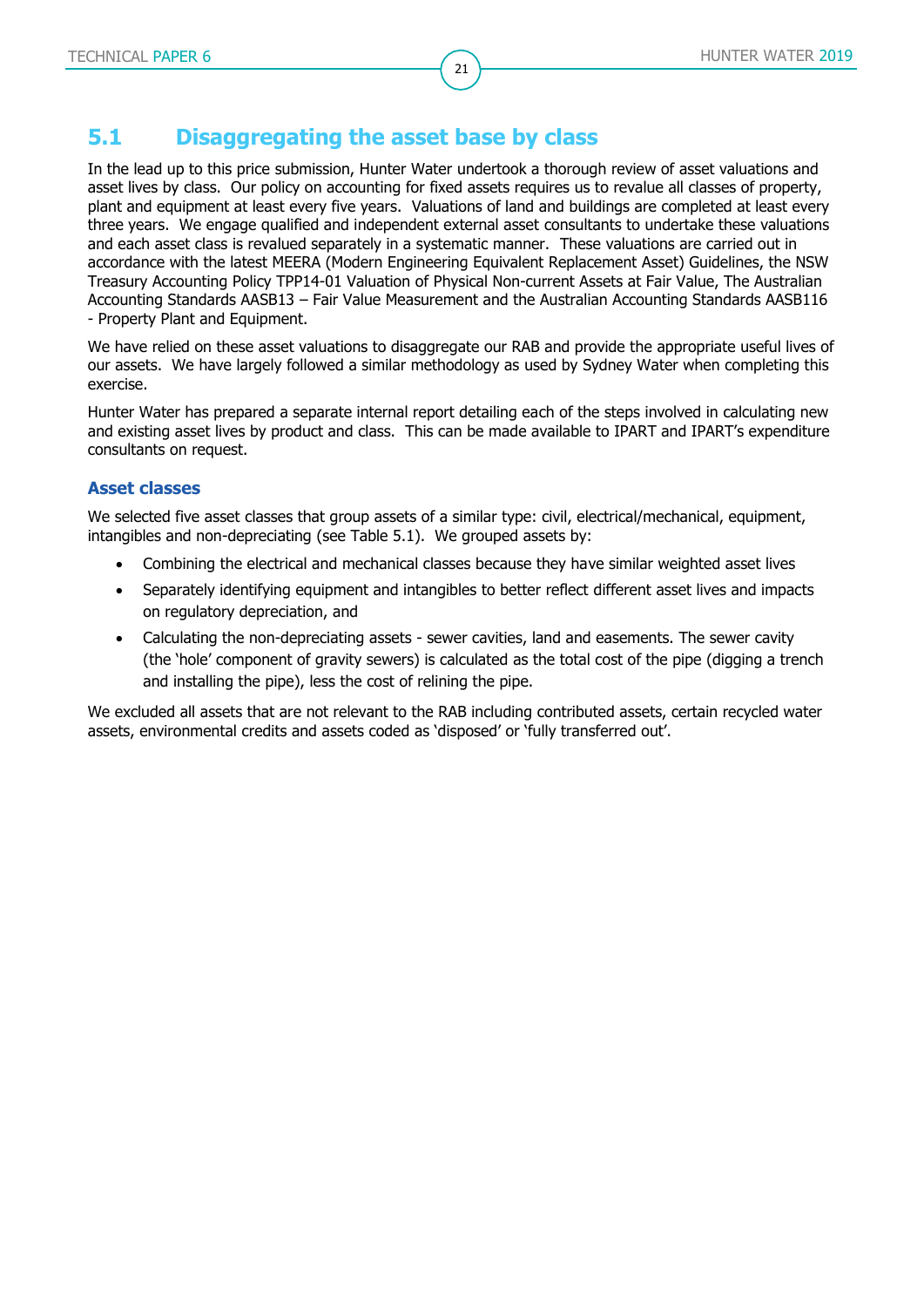| <b>Asset class</b> | <b>Water</b>                                            | <b>Wastewater</b>                         | <b>Stormwater</b>                    | <b>Corporate</b>                   |
|--------------------|---------------------------------------------------------|-------------------------------------------|--------------------------------------|------------------------------------|
|                    |                                                         |                                           |                                      |                                    |
| Civil              | Dams                                                    | Sewermains - Gravity,<br>Rising, overflow | <b>Trapezoidal Channel</b>           | Depots/Stores/Workshops            |
|                    | Water Pipelines /                                       | Tunnel/Outfall                            | Culvert Drain                        | Road/Parking Areas                 |
|                    | Watermains                                              | UV disinfection sys Civil                 | <b>Bridge Section</b>                | Amenities                          |
|                    | Weirs                                                   | <b>WWTW Inlet works</b>                   | Pipe Drain                           | Fencing                            |
|                    | WTW - Civil                                             | upgrade, overflow                         | Rectangular Channel                  | Residences/Cottages                |
|                    | Reservoir                                               | chamber                                   | Detention Basin                      | Storage Shed                       |
|                    | Reservoir Roof                                          | Pumping Station (civil)                   | Canal/Channel<br><b>Access Roads</b> | <b>Security Fencing</b><br>Offices |
|                    | Dam Spillway<br>Canal                                   | Wet Well conversion                       |                                      |                                    |
|                    | Tunnel                                                  | <b>Treatment Works</b>                    | Fencing                              |                                    |
|                    | <b>Water Tank Structure</b>                             | Manholes                                  |                                      |                                    |
|                    | Waterway Structure                                      | Roads                                     |                                      |                                    |
|                    |                                                         | Fencing                                   |                                      |                                    |
|                    | WPS (pipe work,<br>pavements, thrust blocks,            | <b>Buildings</b>                          |                                      |                                    |
|                    | roadworks, civil works)                                 | Landscaping                               |                                      |                                    |
|                    | Sandbed                                                 | Aeration tanks                            |                                      |                                    |
|                    | Borehole                                                |                                           |                                      |                                    |
|                    | Roads                                                   |                                           |                                      |                                    |
|                    | Civil upgrades                                          |                                           |                                      |                                    |
|                    | Concrete structures                                     |                                           |                                      |                                    |
|                    | Discharge Channels                                      |                                           |                                      |                                    |
| Electrical /       | HV Network - cable                                      | WWTW - Membrane Filter                    | Flood warning alarm                  | <b>Electrical Switchboards</b>     |
| mechanical         | upgrade                                                 | System                                    |                                      | Security Sys & upgrades            |
|                    | WPS Screens, elect,                                     | Sludge Digesters                          |                                      | <b>CCTV Network</b>                |
|                    | transformers, high voltage,<br>switchrooms, PAC dosing, | <b>Electrical Supply</b>                  |                                      | Fire Systems                       |
|                    | pump                                                    | Switchroom                                |                                      |                                    |
|                    | Power Distribution                                      | UV disinfection System                    |                                      |                                    |
|                    | <b>Water Treatment Works</b>                            | Sewer Pumping Station                     |                                      |                                    |
|                    | <b>Flow Meters</b>                                      | Power Distribution                        |                                      |                                    |
|                    | <b>Water Chlorinators</b>                               | Sewer Vent Stack                          |                                      |                                    |
|                    | Transformers                                            | Odour control sys                         |                                      |                                    |
|                    | Cabling                                                 | HV Sys & Transformers                     |                                      |                                    |
|                    | <b>Fluoride System</b>                                  | Inlet works mechanical                    |                                      |                                    |
|                    |                                                         | Bioreactor                                |                                      |                                    |
|                    |                                                         | <b>ABF Tower media</b>                    |                                      |                                    |
| Equipment          | Water Meters (pre2009)                                  | Telemetry                                 | <b>Condition Assessments</b>         | Water Meters (post 2009)           |
|                    | <b>Condition Assessments</b>                            | Control Instrumentation                   | Trash Boom                           | <b>Metered Standpipes</b>          |
|                    | Minor Capital                                           | <b>SCADA Network</b>                      |                                      | Radio/Phone/Telemetry              |
|                    | Telemetry                                               | General Equipment                         |                                      | ICT Hardware, Server               |
|                    | <b>SCADA</b>                                            | Condition assessments                     |                                      | Desktop infrastructure             |
|                    |                                                         |                                           |                                      | Radio Base                         |
|                    |                                                         |                                           |                                      | Plant Equipment                    |
|                    |                                                         |                                           |                                      | Office Equipment                   |
|                    |                                                         |                                           |                                      | Trailer/Misc. Plant                |
| Intangibles        | N/A                                                     | N/A                                       | N/A                                  | Info Resources / IQMS              |
|                    |                                                         |                                           |                                      | <b>ICT Software</b>                |
|                    |                                                         |                                           |                                      | <b>Intellectual Property</b>       |
| Non-               | Land                                                    | Sewer Cavity                              | Land                                 | Easements (post 2009)              |
| depreciating       | Easements (pre 2009)                                    | Land                                      | Easements (pre 2009)                 | Land                               |
|                    |                                                         | Easements (pre 2009)                      |                                      |                                    |

22

#### <span id="page-21-0"></span>**Table 5.1 RAB classification**

Source: Hunter Water.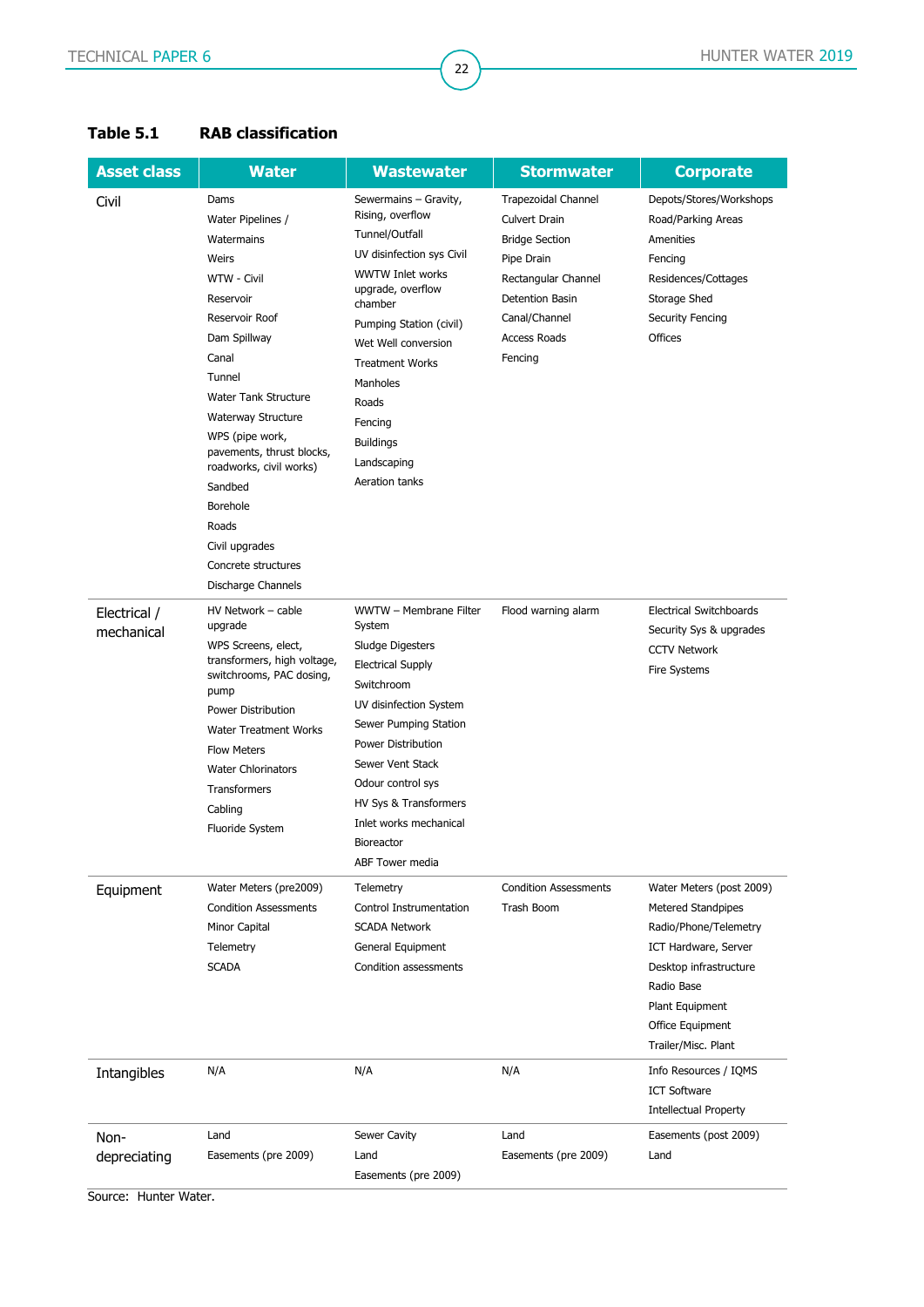#### **5.1.1 Apportioning the opening Regulatory Asset Base**

The following steps were undertaken to apportion the opening RAB.

#### **Box 1 – Steps in apportioning the opening RAB**

#### **Determine the 2020 opening RAB**

We first calculated our opening RAB by product as at 1 July 2020: water, wastewater, stormwater and corporate [\(Table 4.3\)](#page-12-1).

23

#### **Group assets into class and apportion the opening RAB**

Asset classifications from our Fixed Asset Register were used to group assets in our valuation reports by class: civil, electrical/mechanical, equipment, intangibles and non-depreciating (see [Table 5.1\)](#page-21-0).

Once grouped, products were apportioned using either Depreciated Replacement Cost (DRC) or Gross Replacement Cost (GRC) values:

- Water, wastewater and stormwater RABs were apportioned using DRC values as at 30 June 2018. DRC reflects the current replacement cost of an asset less, where applicable, accumulated depreciation calculated to reflect the already consumed or expired future economic benefits of the asset. DRC values were derived from our valuation reports using GRC and asset lives contained in these.
- The corporate RAB was apportioned using GRC values as at 30 June 2018. GRC best reflects the current replacement cost of corporate assets. GRC values are obtained directly from our valuation reports. Where assets have not been revalued (e.g. intangibles, minor equipment) they have been included at cost.

#### **Valuation method**

Hunter Water considers that the DRC and GRC valuations are superior to other valuation methods (e.g. fair value used in the financial statements) for the purpose of disaggregating the RAB. Neither the DRC nor GRC are impacted by impairment, nor are they valued as a single cash generating unit. Consequently, DRC and GRC asset values more closely reflect asset values in the RAB.

The DRC value was used to apportion the asset classes within the water, wastewater and stormwater RABs. The majority of assets within these classes have longer asset lives - more in line with the asset lives used in past price reviews. It is expected that the current asset values in the RAB will more closely reflect DRC rather than GRC (which does not include depreciation).

The majority of assets within our corporate RAB have shorter asset lives (i.e. equipment and intangibles). Applying DRC apportionments to our corporate RAB would significantly understate the value of intangibles and overstate the value of equipment and non-depreciating assets (e.g. easements). This is due to the significant difference in intangible asset lives between the DRC (less than 4 years) and what has been depreciated in the RAB (66 to 100 years). Most of the intangible assets currently contained in our RAB would not be in the DRC valuation (as they are fully depreciated). To overcome this potential issue, we have apportioned our corporate RAB into classes based on the GRC valuation. This approach excludes the impacts of depreciation and closely reflects the existing asset values within our corporate RAB.

[Table 5.2](#page-23-0) shows the apportionment of our opening RAB by product and class.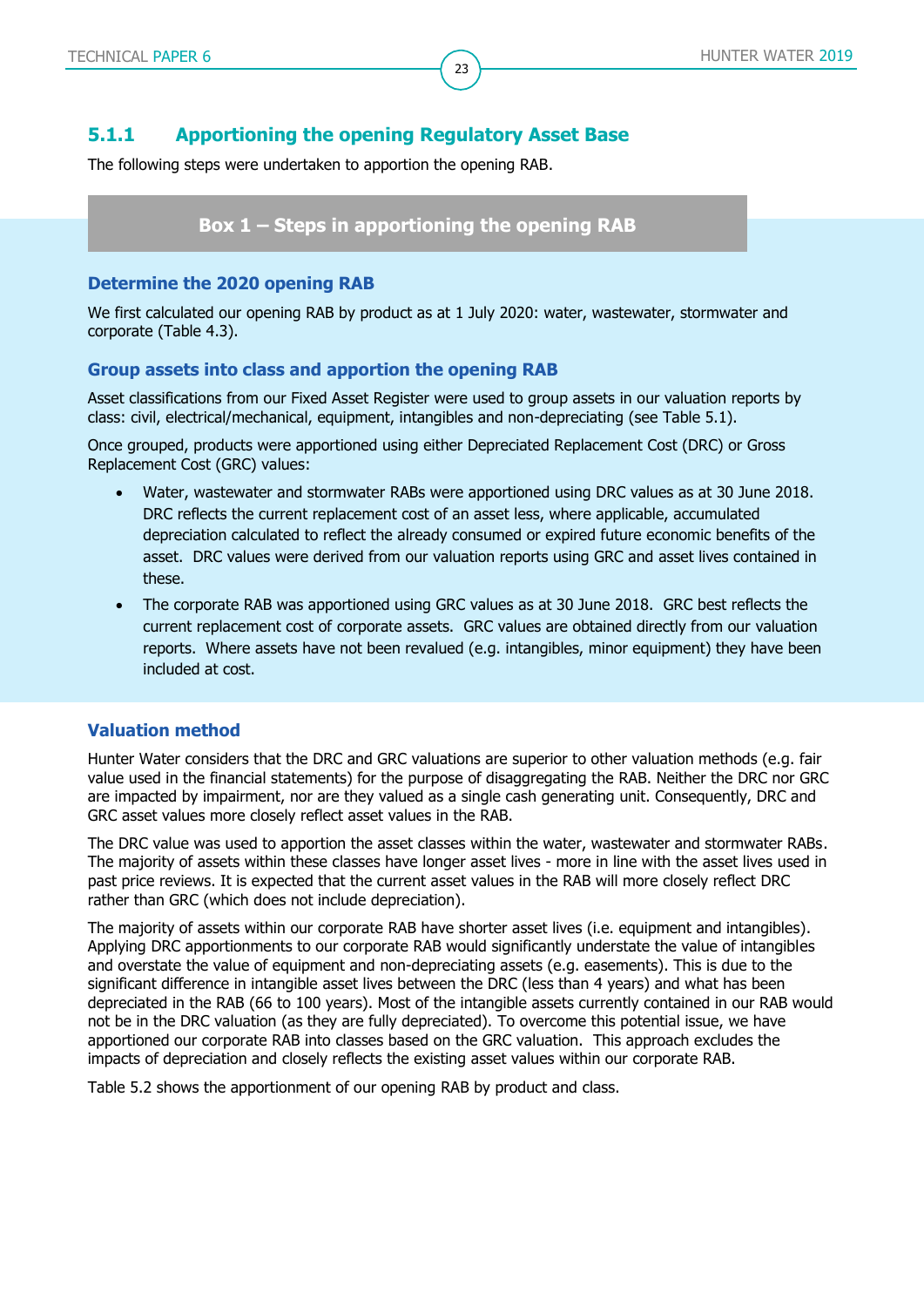| <b>Asset class</b>      | <b>Water</b><br>(43%) | <b>Wastewater</b><br>(50%) | <b>Stormwater</b><br>(2%) | <b>Corporate</b><br>(5%) |
|-------------------------|-----------------------|----------------------------|---------------------------|--------------------------|
| Civil                   | 88%                   | 52%                        | 98%                       | 9%                       |
| Electrical / Mechanical | 8%                    | 9%                         | $< 1\%$                   | 2%                       |
| Equipment               | $1\%$                 | $1\%$                      | $< 1\%$                   | 38%                      |
| Intangibles             | ۰                     | ۰                          | ٠                         | 47%                      |
| Non-depreciating        | 3%                    | 38%                        | 2%                        | 3%                       |

24

#### <span id="page-23-0"></span>**Table 5.2 Apportionment of opening Regulatory Asset Base (2020-21)**

Source: Hunter Water analysis.

## **5.1.2 Forward capital program**

We have categorised our forward capital program by asset class so that regulatory depreciation on new assets can be included in the appropriate RAB.

[Table 5.3](#page-24-0) shows the value of our opening and closing RABs by product and class for each year of the next regulatory period.

We discuss the corporate 'transition' RAB in detail in section 5.3.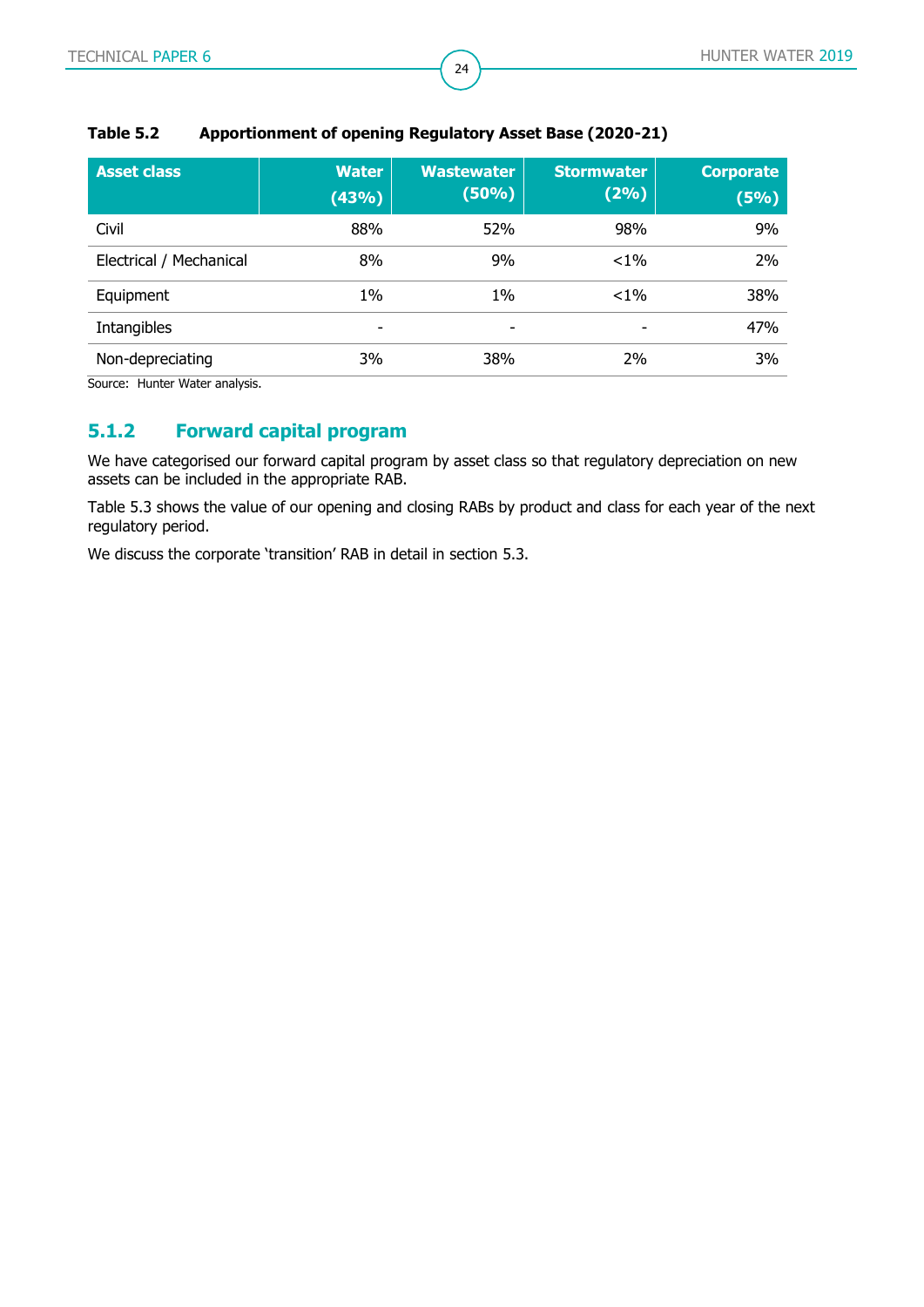| <b>RAB value</b>           | 2020-21<br><b>Opening</b> | 2020-21<br><b>Closing</b> | 2021-22<br><b>Closing</b> | 2022-23<br><b>Closing</b> | 2023-24<br><b>Closing</b> | 2024-25<br><b>Closing</b> |
|----------------------------|---------------------------|---------------------------|---------------------------|---------------------------|---------------------------|---------------------------|
| <b>Water</b>               | 1,241.1                   | 1,248.9                   | 1,271.6                   | 1,298.9                   | 1,320.9                   | 1,343.2                   |
| Civil                      | 1,095.0                   | 1,099.0                   | 1,112.4                   | 1,128.8                   | 1,142.0                   | 1,156.3                   |
| Electrical /<br>mechanical | 100.7                     | 102.8                     | 109.3                     | 116.2                     | 120.7                     | 126.6                     |
| Equipment                  | 9.1                       | 10.7                      | 13.6                      | 17.5                      | 21.8                      | 23.9                      |
| Intangibles                |                           |                           |                           |                           |                           |                           |
| Non-depreciating           | 36.3                      | 36.4                      | 36.4                      | 36.4                      | 36.4                      | 36.4                      |
| <b>Wastewater</b>          | 1,435.7                   | 1,531.3                   | 1,589.4                   | 1,647.4                   | 1,691.7                   | 1,721.6                   |
| Civil                      | 741.3                     | 796.0                     | 829.8                     | 863.7                     | 892.1                     | 911.8                     |
| Electrical /<br>mechanical | 133.8                     | 170.3                     | 187.0                     | 203.2                     | 214.4                     | 222.2                     |
| Equipment                  | 7.6                       | 10.1                      | 11.2                      | 16.4                      | 18.9                      | 20.1                      |
| Intangibles                |                           |                           |                           |                           |                           |                           |
| Non-depreciating           | 552.9                     | 554.9                     | 561.3                     | 564.1                     | 566.2                     | 567.5                     |
| <b>Stormwater</b>          | 50.0                      | 52.5                      | 54.2                      | 57.7                      | 62.3                      | 67.1                      |
| Civil                      | 49.0                      | 51.4                      | 52.9                      | 56.1                      | 60.5                      | 65.0                      |
| Electrical /<br>mechanical | 0.0                       | 0.0                       | 0.0                       | 0.0                       | 0.0                       | 0.0                       |
| Equipment                  | 0.1                       | 0.3                       | 0.4                       | 0.6                       | 0.9                       | 1.3                       |
| Intangibles                |                           | $\overline{\phantom{a}}$  |                           |                           |                           |                           |
| Non-depreciating           | 0.9                       | 0.9                       | 0.9                       | 0.9                       | 0.9                       | 0.9                       |
| <b>Corporate</b>           | 150.5                     | 183.2                     | 215.6                     | 224.3                     | 232.4                     | 231.5                     |
| Civil                      | 14.1                      | 20.1                      | 27.8                      | 32.3                      | 36.6                      | 39.1                      |
| Electrical /<br>mechanical | 3.0                       | 6.7                       | 16.7                      | 16.6                      | 16.5                      | 16.3                      |
|                            |                           |                           |                           |                           |                           |                           |
| Transition                 | 128.7                     | 126.1                     | 123.5                     | 120.9                     | 118.4                     | 115.8                     |
| Equipment                  |                           | 7.1                       | 13.1                      | 18.0                      | 23.5                      | 25.2                      |
| Intangibles                |                           | 18.4                      | 29.4                      | 31.3                      | 32.2                      | 29.6                      |
| Non-depreciating           | 4.7                       | 4.8                       | 5.0                       | 5.1                       | 5.2                       | 5.3                       |

25

## <span id="page-24-0"></span>**Table 5.3 Opening and closing RAB (\$millions, \$2019-20)**

Source: Hunter Water analysis.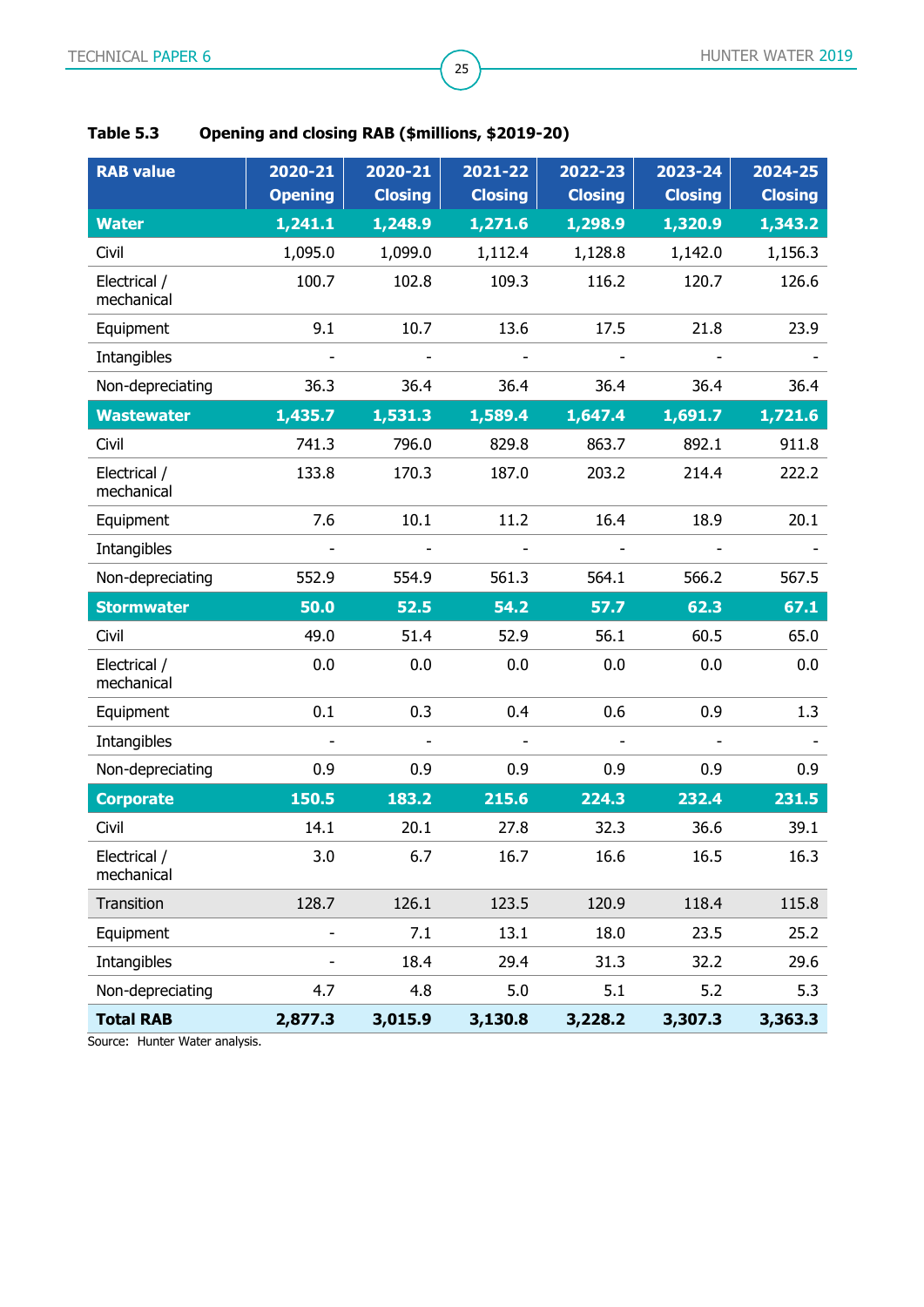## <span id="page-25-0"></span>**5.2 New and existing asset lives**

We have calculated specific asset lives for each of the asset classes by product. Our asset lives are based on those detailed in our asset valuation reports. New asset lives are comparable to the asset lives listed in the NSW Office of Water's Reference Rates Manual.<sup>12</sup>

26

We have a mix of assets with similar lives within each of the five classes. To calculate a weighted average asset life for each class, weightings have been based on the depreciation value of each asset.

We calculated weighted asset lives for new assets to apply to forward capital expenditure, and existing assets to apply to the opening RAB.

The different asset lives across the products reflects the assets included within each RAB. For example, stormwater civil has a new asset life of 117 years, which includes longer life assets such as concrete channels and drains. Corporate civil has a life of 42 years, which includes buildings, roads and fences lower asset lives than typical civil works.

An overall weighted average life has been calculated for electrical/mechanical (new: 25 years; existing: 16 years) and equipment (new: 11 years; existing: five years) across all products. There is less variability within these classes.

Intangibles have a four-year new asset life based on our modelling. We propose a five-year life to keep depreciation uniform across the proposed regulatory period. We also propose a five-year life for existing intangibles on the same basis.

[Table 5.4](#page-25-1) and [Table 5.5](#page-25-2) show our proposed asset lives for new assets and existing assets.

| <b>New Asset Lives</b>  | <b>Water</b> | <b>Wastewater</b> | <b>Stormwater</b> | <b>Corporate</b> |
|-------------------------|--------------|-------------------|-------------------|------------------|
| Civil                   | 90           | 90                | 117               | 42               |
| Electrical / Mechanical | 25           | 25                | 25                | 25               |
| Equipment               | 11           | 11                |                   | 11               |
| Intangibles             |              |                   |                   |                  |
| Non-Depreciating        |              |                   |                   |                  |

#### <span id="page-25-1"></span>**Table 5.4 Proposed new asset lives**

<span id="page-25-2"></span>Source: Hunter Water AIR/SIR, Asset lives by RAB, rows 99 to 130.

#### **Table 5.5 Proposed existing asset lives**

| <b>Existing Asset Lives</b> | <b>Water</b> | <b>Wastewater</b> | <b>Stormwater</b> | Corporate $1$ |
|-----------------------------|--------------|-------------------|-------------------|---------------|
| Civil                       | 48           | 62                | 47                | 22            |
| Electrical / Mechanical     | 16           | 16                | 16                | 16            |
| Equipment                   |              | 5                 |                   |               |
| Intangibles                 | 5            | 5                 |                   |               |
| Transition                  | n/a          | n/a               | n/a               | 50            |
| Non-Depreciating            |              | 0                 |                   |               |

Note 1: A 50 year asset life is proposed to transition the opening RAB balances for corporate equipment and corporate intangibles as detailed in Section 5.3.

Source: Hunter Water AIR/SIR, Asset lives by RAB, rows 15 to 46.

<sup>&</sup>lt;sup>12</sup> Department of Primary Industries – Office of Water, 2014, NSW Reference Rates Manual Valuation of water supply, sewerage and stormwater assets.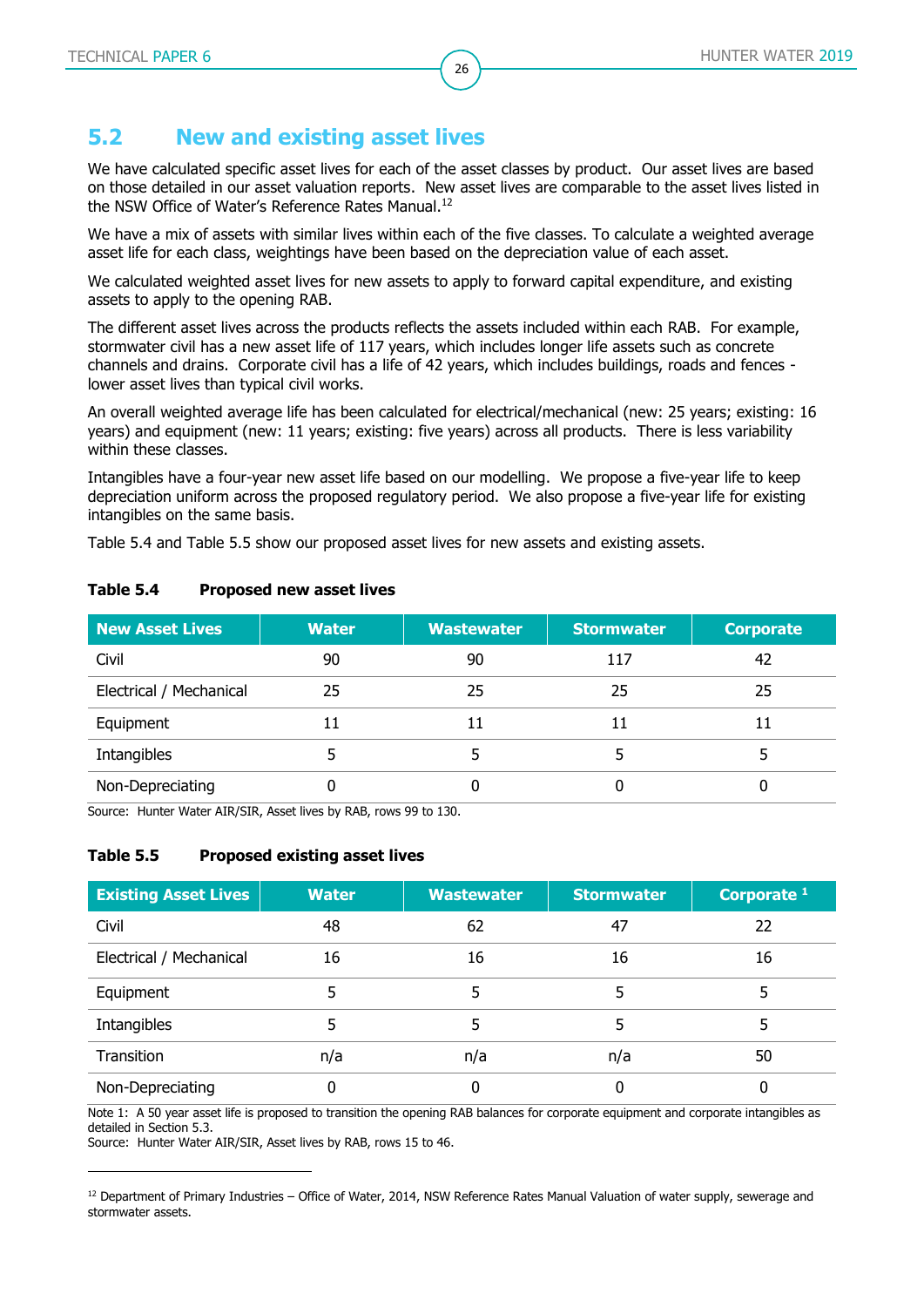### <span id="page-26-0"></span>**5.3 Transition arrangement**

If we implemented our proposed asset lives in full, the real price increases for our customers would be around 5.1 per cent per year. We consider this real increase too significant and as such we have introduced a corporate transition RAB to manage customer bill impacts.

27

This transition arrangement is different to that taken in the 2016 price review, where IPART transitioned all new and existing asset lives over two determination periods.<sup>13</sup>

#### **5.3.1 Corporate transition RAB**

Hunter Water proposes the opening RAB balance of corporate equipment and corporate intangibles (collectively valued at \$128.7 million) be set aside as a corporate transition RAB. As shown in [Table 5.3](#page-24-0) this transition RAB declines over time. All new equipment and intangibles capital expenditure is added to the equipment and intangibles RABs.

We propose a 50-year life for the transition RAB as opposed to the five-year life shown in [Table 5.5](#page-25-2) for equipment and intangibles. This approach reduces the value of the regulatory depreciation allowance and moderates the pricing impact for customers across all products.

We chose the opening balance of the corporate RAB for the transition because it includes the majority of our shorter-life assets, which still remain in the RAB. IPART first established Hunter Water's corporate RAB in 2009. Corporate assets include ICT software, hardware, information resources, water meters and office equipment. Assets in the corporate RAB have been depreciated during this time using asset lives ranging from 68 to 100 years.

Hunter Water considers that the proposed transition of the opening balance (existing assets) is a sensible approach. Confining the transition to the corporate RAB ensures the correct calculation of regulatory depreciation for water, wastewater and stormwater assets. This approach allows Hunter Water to look at the financial and bill impacts of potentially much shorter asset lives for the corporate transition RAB in future price reviews.

Hunter Water has correctly measured regulatory depreciation associated with new corporate assets in the proposed capital program for the next regulatory period.

#### **5.3.2 Impact on regulatory depreciation**

Hunter Water's proposed changes to asset lives increases the revenue requirement by \$151 million over fiveyears, compared with the previous approach (see [Table 5.6\)](#page-26-1).

[Table 5.7](#page-27-0) shows the corresponding change in our building blocks and revenue requirement, driven higher by the regulatory deprecation allowance and tax allowance.

| <b>Unsmoothed</b><br><b>revenue</b> | 2020-21 | 2021-22 | 2022-23 | 2023-24 | 2024-25 | <b>Total</b> |
|-------------------------------------|---------|---------|---------|---------|---------|--------------|
| Current asset lives                 | 323.1   | 330.1   | 339.7   | 347.2   | 354.0   | 1,694.1      |
| Proposed asset lives                | 343.9   | 357.0   | 370.9   | 381.3   | 392.2   | 1,845.3      |
| Increase in<br>unsmoothed revenue   | 20.8    | 26.9    | 31.2    | 34.2    | 38.2    | 151.2        |

<span id="page-26-1"></span>

| Table 5.6 |  | Impact of changes to asset lives on revenue (\$millions, \$2019-20) |  |
|-----------|--|---------------------------------------------------------------------|--|
|-----------|--|---------------------------------------------------------------------|--|

Source: Hunter Water analysis.

<sup>&</sup>lt;sup>13</sup> IPART, 2016, Review of prices for Hunter Water – Final Report, p.78.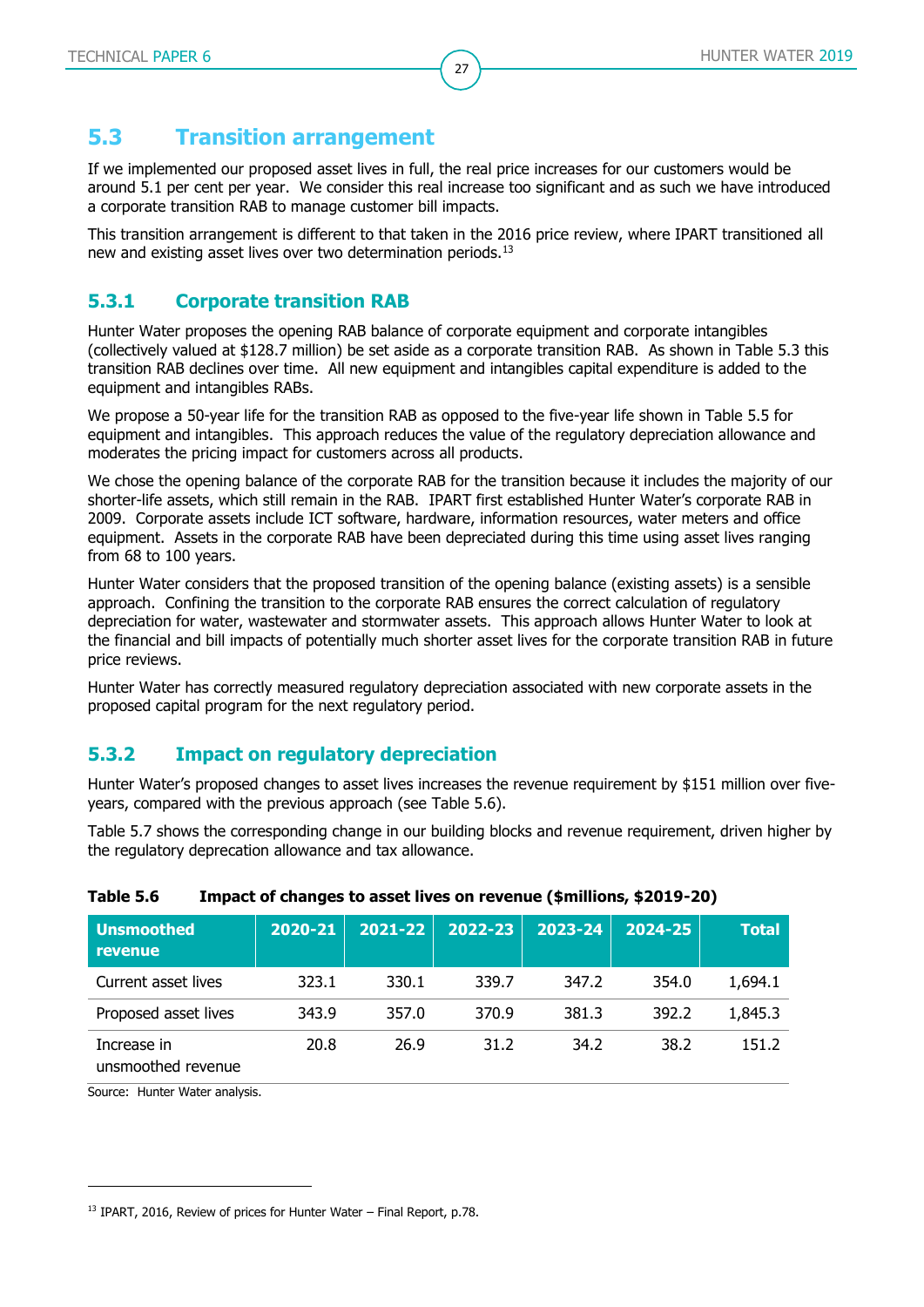| <b>Revenue building</b><br><b>blocks</b> | 2020-21 | 2021-22 | 2022-23 | 2023-24 | $2024 - 25$ | <b>Total</b> |
|------------------------------------------|---------|---------|---------|---------|-------------|--------------|
| Depreciation                             | 15.9    | 21.1    | 25.1    | 28.2    | 32.2        | 122.6        |
| Return on assets                         | 0.0     | (0.7)   | (1.5)   | (2.6)   | (3.7)       | (8.4)        |
| Working capital                          | 0.1     | 0.2     | 0.2     | 0.3     | 0.3         | 1.1          |
| Tax                                      | 4.7     | 6.2     | 7.4     | 8.2     | 9.4         | 36.0         |
| Increase in<br>unsmoothed revenue        | 20.8    | 26.9    | 31.2    | 34.2    | 38.2        | 151.2        |

### <span id="page-27-0"></span>**Table 5.7 Impact of changes to asset lives on building blocks (\$millions, \$2019-20)**

28

Source: Hunter Water analysis.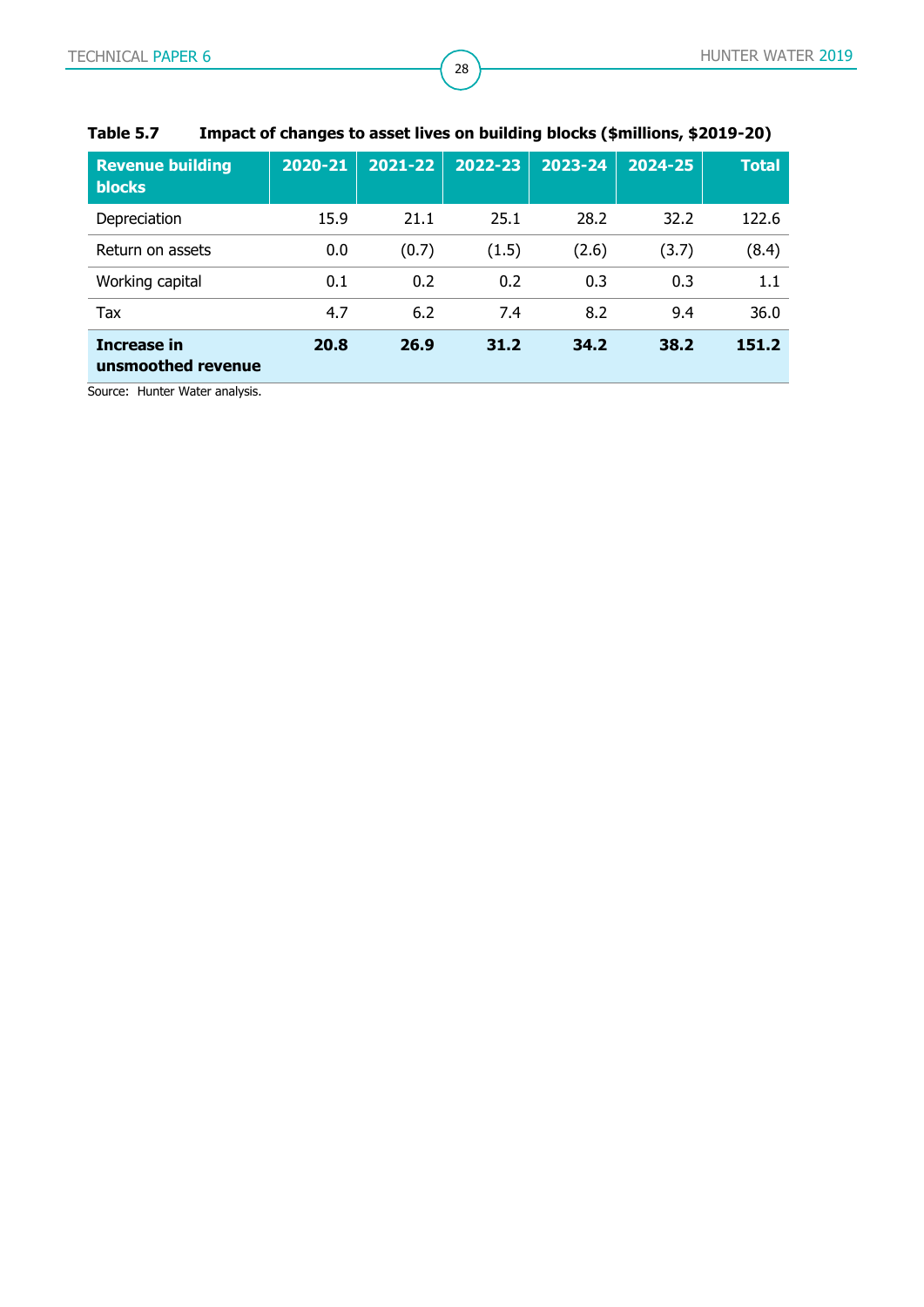# <span id="page-28-0"></span>**6. Tax allowance**

Hunter Water has calculated the nominal tax liability using the 30 per cent tax rate inherent in the WACC, multiplied by taxable income and adjusted for the value of hypothetical franking credits (see [Table 6.1\)](#page-28-1). Our approach uses both regulatory and non-regulatory components to ensure it closely reflects the tax liability.

29

Hunter Water's tax allowance is adjusted for:

- An estimate of tax depreciation (adjusted to exclude a component relating to non-regulated assets) (see [Table 6.2\)](#page-29-0)
- Our forecast of contributed assets received free of charge (treated as non-regulated income) [\(Table](#page-29-1)  [6.3\)](#page-29-1), and
- An estimate of interest expense, based on the notional calculation rather than our actual gearing ratio and capital structure.

The tax allowance is calculated in nominal terms. As per IPART's inflation policy for tax allowance, figures have been inflated using the WACC point estimate of inflation.

| <b>Tax allowance calculation</b>                  | 2020-21 | 2021-22 | 2022-23 | 2023-24 | 2024-25 |
|---------------------------------------------------|---------|---------|---------|---------|---------|
| <b>Income</b>                                     |         |         |         |         |         |
| Regulated notional revenue,<br>excluding tax      | 346.5   | 368.2   | 391.1   | 410.3   | 430.4   |
| Free assets and developer<br>contributions        | 28.9    | 27.9    | 27.5    | 28.2    | 28.9    |
| <b>Expenditure</b>                                |         |         |         |         |         |
| Operating expenditure                             | 161.0   | 163.8   | 169.0   | 171.3   | 175.2   |
| <b>Profit before interest and</b><br>depreciation | 214.4   | 232.3   | 249.6   | 267.2   | 284.1   |
| Estimated interest expense                        | 101.9   | 108.9   | 115.5   | 121.6   | 127.1   |
| Tax depreciation                                  | 70.4    | 78.8    | 85.0    | 88.4    | 90.2    |
| <b>Accumulated tax losses</b>                     | 0.0     | 0.0     | 0.0     | 0.0     | 0.0     |
| <b>Taxable income</b>                             | 42.1    | 44.7    | 49.2    | 57.2    | 66.7    |
| Adjusted for gamma                                | 0.3     | 0.3     | 0.3     | 0.3     | 0.3     |
| <b>Tax allowance (nominal)</b>                    | 12.2    | 13.0    | 14.3    | 16.6    | 19.4    |
| Tax allowance (\$2019-20)                         | 11.9    | 12.4    | 13.3    | 15.1    | 17.2    |

#### <span id="page-28-1"></span>**Table 6.1 Regulatory tax allowance (\$millions, \$nominal)**

Source: Hunter Water analysis.

Hunter Water's tax depreciation forecasts are projected from a 2017-18 actual base (see [Table 6.2\)](#page-29-0). The expense increases over the next regulatory period based on the value of our asset additions and the expected average life of assets added. Asset additions include: our capital expenditure profile, assets contributed free of charge [\(Table 6.3\)](#page-29-1) and adjustments made for the movement in work-in-progress (WIP) and retired assets.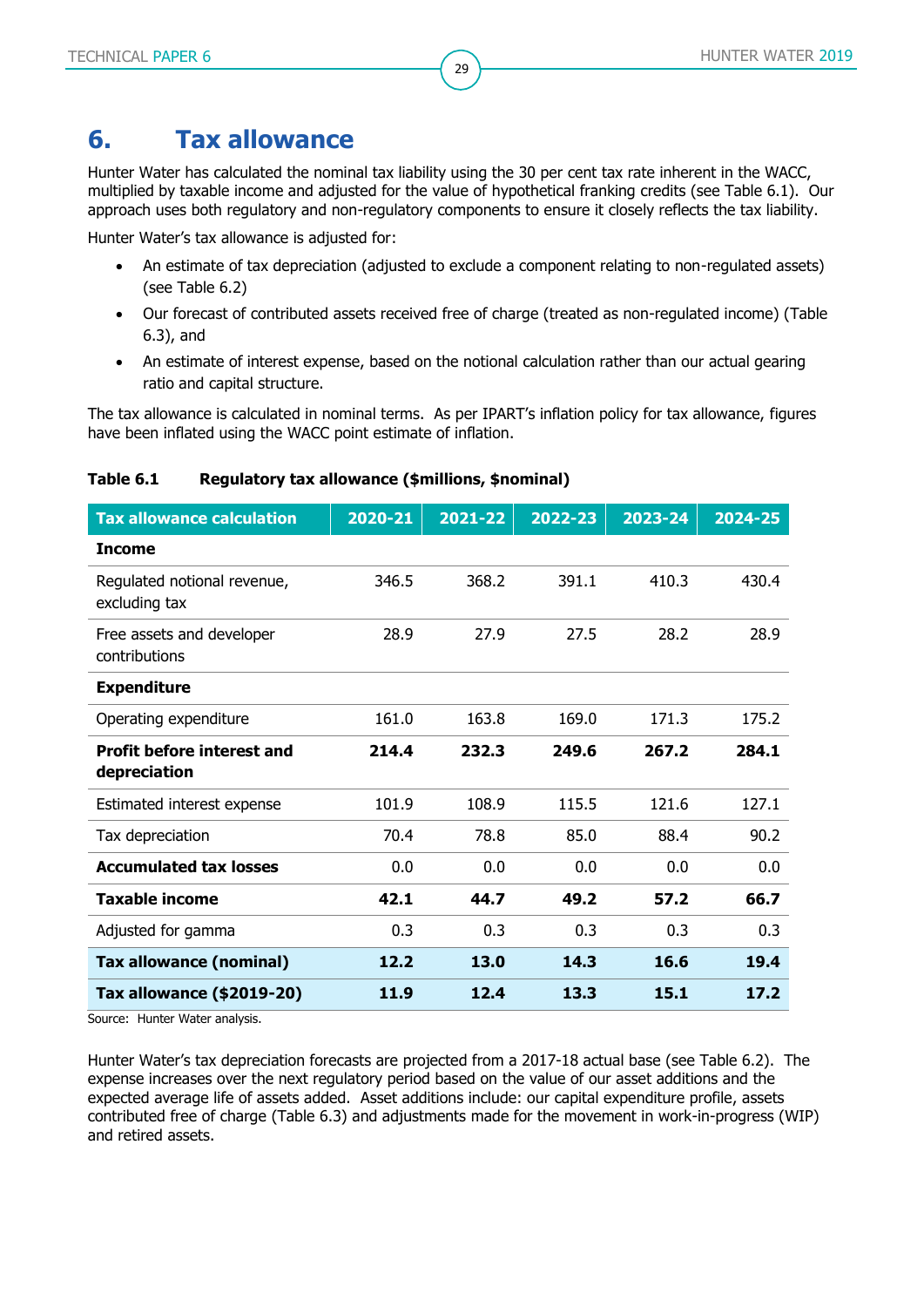We have excluded depreciation related to operating leases from our tax depreciation forecasts. We have continued to treat lease costs as an operating expense for regulatory purposes rather than adopting the updated accounting treatment (see Technical Paper 5). This ensures we can recover cash out-flows from these leases through the operating cost building block.

30

#### <span id="page-29-0"></span>**Table 6.2 Tax depreciation (\$millions, \$nominal)**

| <b>Product</b> | 2020-21 | 2021-22 | 2022-23 | 2023-24 | 2024-25 |
|----------------|---------|---------|---------|---------|---------|
| Water          | 24.2    | 27.3    | 29.7    | 31.1    | 32.2    |
| Wastewater     | 45.3    | 50.5    | 54.2    | 56.0    | 56.6    |
| Stormwater     | 0.8     | 1.0     | 1.1     | 1.3     | 1.4     |
| <b>Total</b>   | 70.4    | 78.8    | 85.0    | 88.4    | 90.2    |

<span id="page-29-1"></span>Source: Hunter Water AIR/SIR, SIR Fin Data, rows 90 to 107.

#### **Table 6.3 Asset contributions (\$millions, \$2019-20)**

| <b>Product</b> | 2020-21 | 2021-22                  | 2022-23 | 2023-24 | 2024-25 |
|----------------|---------|--------------------------|---------|---------|---------|
| Water          | 9.9     | 9.3                      | 9.0     | 9.0     | 9.0     |
| Wastewater     | 18.3    | 17.3                     | 16.7    | 16.7    | 16.7    |
| Stormwater     | -       | $\overline{\phantom{a}}$ | -       |         |         |
| <b>Total</b>   | 28.2    | 26.7                     | 25.6    | 25.6    | 25.6    |

Source: Hunter Water AIR/SIR, SIR Capex 4, rows 15 to 33.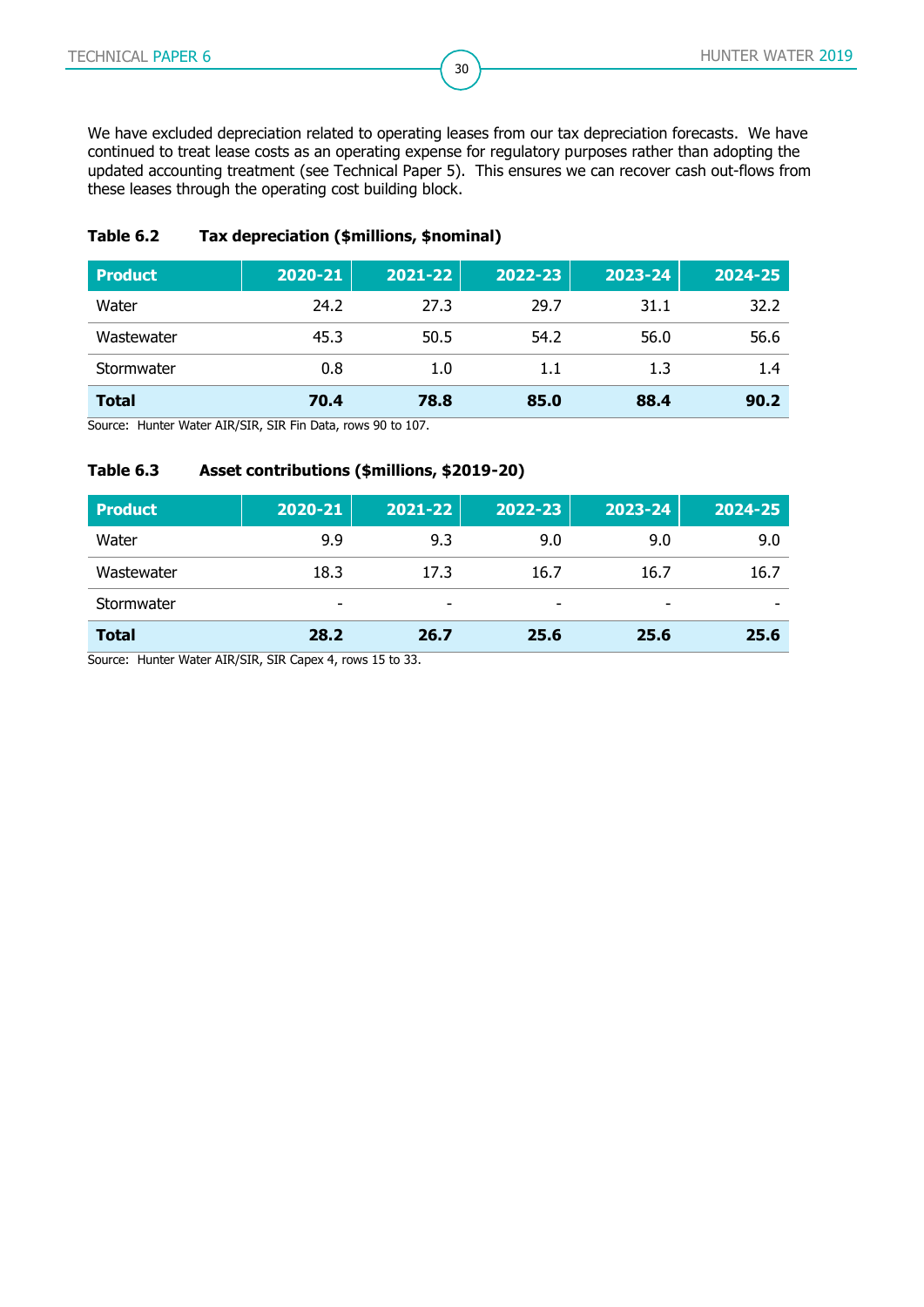# <span id="page-30-0"></span>**7. Working capital allowance**

During 2018, IPART conducted a review of the method for calculating the working capital allowance that it includes in the notional revenue requirement. The allowance ensures Hunter Water can recover the costs incurred due to delays between delivering regulated services and receiving payments for those services.

31

Hunter Water has adopted IPART's 2018 method for calculating net working capital for a water business in estimating the working capital allowance.

Hunter Water is planning to change the frequency of how often it sends a bill to customers; from the current tri-annual billing cycle to quarterly billing, effective 1 July 2020. The move from four-monthly to threemonthly billing is reflected in the 91.25 (365/4) billing cycle, as detailed in [Table 7.1.](#page-30-1)

Hunter Water's 'allowed days of delay' (23 days) is based on two days between reading the meter and sending the bill, followed by 21 days to pay the bill.

Hunter Water's fixed charges are billed in advance and in arrears, depending on when each customer is issued a bill. For example, a customer billed on the first day of a cycle will be invoiced for all fixed charges in advance, whereas a customer billed on the last day of the cycle will be invoiced for all fixed charges in arrears.

On average, the number of customers billed in advance is offset by the number of customers billed in arrears, resulting in nil 'number of days fixed charges are billed in advance', as shown in [Table 7.1.](#page-30-1)

The overall 'share of fixed charges' is 57.43 per cent. We have applied this figure across all products (water, wastewater and stormwater) to ensure that the working capital building block is positive for each product.

#### <span id="page-30-1"></span>**Table 7.1 Working capital inputs, from 1 July 2020**

| <b>Working capital inputs</b>                  | <b>Units</b>  |       |
|------------------------------------------------|---------------|-------|
| Billing cycle                                  | days          | 91.25 |
| Allowed days of delay                          | days          | 23.00 |
| Number of days fixed charges billed in advance | days          |       |
| Share of fixed charges                         | $\frac{0}{0}$ | 57.43 |

Source: Hunter Water analysis.

Our inventory and prepayments are based on the amounts disclosed in our 2017-18 Statutory Accounts. Prepayments include: land tax, various ICT contracts and our head office lease. There is little change in the value of both our inventory and prepayments between financial years. Our proposed working capital allowance is shown in [Table 7.2.](#page-30-2)

#### <span id="page-30-2"></span>**Table 7.2 Working capital allowance (\$millions, \$2019-20)**

| <b>Working capital</b>        | 2020-21 | 2021-22 | 2022-23 | 2023-24 | 2024-25 |
|-------------------------------|---------|---------|---------|---------|---------|
| Receivables                   | 39.7    | 41.6    | 43.1    | 44.3    | 45.5    |
| Inventory                     | 2.8     | 2.8     | 2.8     | 2.8     | 2.8     |
| Prepayments                   | 2.1     | 2.1     | 2.1     | 2.1     | 2.1     |
| Accounts payable              | $-29.4$ | $-28.1$ | $-27.3$ | $-26.3$ | $-24.8$ |
| <b>Total working capital</b>  | 15.1    | 18.3    | 20.6    | 22.8    | 25.4    |
| Cource: Hunter Water analycic |         |         |         |         |         |

Source: Hunter Water analysis.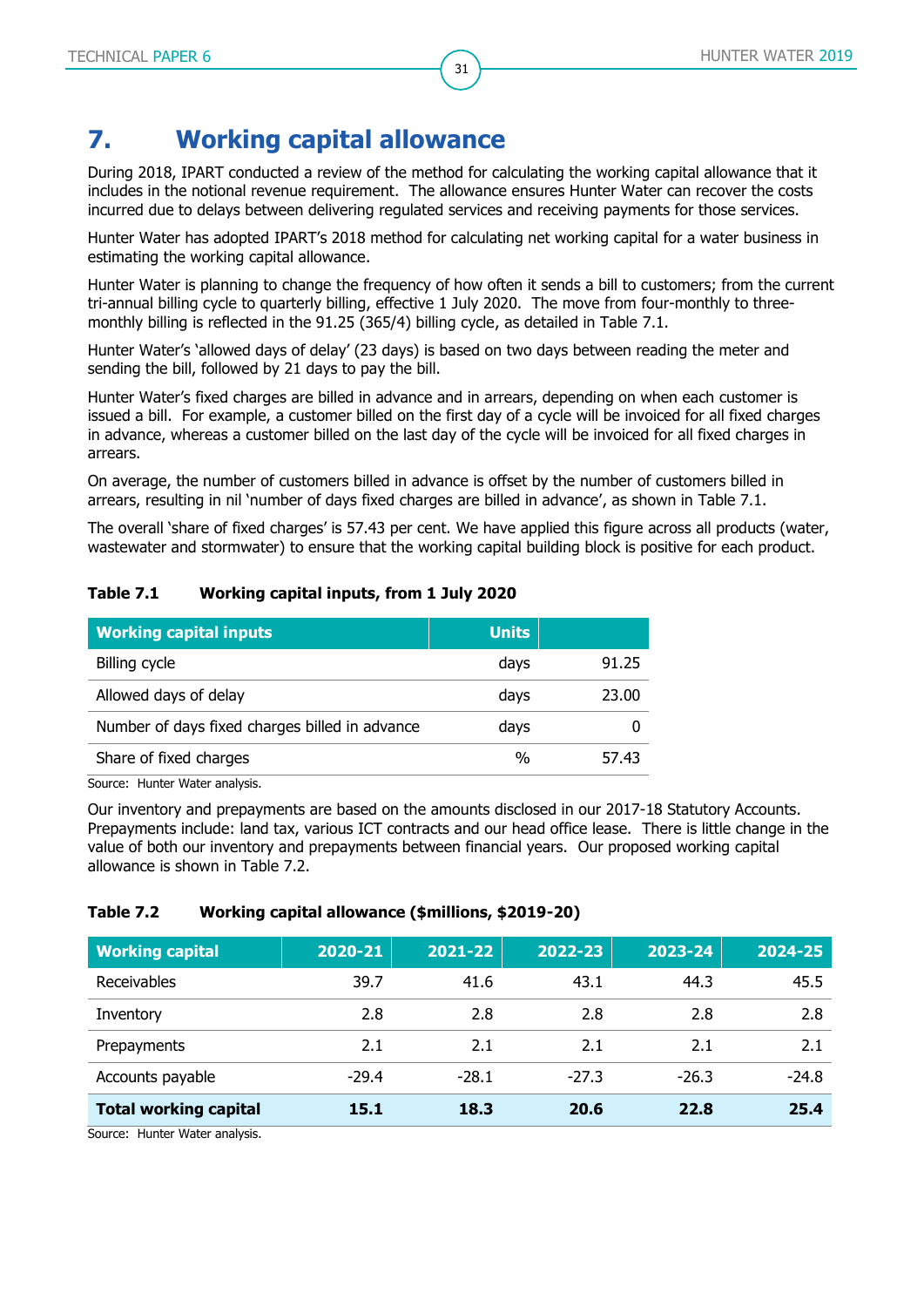# <span id="page-31-0"></span>**8. Revenue adjustments**

Forecasts of other regulated and non-regulated revenue have been deducted from the building block costs to determine target revenue to be recovered through water, wastewater and stormwater service and usage charges. Revenue adjustments (see [Table 8.1\)](#page-31-1) include:

- Forecast other regulated revenue is recovered through our miscellaneous and trade waste charges (Technical Paper 9).
- Forecast non-regulated revenue is deducted at 50 per cent of its value. This is in line with the methodology used in IPART's 2016 Final Report whereby Hunter Water 'shares' this income with customers, thereby providing a financial incentive to pursue this type of revenue where appropriate. Revenues primarily include rental income related to regulatory assets.
- Forecast non-regulated revenue recycled water is deducted at 50 per cent of its value. This revenue relates to service and usage charges recovered from our 'general' recycled water schemes. Recycled Water sold to these customers is a by-product of wastewater processes. This revenue is deducted as building block costs include expenditure on wastewater assets that relate to these schemes. Similar to non-regulated revenue, 50 per cent of this revenue is shared between Hunter Water and our customers.

| Revenue adjustments 1                           | 2020-21 |     |     | $2021 - 22$ 2022-23 2023-24 | $2024 - 25$ |
|-------------------------------------------------|---------|-----|-----|-----------------------------|-------------|
| Other regulated revenue <sup>2</sup>            | 5.1     | 5.2 | 5.3 | 5.6                         | 5.9         |
| Non-regulated revenue 3                         | 1.3     | 1.3 | 1.3 | 1.3                         | 1.3         |
| Non-regulated revenue $-$ recycled<br>water $4$ | 0.1     | 0.1 | 0.1 | 0.1                         | 0.1         |
| <b>Total revenue adjustments</b>                | 6.5     | 6.6 | 6.6 | 7.0                         | 7.3         |

#### <span id="page-31-1"></span>**Table 8.1 Revenue adjustments to building block costs (\$millions, \$2019-20,)**

Notes:

1. Total revenue adjustments align with those presented in [Table 3.1](#page-7-2)

2. Other regulated income includes trade waste and aligns with AIR/SIR, Revenue, rows 51 and 116

3. Non-regulated income is 50 per cent of the value in the AIR/SIR, Revenue, row 153

4. Non-regulated income – recycled water is 50 per cent of the value in the AIR/SIR, RW Voluntary Others, row 137 Source: Hunter Water analysis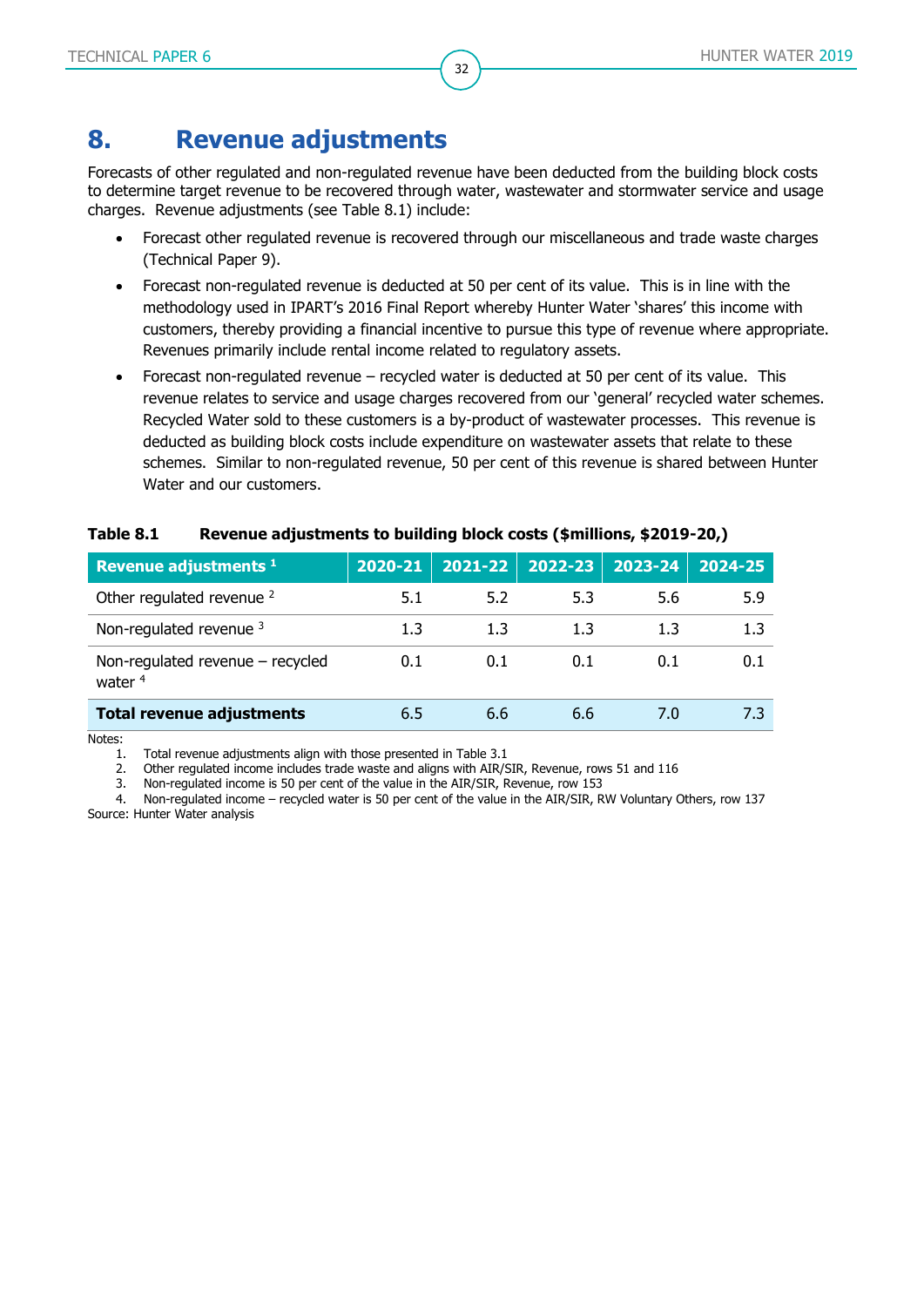-

# <span id="page-32-0"></span>**9. Biodiversity Offset Scheme**

IPART's Submission Information Package (December 2018) references IPART's guidance, provided in May 2018, on the likely regulatory treatment of Hunter Water's participation in the NSW government's Biodiversity Offset Scheme.

33

IPART's guidance noted that it may classify revenue generated from the sale of credits under the Biodiversity Offset Scheme as non-regulated income, and require Hunter Water to share a proportion of this income with customers. IPART's preliminary view is that the business should retain 90 per cent of the revenue from credit sales given the risks associated with the scheme. IPART has asked Hunter Water to identify all parcels of land, both operational and surplus, retired for BioBanking.

Hunter Water has entered into a BioBanking Agreement <sup>14</sup> with the former NSW Office of Environment and Heritage covering operational land at the Hunter Region Botanic Gardens. This agreement was executed in May 2018, creating 854 ecosystem BioBanking credits and 687 koala BioBanking credits. Hunter Water expects to sell some or all of these credits in 2019-20. This excludes the total fund deposit amount, set at \$450,000.

Hunter Water has not carried out any maintenance activities at the Botanic Gardens site in recent years. As such, we are not able to separately quantify site-specific avoided maintenance costs for future years and have no basis to calculate a relevant corporate overhead cost. The Botanic Gardens site is exempt from land tax – categorised as a 'public garden'.

Hunter Water's revenue modelling did not make any adjustment for the sale of the Botanic Gardens credits, given that the transaction occurs in the current price period.

Hunter Water previously submitted applications to register a further five biobank agreement sites. We did not progress with these applications given changes to the Biodiversity Offset Scheme. These sites include:

- Windale and West Wallsend: pre-2000 non-operational land, and
- Cessnock WWTW, Tomago Borefields and Irrawang-Grahamstown: pre-2000 operational land.

At this point in time, Hunter Water will not seek to register any further sites. We will continue to evaluate the market for credits associated with the biodiversity offset scheme and monitor opportunities to enter into Biodiversity Stewardship Agreements at individual sites.

<sup>&</sup>lt;sup>14</sup> The Biodiversity Banking and Offset Scheme BioBanking Scheme (BioBanking) has been replaced by the Biodiversity Offsets [Scheme](https://www.environment.nsw.gov.au/biodiversity/offsetsscheme.htm) (BOS) under the Biodiversity Conservation Act 2016. This commenced on 25 August 2017.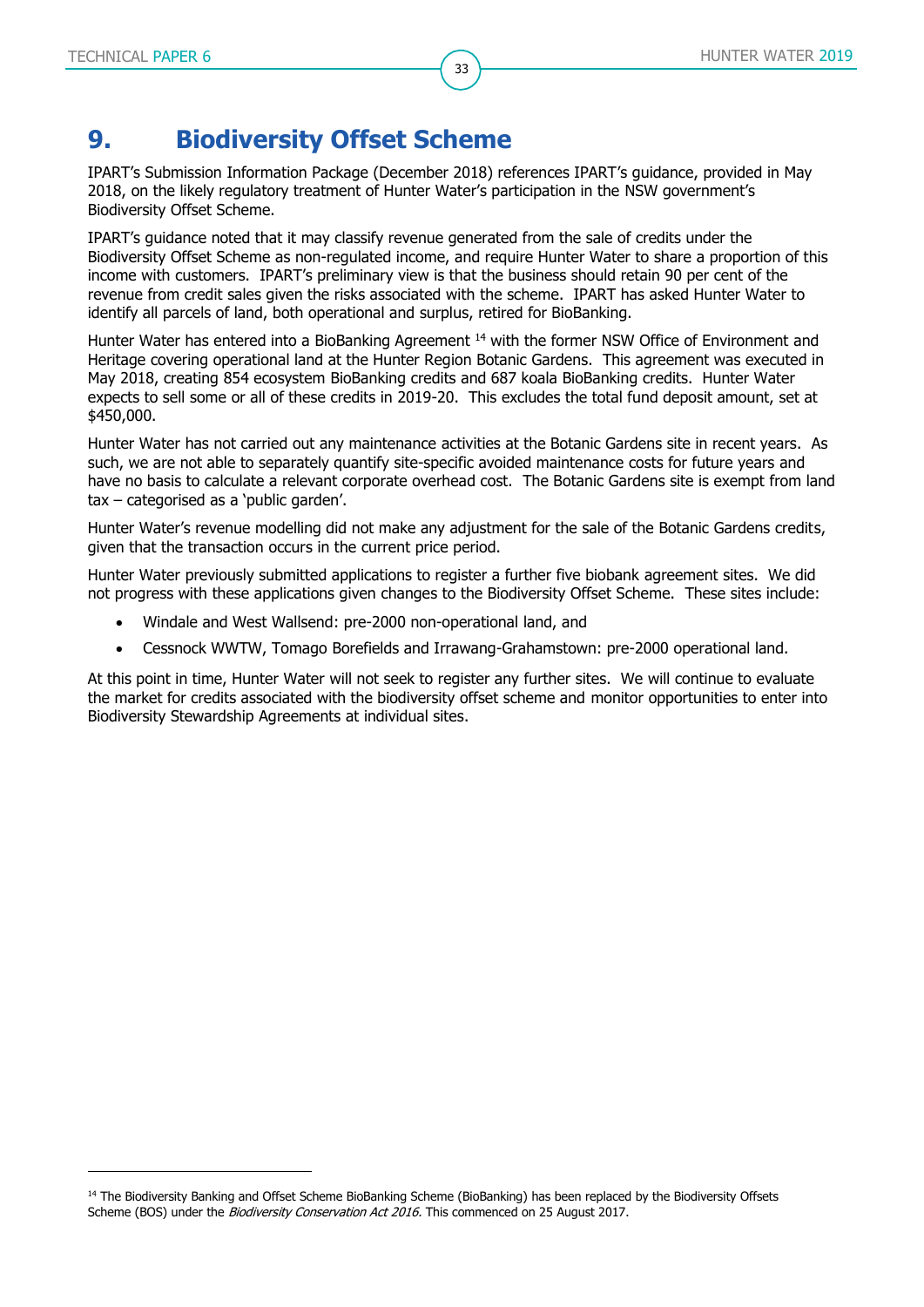# <span id="page-33-0"></span>**10. Financial metrics**

NSW government policy requires that state-owned corporations maintain a target investment-grade credit rating of Baa2 (or BBB). The *State Owned Corporations Act 1989* requires Hunter Water to: operate as efficiently as any comparable businesses, maximise the net worth of the State's investment in the business and to exhibit a sense of social responsibility by having regard to the interests of the community in which it operates.

34

To ensure financial sustainability, Hunter Water needs to generate sufficient cash flows to cover the costs of operating the business, service debts, and invest in assets for future urban growth in the Lower Hunter. An adequate rate of return ensures that Hunter Water is also able to provide a return on shareholder's funds that is at least equal to the return that could be received from an alternate investment.

Theoretically, IPART's building block approach allows a utility to generate enough cash-flows to cover the above requirements. The operating cost allowance, regulatory depreciation (provided asset lives are set at an appropriate level), tax allowance and working capital allowance allow Hunter Water to generate cashflows to cover the costs of operating and investing in assets.

The return on capital allowance provides cash-flows for Hunter Water to service its debts and provide a reasonable return to shareholders. Cost of debt parameters that underpin IPART's WACC methodology use data on BBB-rated bonds (which includes bonds issued with BBB+, BBB, and BBB- credit ratings). As such, the building block outcomes should provide a utility with sufficient funds to cover interest costs, thereby maintaining an investment-grade rating.

### <span id="page-33-1"></span>**10.1 Credit rating reviews**

Under NSW Treasury policy Hunter Water is subject to annual credit rating reviews. Moody's Investors Service (Moody's) has conducted these reviews since 2009. Under Moody's methodology both qualitative and financial metrics determine an overall rating outcome. The 'Stability and Predictability of Regulatory Environment' features as a qualitative rating metric (see [Figure 10.1\)](#page-34-1).

In its recent review of Hunter Water's credit rating<sup>15</sup>, Moody's awarded Hunter Water a baseline credit assessment of Baa2 (BBB). The BBB assessment was underpinned by the following positive qualitative factors:

- We have a high likelihood of extraordinary State support
- We operate in a transparent regulatory framework that provides visibility of regulated revenue
- Our dominant market position supports our operating margin, and
- Our strong liquidity reflects access to NSW Treasury Corporation's (TCorp's) facilities.

Moody's 2019 rating for the stability and predictability of regulatory environment increased from Aa to Aaa the highest possible rating. A regulatory environment that is awarded the Aaa rating is independent (and expected to remain so), transparent and well established (with over 15 years of being predictable and stable). Regulatory principles clearly define risk allocation between customers and companies and are well established, published and consistently applied.<sup>16</sup> The 2019 report comments that regulated revenues:  $17$ 

> … provide Hunter Water with good visibility into its future operating cash flows, and provide management with a window to implement any required countermeasures to protect its credit profile.

<sup>&</sup>lt;sup>15</sup> Moody's Investors Service, 2019.

<sup>&</sup>lt;sup>16</sup> Moody's Investors Service, 2015.

<sup>&</sup>lt;sup>17</sup> Moody's Investors Service, 2019, p.5.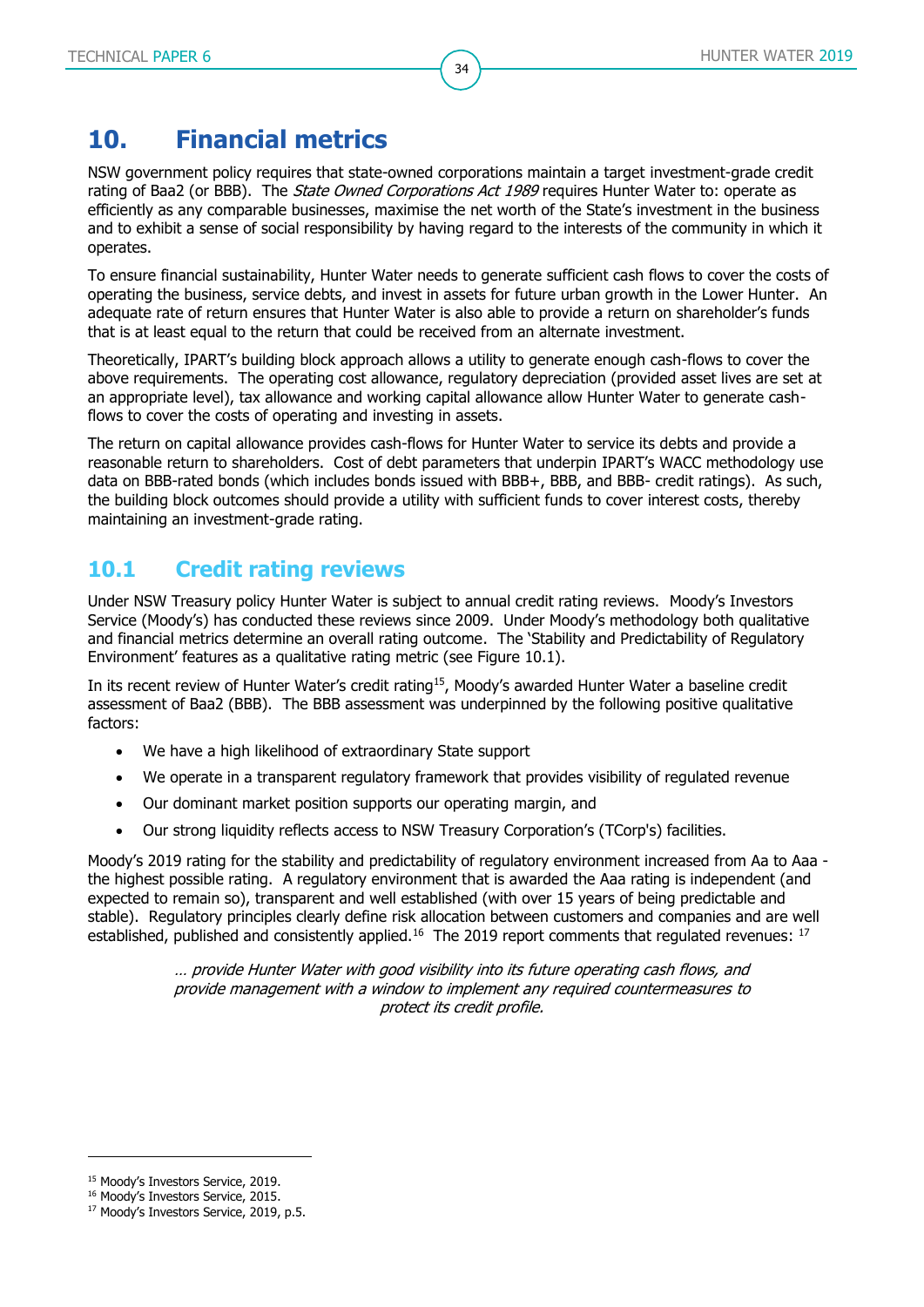Moodule 19.19 Month Fourard

Moody's also mentions IPART's demand volatility mechanism: 18

The regulatory regime protects Hunter Water from declining revenue resulting from sustained declines in water demand, by allowing the corporation to reset volume projections at tariff reset dates. If the difference between actual and forecast water sale volumes exceeds 5% over a price period, such over- or under-recovery of revenue may be disgorged or recovered in the following regulatory period.

35

Moody's did note, however, that Hunter Water's rating is constrained by its high leverage when measured on a Funds From Operations (FFO)/net debt basis. In ratings undertaken in the past three years, this metric has been within the  $6 - 7.5$  per cent range, compared to a minimum Baa2 rating tolerance of 5.5 per cent. Moody's considers that the metric's proximity to the minimum tolerance level limits our headroom to manage unexpected operational challenges, such as revenue reduction due to drought. Under such operational challenges Moody's considers that the State would have to commit to timely counter-measures if our standalone credit rating of Baa2 were to be maintained.

Moody's 2019 credit rating grid [\(Figure 10.1\)](#page-34-1) shows how Hunter Water performed in different qualitative and financial metrics in the latest review. The BBB-rating is underpinned by strong qualitative metrics. We are below investment grade on three of the four financial metrics at 30 June 2018.

| Regulated Water Utilities Industry Grid [1][2]                      | <b>Current</b><br>FY 6/30/2018 |                | <b>View</b><br>As of Jan 2019 [3] |              |  |
|---------------------------------------------------------------------|--------------------------------|----------------|-----------------------------------|--------------|--|
|                                                                     |                                |                |                                   |              |  |
| Factor 1: Business Profile(50%)                                     | <b>Measure</b>                 | <b>Score</b>   | <b>Measure</b>                    | <b>Score</b> |  |
| a) Stability and Predictability of Regulatory Environment           | Aaa                            | Aaa            | Aaa                               | Aaa          |  |
| b) Asset Ownership Model                                            | Aa                             | Aa             | Aa                                | Aa           |  |
| c) Cost and Investment Recovery (Sufficiency & Timeliness)          | A                              | А              | A                                 | A            |  |
| d) Revenue Risk                                                     | А                              | А              | A                                 | A            |  |
| e) Scale and Complexity of Capital Programme & Asset Condition Risk | Aa                             | Aa             | Aa                                | Aa           |  |
| Factor 2 : Financial Policy (10%)                                   |                                |                |                                   |              |  |
| a) Financial Policy                                                 | Baa                            | Baa            | Baa                               | Baa          |  |
| Factor 3 : Leverage and Coverage (40%)                              |                                |                |                                   |              |  |
| a) FFO Interest Coverage (3 Year Avg)                               | 2.3x                           | Ba             | $2.4x - 2.6x$                     | Baa          |  |
| b) Net Debt / Regulated Asset Base (3 Year Avg)                     | 52.1%                          | А              | 50% - 60%                         | Baa          |  |
| c) FFO / Net Debt (3 Year Avg)                                      | 7.2%                           | Ba             | $7.2\% - 7.8\%$                   | Ba           |  |
| d) RCF / Net Debt (3 Year Avg)                                      | 4.6%                           | Ba             | $-2.0\% - 4.6\%$                  | Caa          |  |
| Rating:                                                             |                                |                |                                   |              |  |
| a) Indicated Rating from Grid                                       |                                | Baa1           | Baa2                              |              |  |
| b) Actual Baseline Credit Assessment Assigned                       |                                |                | baa2                              |              |  |
| <b>Government-Related Issuer</b>                                    |                                |                |                                   |              |  |
| a) Baseline Credit Assessment                                       |                                | baa2           | baa2                              |              |  |
| b) Government Local Currency Rating                                 |                                | Aaa            | Aaa                               |              |  |
| c) Default Dependence                                               |                                | High           | <b>High</b>                       |              |  |
| d) Support                                                          |                                | High           | <b>High</b>                       |              |  |
| e) Final Rating Outcome                                             |                                | A <sub>1</sub> | A <sub>1</sub>                    |              |  |
|                                                                     |                                |                |                                   |              |  |

#### <span id="page-34-1"></span>**Figure 10.1 2019 credit rating outcome**

[1] All ratios are based on 'Adjusted' financial data and incorporate Moody's Global Standard Adjustments for Non-Financial Corporations.

[2] At 30 June 2018

-

[3] This represents Moody's forward view; not the view of the issuer; and unless noted in the text, does not incorporate significant acquisitions and divestitures Source: Moody's Investors Service, 2019.

## <span id="page-34-0"></span>**10.2 IPART's financeability test**

IPART's financeability test assesses the impacts that pricing decisions have on the financial sustainability of a regulated utility and examines its ability to raise funds within a regulatory period. The test outlines a process for identifying potential financeability concerns and identifies ways to address these that support efficient and prudent decision-making by regulated businesses.<sup>19</sup>

<sup>18</sup> Moody's Investors Service, 2019, p.5.

<sup>19</sup> IPART,2018, Review of financeability test – Final Report.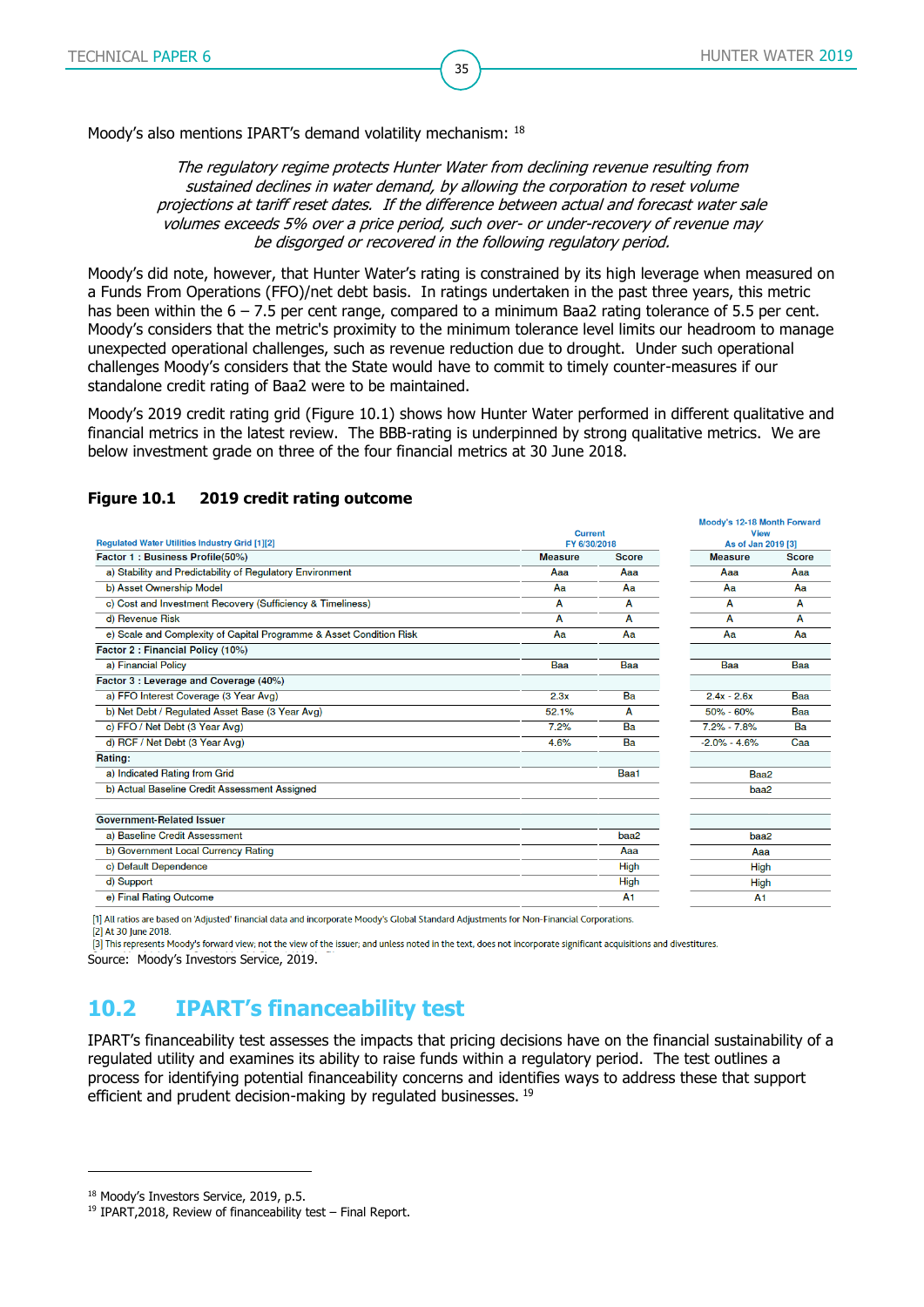IPART undertook a review of the financeability test in 2018, making improvements on the previous 2013 test. The updated test involves analysis of both benchmark metrics (to determine whether building block outcomes allow an efficient, investment grade utility to remain financially viable) and actual metrics to ensure that the utility is actually financeable over the regulatory period. IPART continues to assess financeability against a target BBB credit rating outcome and has determined target ratios that a BBB rated business would meet under the building block approach [\(Table 10.1\)](#page-35-0).

36

#### <span id="page-35-0"></span>**Table 10.1 Target ratios for the benchmark and actual test**

| <b>Ratio</b>                          | Benchmark test | <b>Actual test</b> |
|---------------------------------------|----------------|--------------------|
| Interest cover                        | >2.2x          | >1.8x              |
| Funds From Operations (FFO) over debt | $>7.0\%$       | $>6.0\%$           |
| Gearing                               | < 70%          | ${<}70\%$          |

Source: IPART 2018, Financeability report. For the benchmark test the ratios are known as Real interest cover and Real FFO over debt to recognise that a real cost of debt assumption is used.

We have replicated IPART's financeability methodology to test the implications of this price submission [\(Table 10.2\)](#page-35-1).

#### <span id="page-35-1"></span>**Table 10.2 Financeability metrics against targets, 4.1% WACC**

| <b>Financial metric</b> | 2020-21        | 2021-22      | 2022-23      | 2023-24      | 2024-25      |
|-------------------------|----------------|--------------|--------------|--------------|--------------|
| <b>Benchmark Test</b>   |                |              |              |              |              |
| Real interest cover     | 3.2            | 3.3          | 3.3          | 3.5          | 3.6          |
| Target $>2.2$           | $\checkmark$   | $\checkmark$ | $\checkmark$ | $\checkmark$ |              |
| Real FFO over debt      | 6.7%           | 7.0%         | 7.2%         | 7.6%         | 8.0%         |
| Target $>7.0\%$         | $\pmb{\times}$ | ×            | $\checkmark$ | $\checkmark$ | $\checkmark$ |
| Gearing                 | 60%            | 60%          | 60%          | 60%          | 60%          |
| Target <70%             | $\checkmark$   | $\checkmark$ | $\checkmark$ | $\checkmark$ | $\checkmark$ |
| <b>Actual Test</b>      |                |              |              |              |              |
| Interest cover          | 2.2            | 2.2          | 2.2          | 2.2          | 2.3          |
| Target $>1.8$           | $\checkmark$   | ✓            | ✓            | ✓            |              |
| FFO over debt           | 5.9%           | 6.1%         | 6.3%         | 6.6%         | 6.9%         |
| Target $> 6.0\%$        | $\pmb{\times}$ |              | ✓            |              |              |
| Gearing                 | 54%            | 54%          | 54%          | 54%          | 54%          |
| Target <70%             | $\checkmark$   |              | ✓            |              |              |

Source: Hunter Water Analysis.

The financeability test highlights our weakest financial metric: Funds from Operations (FFO) over debt. This is consistent with Moody's showing that this metric is close to minimum tolerance levels. Whilst this ratio indicates a potential financeability concern in the first two years of analysis, it is encouraging to see results improve over the price period.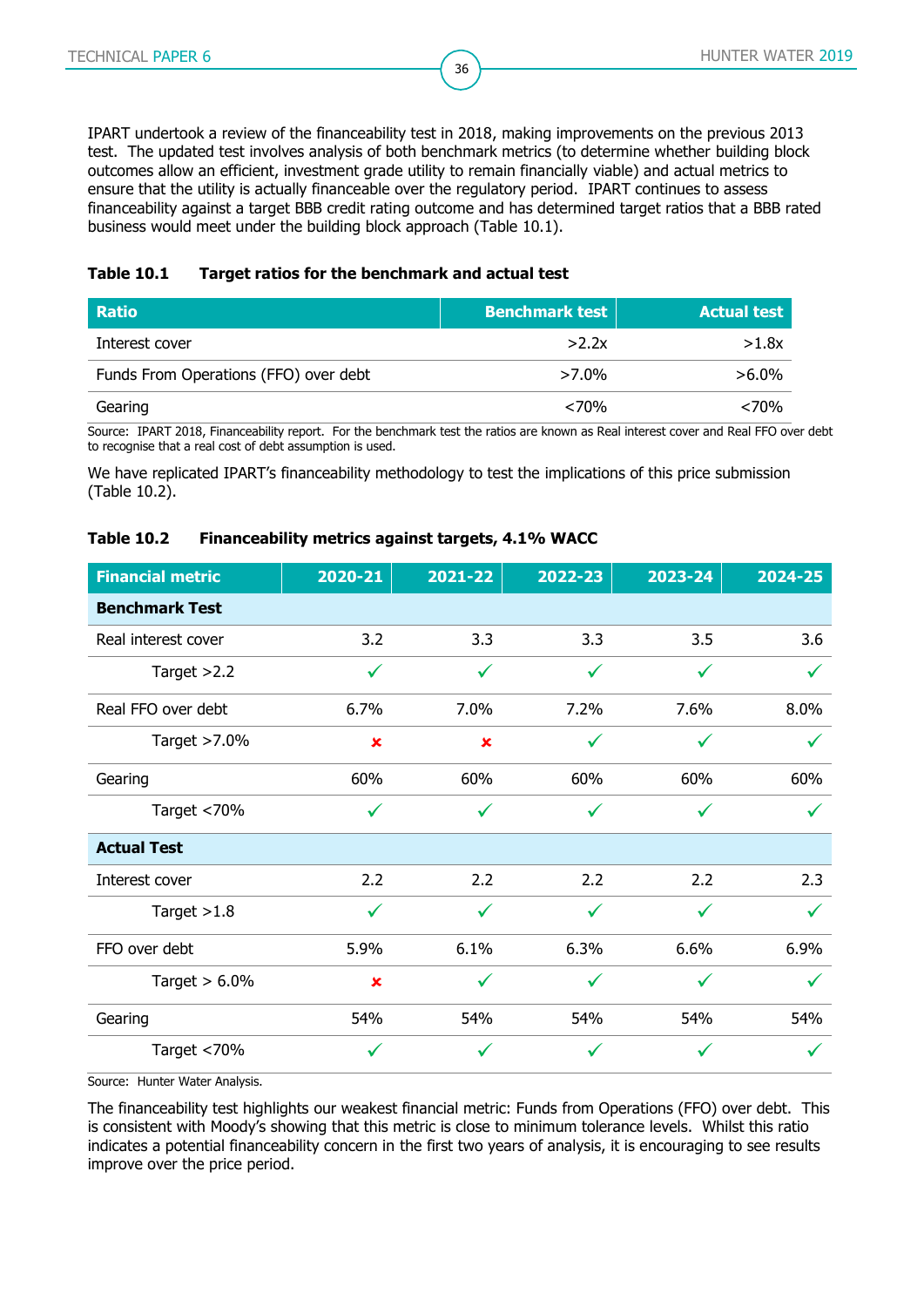We believe this improvement is likely a reflection of our proposed regulatory asset lives that more appropriately reflect the economic life of our assets than in the past. This improves cash flows available to the business as investment in these assets is recovered in line with remaining useful lives.

37

We have undertaken scenario analysis on financeability outcomes with different regulatory asset lives. FFO over debt outcomes are quite different depending on whether we maintain the current regulatory asset lives (as per the IPART 2016 Final Report), transition in new regulatory asset lives (as proposed) or implement new regulatory asset lives in full (see [Figure 10.2](#page-36-0) and [Figure 10.3\)](#page-36-1).

Performance against the FFO over debt and Real FFO over debt metrics are considerably below target and deteriorate over time under current regulatory asset lives. Performance against the FFO over debt and Real FFO over debt metrics are above target and improve over time if we were to implement new regulatory lives in full (see [Figure 10.2](#page-36-0) and [Figure 10.3\)](#page-36-1).



#### <span id="page-36-0"></span>**Figure 10.2 Benchmark test - Real FFO over debt scenarios**

<span id="page-36-1"></span>Source: Hunter Water analysis.





Source: Hunter Water analysis.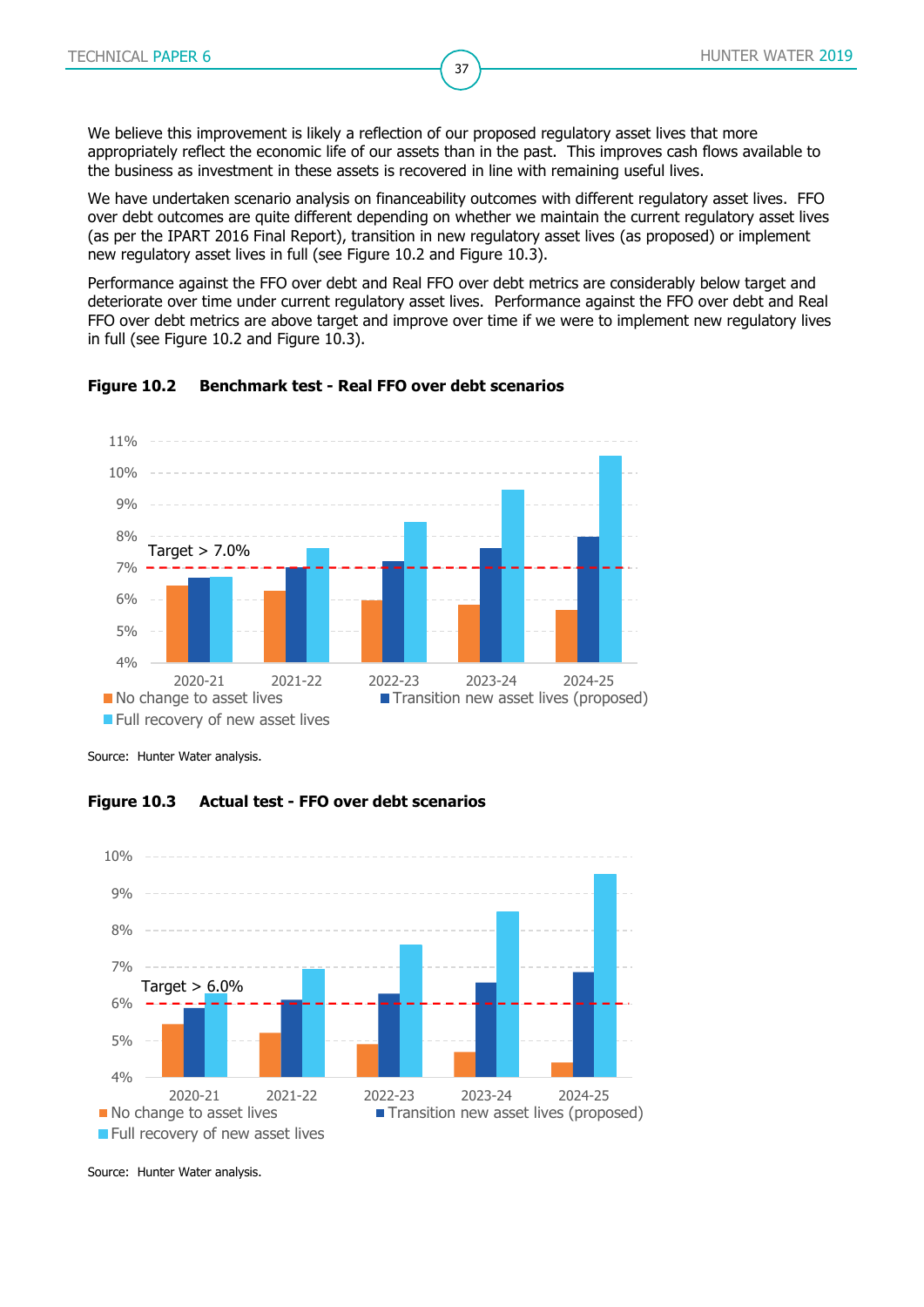We have also tested financeability outcomes based on a 3.5 per cent WACC. To do this, we made an assumption that the current dividend payout ratio will continue and debt is calculated as a residual. We have also adjusted our forecast actual cost of debt to recognise that a lower WACC is likely to be the result of lower borrowing costs. [Table 10.3](#page-37-0) shows that whilst in the benchmark test we still pass the Real Interest Cover and Gearing tests, our Real FFO over debt metrics consistently fall just below that required by the financeability test. This signals a potential financeability concern.

38

| <b>Financial metric</b> | 2020-21      | 2021-22        | 2022-23        | 2023-24      | 2024-25      |
|-------------------------|--------------|----------------|----------------|--------------|--------------|
| <b>Benchmark Test</b>   |              |                |                |              |              |
| Real interest cover     | 3.9          | 3.9            | 3.9            | 3.9          | 3.9          |
| Target $>2.2$           | $\checkmark$ | $\checkmark$   | $\checkmark$   | $\checkmark$ | $\checkmark$ |
| Real FFO over debt      | 7.0%         | 7.0%           | 6.9%           | 6.9%         | 6.9%         |
| Target >7.0%            | $\checkmark$ | $\pmb{\times}$ | $\pmb{\times}$ | ×            | $\mathbf x$  |
| Gearing                 | 60%          | 60%            | 60%            | 60%          | 60%          |
| Target <70%             | $\checkmark$ | $\checkmark$   | ✓              | ✓            |              |
| <b>Actual Test</b>      |              |                |                |              |              |
| Interest cover          | 2.3          | 2.3            | 2.3            | 2.3          | 2.2          |
| Target $>1.8$           | $\checkmark$ | $\checkmark$   | $\checkmark$   | ✓            | $\checkmark$ |
| FFO over debt           | 6.1%         | 6.1%           | 6.1%           | 6.2%         | 6.3%         |
| Target $> 6.0\%$        | $\checkmark$ | ✓              | ✓              | ✓            | $\checkmark$ |
| Gearing                 | 53%          | 53%            | 53%            | 53%          | 52%          |
| Target <70%             | ✓            | ✓              | ✓              | ✓            |              |

#### <span id="page-37-0"></span>**Table 10.3 Financeability metrics against targets, 3.5% WACC**

Source: Hunter Water analysis.

-

In the 2018 Final Report on the review of the Financeability test, IPART identifies a process that will be followed when a financeability concern exists. Under this process if a financeability concern exists in the benchmark test, IPART would reassess pricing decisions and adjust regulatory settings.<sup>20</sup>

If a financeability concern exists for the actual business, IPART would conduct further analysis to identify the source of the financeability concern. Potential sources of concern will be analysed in relation to whether the regulatory allowance is set too low, whether the business is taking imprudent or inefficient decisions or whether the financeability concern is due to the timing of cash flows. Hunter Water anticipates IPART will use sound judgment in the case of any investigation of a financeability concern.

 $20$  IPART, 2018, Review of financeability test – Final Report, p. 58.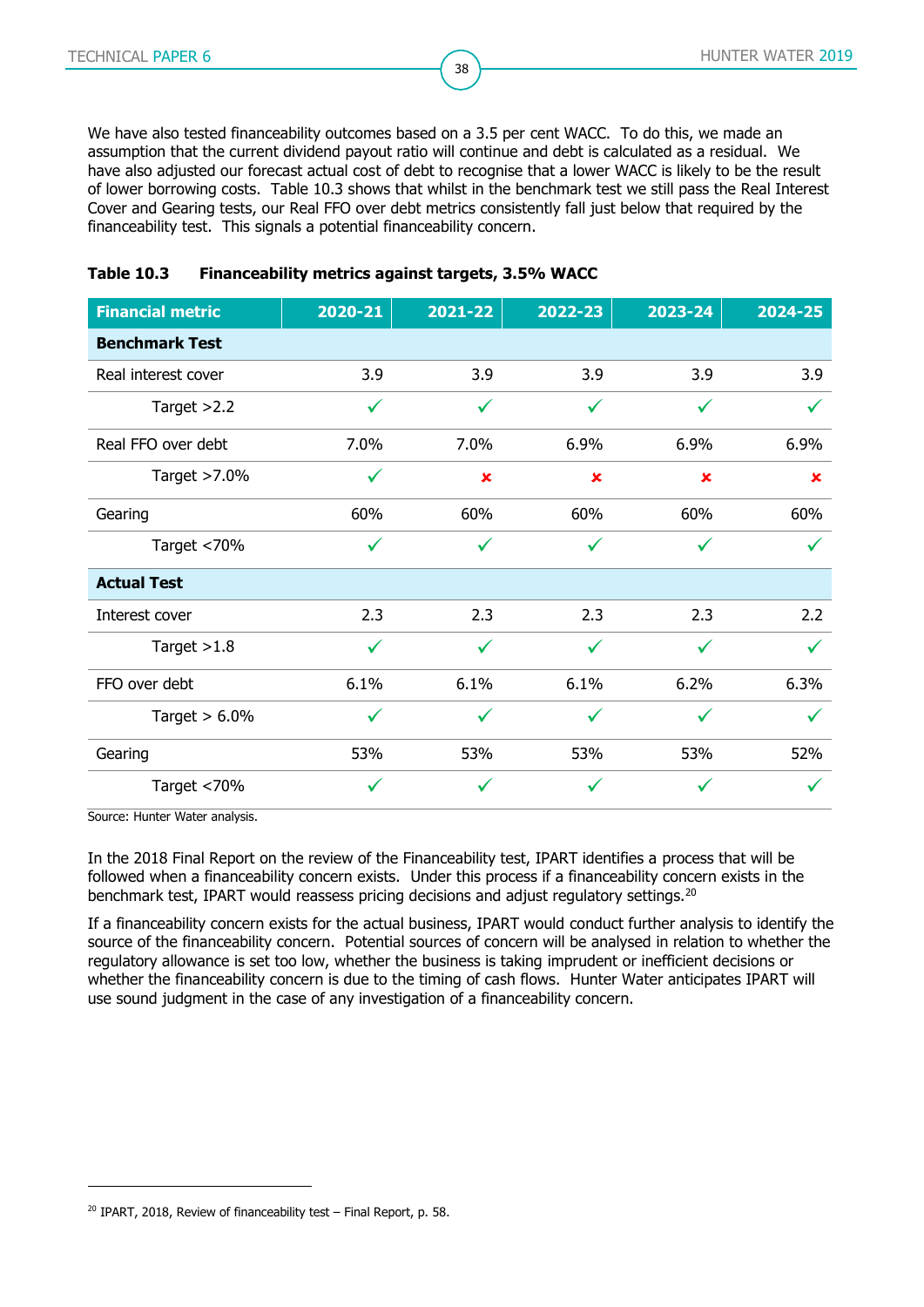# <span id="page-38-0"></span>**11. Abbreviations**

| <b>Acronym</b> | <b>Term</b>                                       |
|----------------|---------------------------------------------------|
| <b>AIR</b>     | Annual information return                         |
| CGT            | Capital gains tax                                 |
| <b>CPI</b>     | Consumer price index                              |
| <b>DRC</b>     | Depreciated replacement cost                      |
| <b>EIC</b>     | Environmental Improvement Charge                  |
| <b>FFO</b>     | Funds from operations                             |
| <b>GRC</b>     | Gross replacement cost                            |
| <b>ICT</b>     | Information and communications technology         |
| <b>IPART</b>   | Independent Pricing and Regulatory Tribunal (NSW) |
| <b>NPR</b>     | National Performance Report                       |
| <b>NPV</b>     | Net present value                                 |
| <b>NSW</b>     | New South Wales                                   |
| <b>RAB</b>     | Regulatory asset base                             |
| <b>SIR</b>     | Special information return                        |
| <b>WACC</b>    | Weighted average cost of capital                  |

39